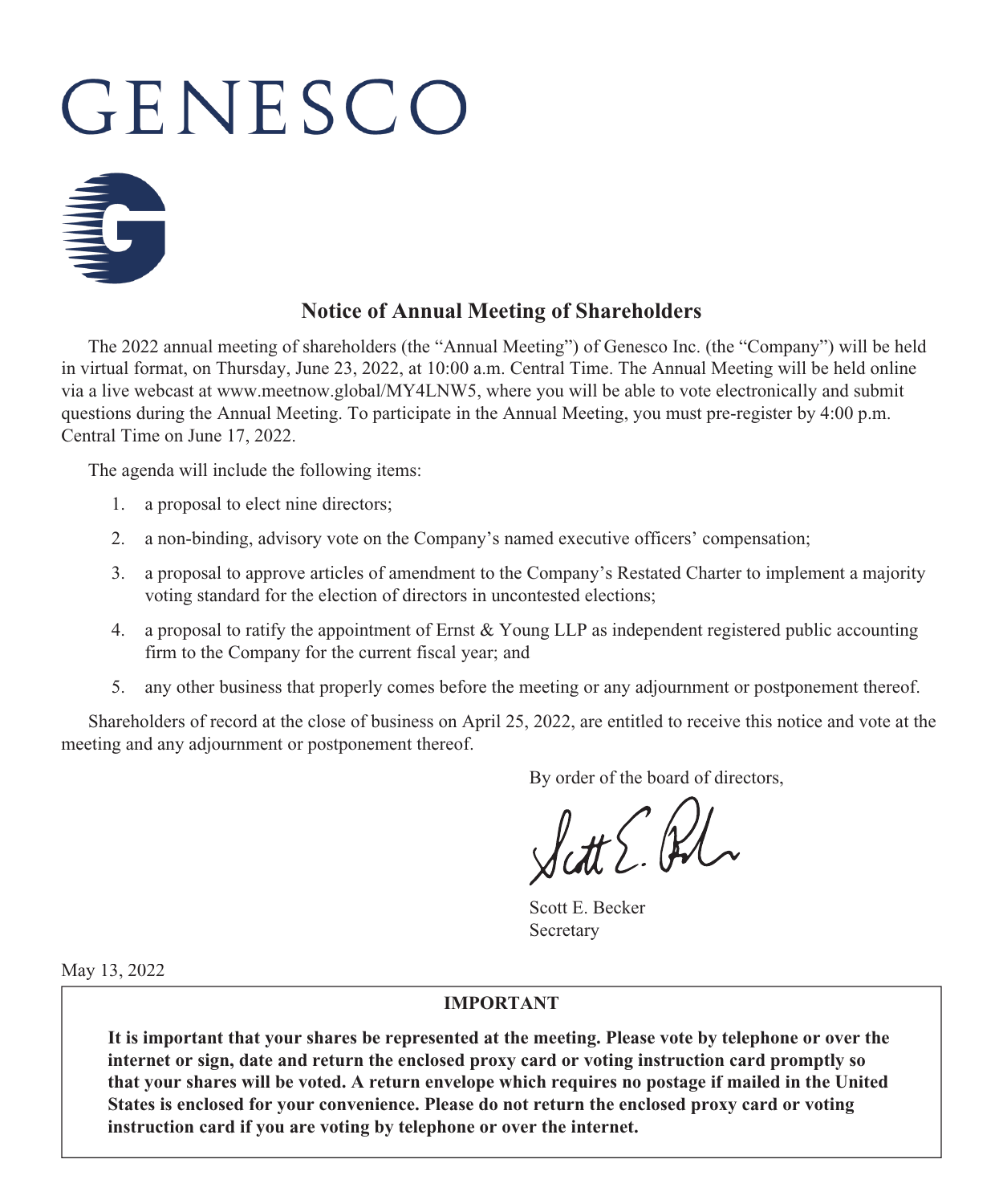# **TABLE OF CONTENTS**

| <br>۰.<br>×<br>×<br>۰. |
|------------------------|
|------------------------|

|                                                                                         | $\mathfrak{S}$ |
|-----------------------------------------------------------------------------------------|----------------|
|                                                                                         | 6              |
|                                                                                         | 13             |
|                                                                                         | 13             |
|                                                                                         | 14             |
|                                                                                         | 15             |
|                                                                                         | 17             |
|                                                                                         | 17             |
|                                                                                         | 18             |
|                                                                                         | 20             |
|                                                                                         | 20             |
| • Communications with Directors by Shareholders, Employees and Other Interested Parties | 21             |
|                                                                                         | 21             |
|                                                                                         | 21             |
|                                                                                         | 21             |
|                                                                                         | 21             |
|                                                                                         | 21             |
|                                                                                         | 21             |
| Security Ownership of Officers, Directors and Principal Shareholders                    | 22             |
|                                                                                         | 22             |
|                                                                                         | 23             |
|                                                                                         | 24             |
|                                                                                         | 24             |
|                                                                                         | 25             |
|                                                                                         | 25             |
|                                                                                         | 37             |
|                                                                                         | 37             |
|                                                                                         | 38             |
|                                                                                         | 41             |
|                                                                                         | 42             |
|                                                                                         | 44             |
|                                                                                         | 45             |
|                                                                                         | 46             |
|                                                                                         | 50             |
|                                                                                         | 51             |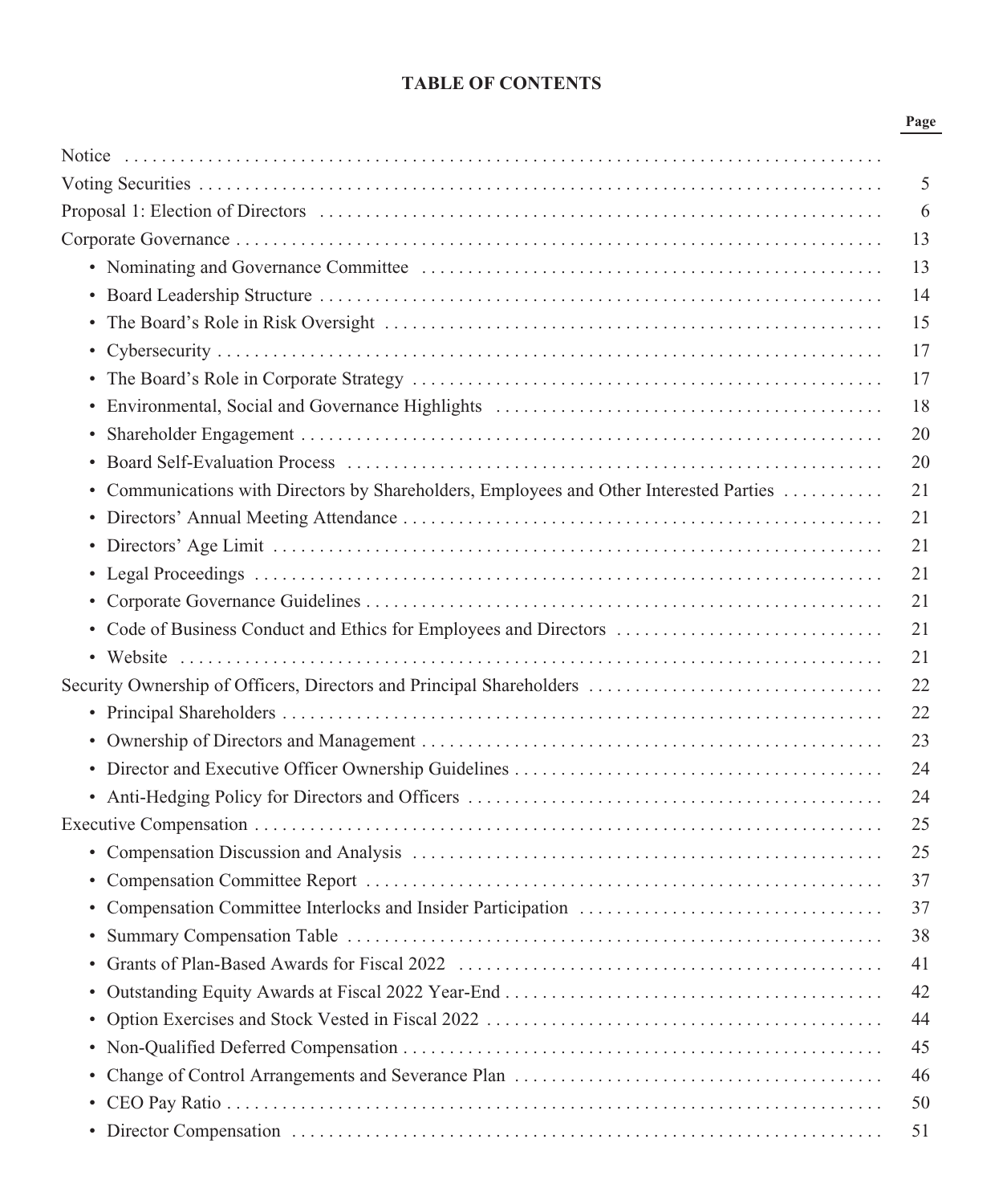## **Page**

| Proposal 3: Approval of Articles of Amendment to the Company's Restated Charter to Implement a Majority<br>Voting Standard in the Election of Directors in Uncontested Elections | -54 |
|----------------------------------------------------------------------------------------------------------------------------------------------------------------------------------|-----|
|                                                                                                                                                                                  | 56  |
| Proposal 4: Ratification of Independent Registered Public Accounting Firm                                                                                                        | -56 |
|                                                                                                                                                                                  |     |
|                                                                                                                                                                                  |     |
|                                                                                                                                                                                  |     |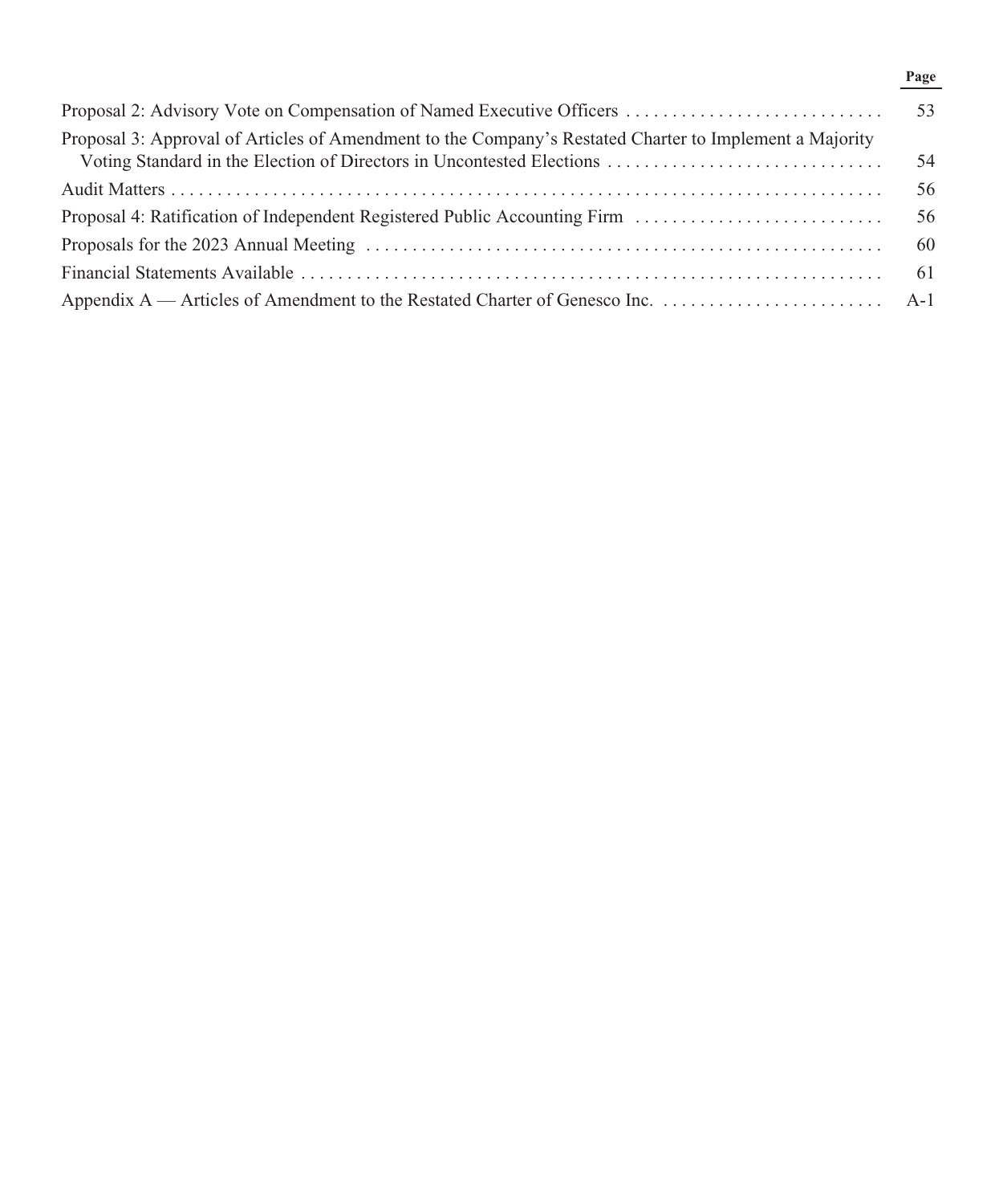# GENESCO



# **PROXY STATEMENT FOR ANNUAL MEETING OF SHAREHOLDERS June 23, 2022**

The board of directors ("Board") of Genesco Inc. ("Genesco" or the "Company") is soliciting proxies to be voted at the 2022 annual meeting of shareholders (the "Annual Meeting"). The Annual Meeting will be held in virtual format at 10:00 a.m. Central Time, on Thursday, June 23, 2022. The notice that accompanies this proxy statement describes the items on the Annual Meeting agenda.

We are sensitive to the public health and travel concerns our shareholders may have as they relate to the ongoing COVID-19 pandemic. Therefore, the Annual Meeting will be a completely virtual meeting of shareholders, which will be held online via a live webcast at www.meetnow.global/MY4LNW5, where you will be able to vote electronically and submit questions during the Annual Meeting. No physical meeting will be held. You are entitled to participate in the Annual Meeting only if you were a shareholder of the Company as of the close of business on April 25, 2022, or if you hold a valid proxy for the Annual Meeting. These proxy materials were first mailed to certain shareholders on or about May 13, 2022.

## **ABOUT GENESCO**

Genesco, a Nashville-based specialty retailer and branded company, sells footwear and accessories in approximately 1,425 retail stores throughout the U.S., Canada, the United Kingdom and the Republic of Ireland, principally under the names Journeys®, Journeys Kidz®, Little Burgundy®, Schuh, Schuh Kids, Johnston & Murphy®, and on internet websites www.journeys.com, www.journeyskidz.com, www.journeys.ca, www.littleburgundyshoes.com, www.schuh.co.uk, www.schuh.ie, www.schuh.eu, www.johnstonmurphy.com, www.johnstonmurphy.ca, www.nashvilleshoewarehouse.com and www.dockersshoes.com. In addition, Genesco sells wholesale footwear under its Johnston & Murphy brand, the licensed Levi's<sup>®</sup> brand, the licensed Dockers<sup>®</sup> brand, the licensed G.H. Bass® brand, and other brands. Information contained on, or accessible through, any of our websites described herein is not a part of, and is not incorporated by reference into, this proxy statement.

#### **Our Mission**

Genesco aspires to create and curate leading footwear brands that represent style, innovation and self-expression and be the destination for our consumers' favorite fashion footwear, by (i) building enduring relationships with our target customers, grounded in unparalleled consumer and market insights, and (ii) working to excite and constantly exceed expectations by delivering distinctive products, using our deep direct-to-consumer expertise across digital and physical.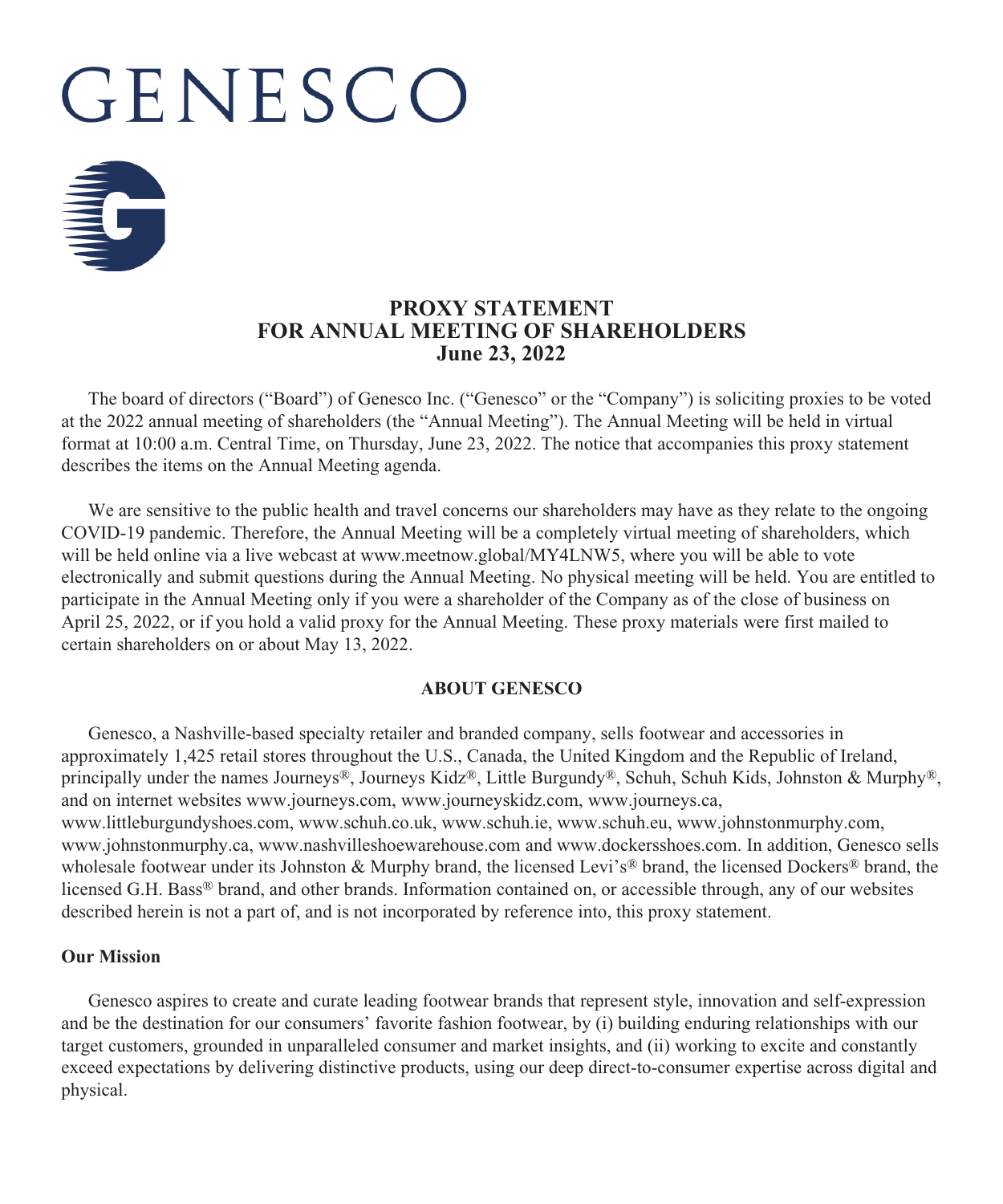## **Our Strategy**

Under our Chief Executive Officer, Mimi E. Vaughn, just prior to the COVID-19 pandemic and its impact on our business and the retail industry generally, we set forth a comprehensive five-year plan focused on six strategic growth pillars aimed at accelerating Genesco's transformation and capitalizing on significant synergies across our businesses – including our shared technology platforms – to further drive growth and profitability. Our six strategic growth pillars include:

- Accelerate digital to grow direct-to-consumer;
- Maximize the relationship between physical and digital;
- Build deeper consumer insights to strengthen customer relationships and brand equity;
- Intensify product innovation and trend insight efforts;
- Reshape the cost base to reinvest for future growth; and
- Pursue synergistic acquisitions that add growth and create shareholder value.

#### **Our Values**

Genesco recognizes our responsibility to people and the environment. The Company embraces inclusivity with respect to our employees, customers and vendors. We believe it is important to be part of the community where we operate and support and empower our employees to do the same. Equally important is our responsibility to operate our business ethically, to model excellent supply chain management and to innovate with best practices in sustainability. Our values and methodology include:

- Acting with passion and competing to win;
- Treating our customers and each other with integrity, trust and respect;
- Creating an unrivaled home for talent and diversity to grow and succeed;
- Never stopping curiosity; continuing to innovate and improve endlessly; and
- Being nimble and reacting fast.

## **2022 ANNUAL MEETING OF SHAREHOLDERS**

To participate in the meeting, you will need to review the information included on your Internet Notice (defined below), on your proxy card or on the instructions that accompanied your proxy materials. You will also need access to your username which is the 15-digit control number located in the shaded bar on the Internet Notice or the proxy card.

The online meeting will begin promptly at 10:00 a.m., Central Time. We encourage you to access the meeting prior to the start time leaving ample time for the check-in process. Please follow the following registration instructions to access the meeting.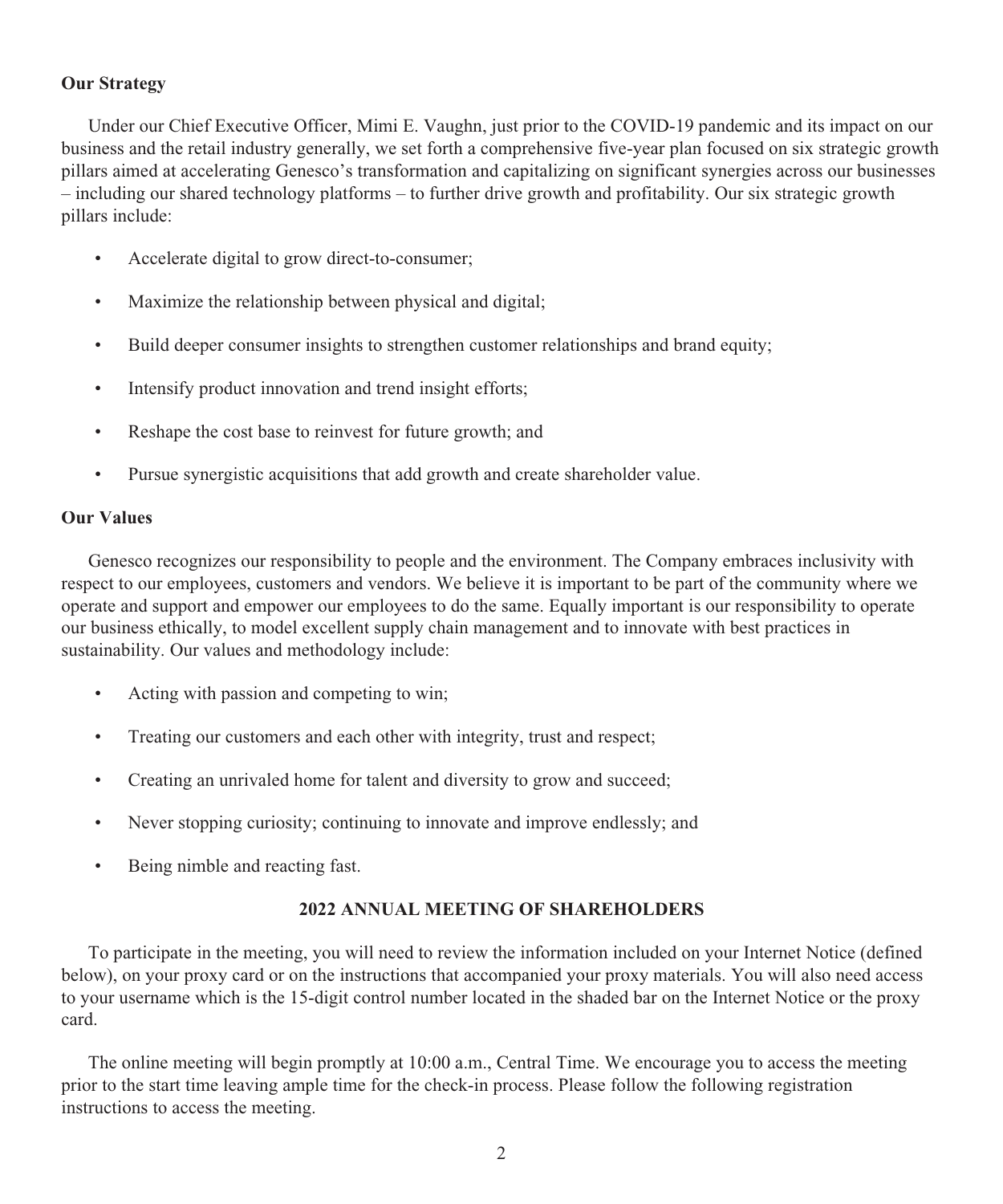If you are a registered shareholder (i.e., you hold your shares through our transfer agent, Computershare), you do not need to register to attend the meeting virtually on the Internet. Please follow the instructions on the Internet Notice or proxy card that you received.

If you hold your shares through an intermediary, such as a bank or broker, you must register in advance to attend the meeting virtually on the Internet.

To register to attend the meeting online by webcast you must submit proof of your proxy power (legal proxy) reflecting your Genesco holdings along with your name and email address to Computershare. Requests for registration must be labeled as "Legal Proxy" and be received no later than 4:00 p.m., Central Time, on June 17, 2022.

You will receive a confirmation of your registration by email after we receive your registration materials.

#### By email

Forward the email from your broker, or attach an image of your legal proxy, to legalproxy@computershare.com.

By mail Computershare Genesco Inc. Legal Proxy P.O. Box 43001 Providence, RI 02940-3001

The Company will pay the cost of the proxy solicitation. The Company has retained Georgeson LLC to assist in the proxy solicitation. Proxies may be solicited by mail, in person, by telephone and via the internet. It will pay Georgeson a proxy solicitation fee of \$13,500, plus \$6.50 per completed telephone call to shareholders in the event that active solicitation is required, and reimburse its expenses. Directors, officers and other employees of the Company may also solicit proxies personally, by mail, telephone, email or other electronic means, but will receive no extra compensation for any solicitation activities. The Company will request brokers, nominees, fiduciaries and other custodians to forward soliciting material to the beneficial owners of shares and will reimburse the expenses they incur in doing so.

All valid proxies will be voted as the Board unanimously recommends (i.e., FOR the election of each of the nine directors listed in this proxy statement, FOR the non-binding, advisory vote on the Company's named executive officers' compensation, FOR the proposal to approve articles of amendment to the Company's Restated Charter to implement a majority voting standard for the election of directors in uncontested elections and FOR the proposal to ratify the appointment of Ernst & Young LLP as independent registered public accounting firm to the Company for the current fiscal year), unless otherwise specified.Ashareholder may revoke a proxy before the proxy is voted at the Annual Meeting by giving written notice of revocation to the Secretary of the Company, by executing and delivering a later-dated proxy, by casting a new vote by telephone or the internet or by attending the virtual Annual Meeting and voting the shares the proxy represents at the Annual Meeting.

The Board does not know of any matter that will be considered at the Annual Meeting other than those matters described in the accompanying notice. If any other matter properly comes before the Annual Meeting, persons named as proxies will use their best judgment to decide how to vote with respect to such matters.

These proxy materials were first mailed to certain shareholders on or about May 13, 2022. Additionally, pursuant to rules adopted by the Securities and Exchange Commission ("SEC"), the Company has elected to provide access to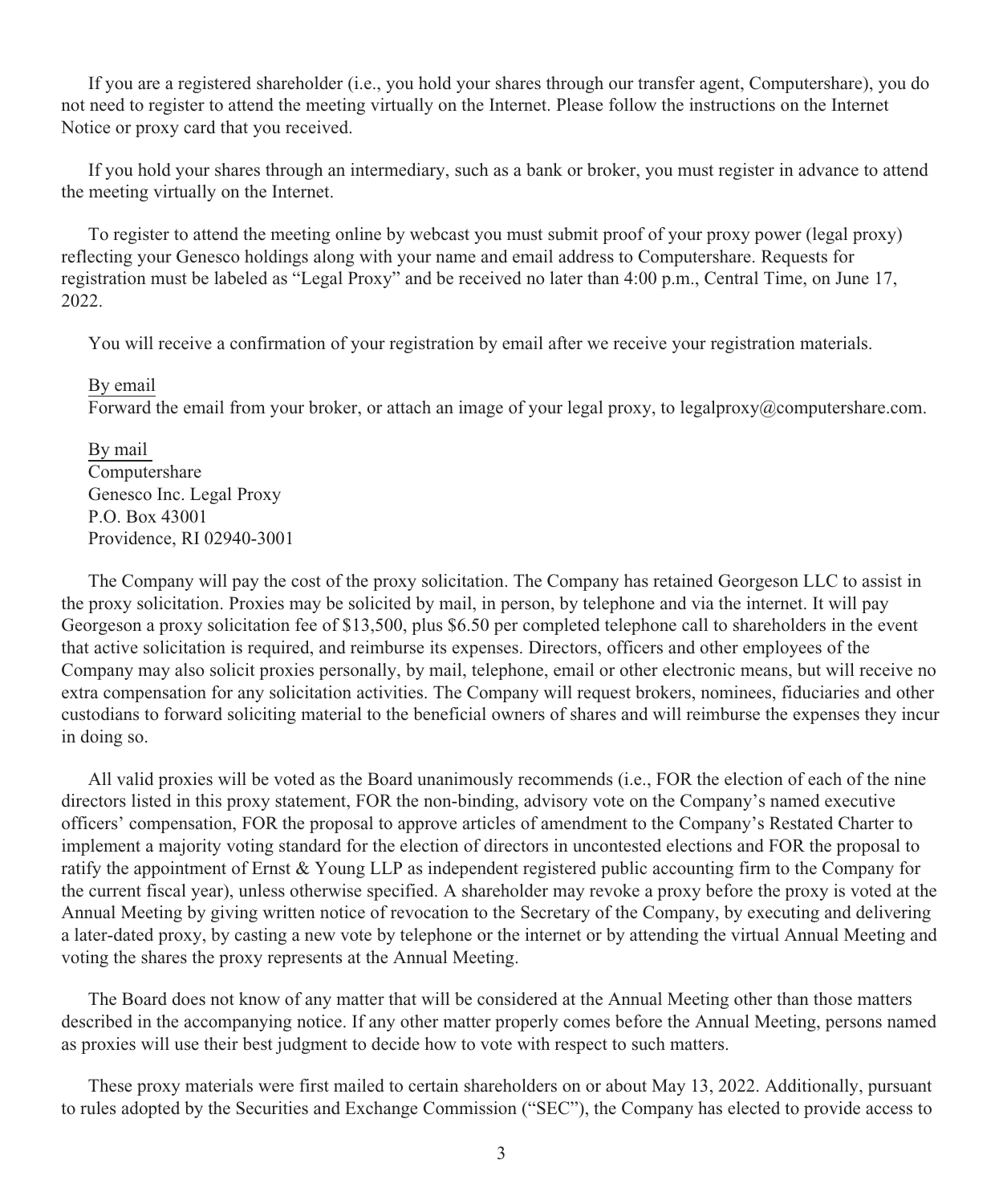our proxy materials and annual report over the Internet. Accordingly, on or about May 13, 2022, we sent to our shareholders of record a notice of Internet availability of the proxy materials ("Internet Notice") instead of sending a paper copy of the proxy materials and annual report. All shareholders receiving the Internet Notice will have the ability to access the proxy materials and annual report on a website referenced in the Internet Notice and vote online or to request a printed set of the proxy materials and annual report. Instructions on how to access the proxy materials and annual report over the Internet or to request a printed copy may be found in the Internet Notice and in this proxy statement. In addition, the Internet Notice contains instructions on how you may request to receive proxy materials and annual report in printed form by mail or electronically on an ongoing basis.

**The proxy statement for the Annual Meeting and the annual report for the fiscal year ended January 29, 2022 ("Fiscal 2022") are available to registered holders at www.envisionreports.com/GCOB and to shareholders who hold shares through an intermediary at www.edocumentview.com/GCOB, which do not have "cookies" that identify visitors to the site.**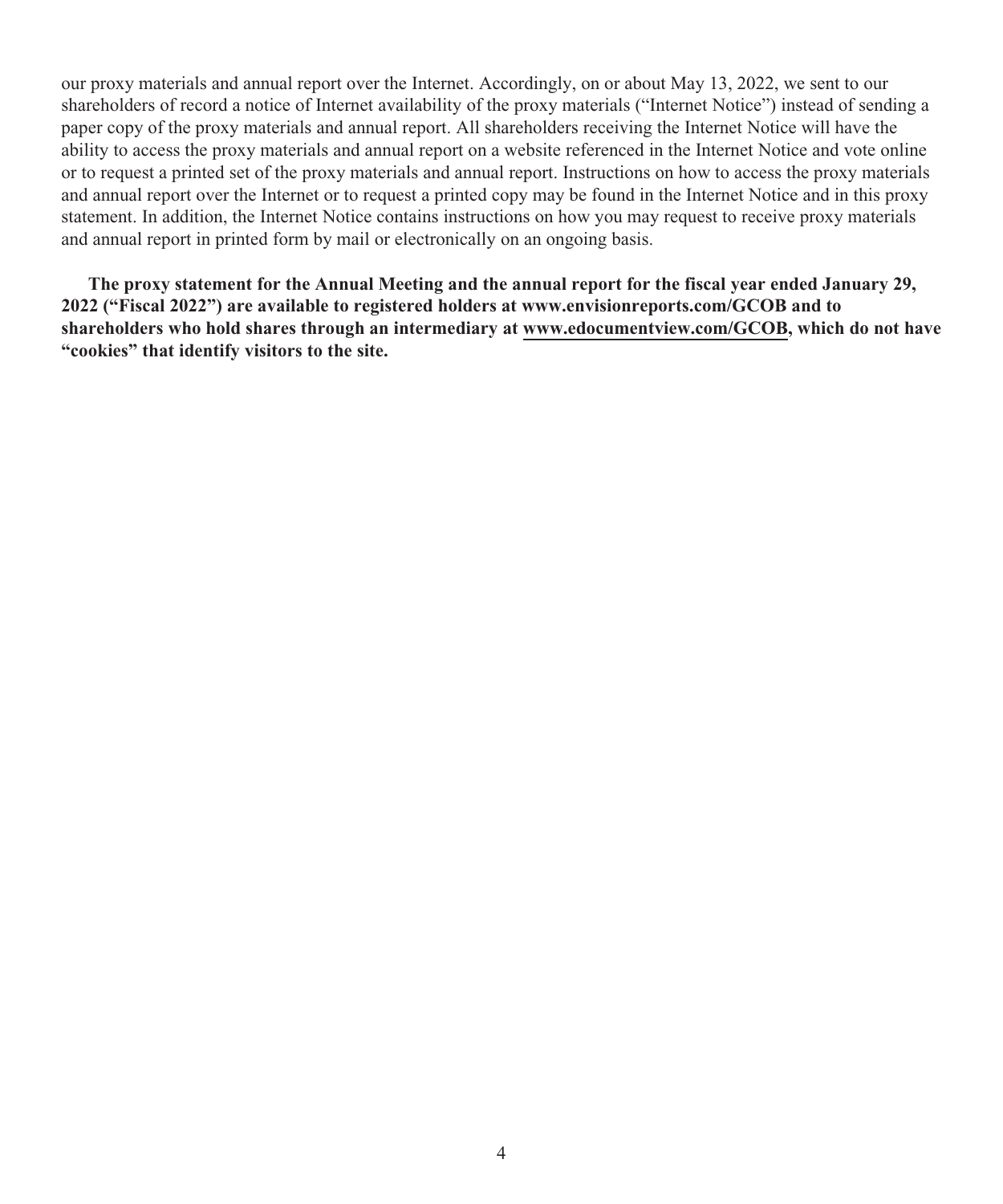#### **VOTING SECURITIES**

The holders of the Company's Employees' Subordinated Convertible Preferred Stock and the common stock will vote together as a single group at the Annual Meeting.

April 25, 2022 is the record date for determining who is entitled to receive notice of and to vote at the Annual Meeting. On that date, the number of voting shares outstanding and the number of votes entitled to be cast were as follows:

| <b>Class of Stock</b> | No. of<br><b>Shares</b> | <b>Votes</b><br>per Share | <b>Total Votes</b> |
|-----------------------|-------------------------|---------------------------|--------------------|
|                       |                         |                           | 28.025             |
|                       |                         |                           | 13.728.784         |

A majority of the votes entitled to be cast on a matter constitutes a quorum for action on that matter. Once a share is represented at the Annual Meeting, it is considered present for quorum purposes for the rest of the Annual Meeting. For the election of directors, you may vote FOR each of the nominees to the Board, or you may WITHHOLD authority with respect to all nominees or one or more nominees. For all other proposals, you may vote FOR or AGAINST each proposal or abstain from voting on the proposal. Abstentions and shares represented at the Annual Meeting but not voted on a particular matter due to a broker's lack of discretionary voting power ("broker non-votes") will be counted for quorum purposes but not as votes cast FOR or AGAINST a matter. Accordingly, for all proposals, neither abstentions nor broker non-votes will have any legal effect on whether a proposal is approved. Additionally, WITHHOLD votes will have no effect on the outcome of the election of directors. The ratification of the independent registered public accounting firm is a routine matter as to which, under applicable New York Stock Exchange ("NYSE") rules, a broker will have discretionary authority to vote if instructions are not received from the client at least 10 days prior to the Annual Meeting. The proposals regarding the election of directors, the approval, on a non-binding, advisory basis, of the compensation of the Company's named executive officers and the approval of the articles of amendment to the Company's Restated Charter ("our charter") to implement a majority voting standard in the election of directors in uncontested elections (the "Charter Amendment"), in each case, as disclosed in this proxy statement, are considered non-routine under NYSE rules and failure to instruct your broker on how to vote on these matters will result in a broker non-vote. Therefore, it is very important that you instruct your broker how you wish your shares to be voted on these matters.

Each of the director nominees must receive affirmative votes from a plurality of the votes cast to be elected. The proposals to approve the Charter Amendment and to ratify the selection of Ernst & Young LLP as the independent registered public accounting firm to the Company will be approved if the votes cast FOR the proposal exceed the votes cast AGAINST. The executive compensation of the Company's named executive officers will be deemed approved if the votes cast FOR the proposal exceed the votes cast AGAINST; however, this is an advisory vote and is not binding on the Board.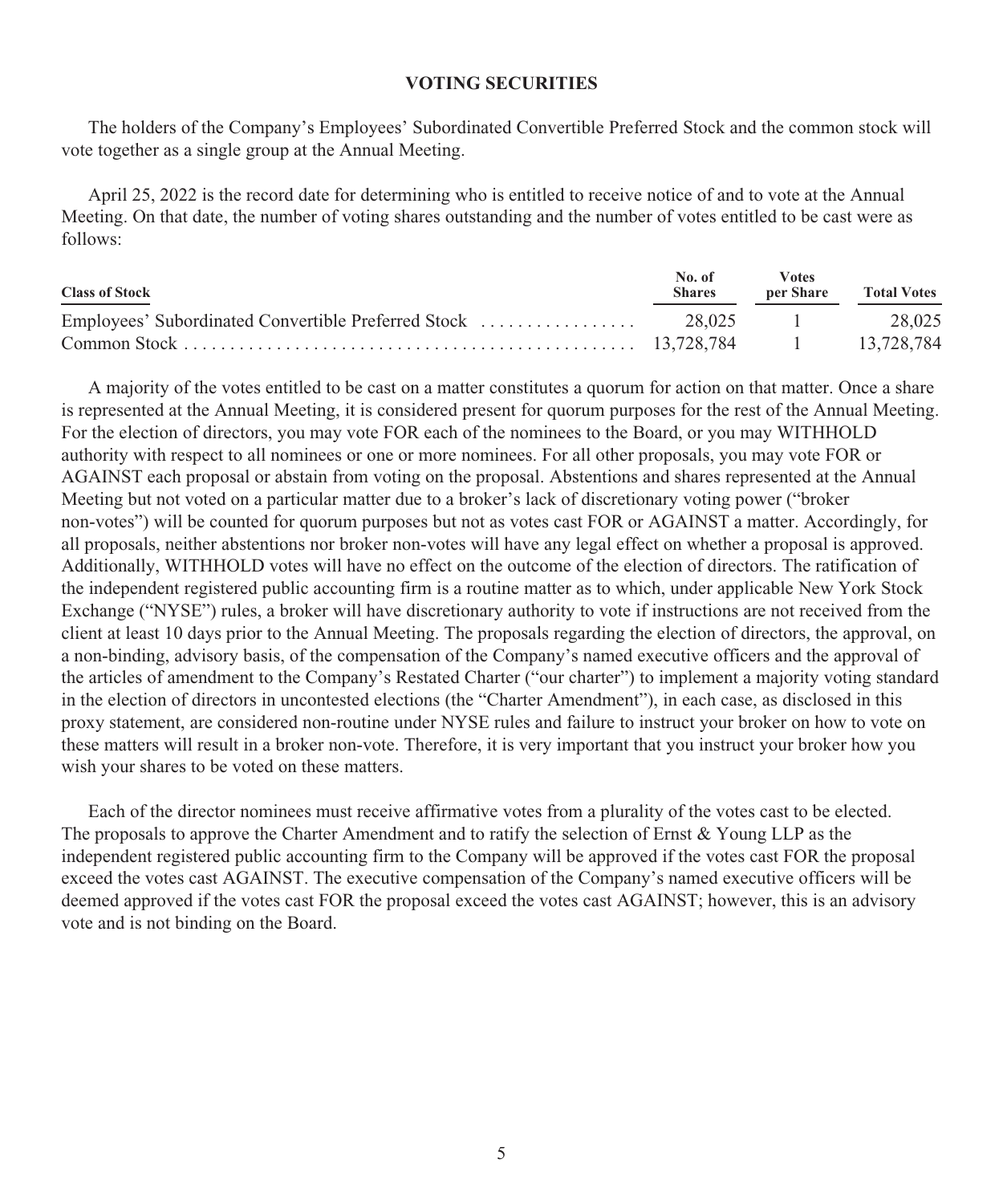## **PROPOSAL 1 ELECTION OF DIRECTORS**

The Board currently has nine directors, all of which are standing for re-election at the meeting. They will hold office until the next annual meeting of shareholders and until their successors are elected and qualified.Aplurality of the votes cast by the shares entitled to vote in the election is required to elect a director. All the nominees are presently serving as directors, and all have agreed to serve if elected. All directors have been previously elected by the Company's shareholders. The shares represented by valid proxies will be voted FOR the election of the following nominees, unless the proxies specify otherwise. If any nominee becomes unable or unwilling to serve prior to the Annual Meeting, the Board may reduce the number of directors comprising the Board, as permitted by the Company's Amended and Restated Bylaws (the "Bylaws"), or the proxies will be voted for a substitute nominee recommended by the Board.

#### **The Board unanimously recommends that the shareholders vote FOR all of the director nominees.**

#### **Information Concerning Nominees**

All the Company's directors have demonstrated business acumen, the ability to exercise sound business judgment, and a commitment to serve the Company as directors. They also bring a variety of professional backgrounds and leadership experience that contribute to the effectiveness of the Board in fulfilling its responsibilities to the Company. Set forth below is biographical information about each director and a discussion of factors in his or her experience that the Board views as supporting his or her continued service on the Board.

JOANNA BARSH, 69, *Independent Consultant; Senior Partner Emeritus, McKinsey & Company; Independent Consultant.* Ms. Barsh joined the Board in 2013. She became a director emerita and senior advisor of McKinsey & Company, a global management consulting firm, in March 2013, after more than 30 years with that firm, where she had been a senior partner since 1994. She is the author of several books and an expert on leadership development, growth strategy, organization effectiveness and performance transformation. Ms. Barsh has counseled over 100 companies, organizations and governments around the world in the retail, consumer products, direct selling, private equity, and media sectors on strategic and operational issues. She is a strong advocate for women, having served on New York City's Commission on Women's Issues for over a decade and leading ground-breaking research for The Wall Street Journal's Women in Econ Task Force, the U.S. Chamber of Commerce and MAKERS. She was a member of former Secretary Clinton's International Council of Women Business Leaders, co-chairing its Leadership Working Group. The Board believes that Ms. Barsh's expertise gained through more than three decades of helping management teams and boards identify market opportunities, chart and implement strategies, identify and execute business transformations and navigate industry transitions, as well as her extensive research on advancing women and people of color in the workplace, provide valuable insight to the Board and management.

MATTHEW C. DIAMOND, 53, *Former Chief Executive Officer, Defy Media, LLC.* Mr. Diamond has been an operator, investor, and entrepreneur in digital media and retail for over 25 years and is a pioneer in digital commerce and media. Since January 2013, Mr. Diamond has actively managed a portfolio of private investments, including Motom, LLC, a social shopping platform, which he founded in April 2019 and to which he continues to provide leadership and strategic advice. He co-founded Alloy, Inc. (formerly Nasdaq: ALOY) in 1996, a privately-held marketing and media company focusing on the youth demographic through television, film, and digital media, which merged with Break Media in October 2013 to form Defy Media. From 2010 to 2013, he led the successful sale of over eight Alloy businesses to a combination of strategic and private equity buyers. He served as chief executive officer of Defy Media, LLC from October 2013 until November 2018. Mr. Diamond was a director of Alloy since its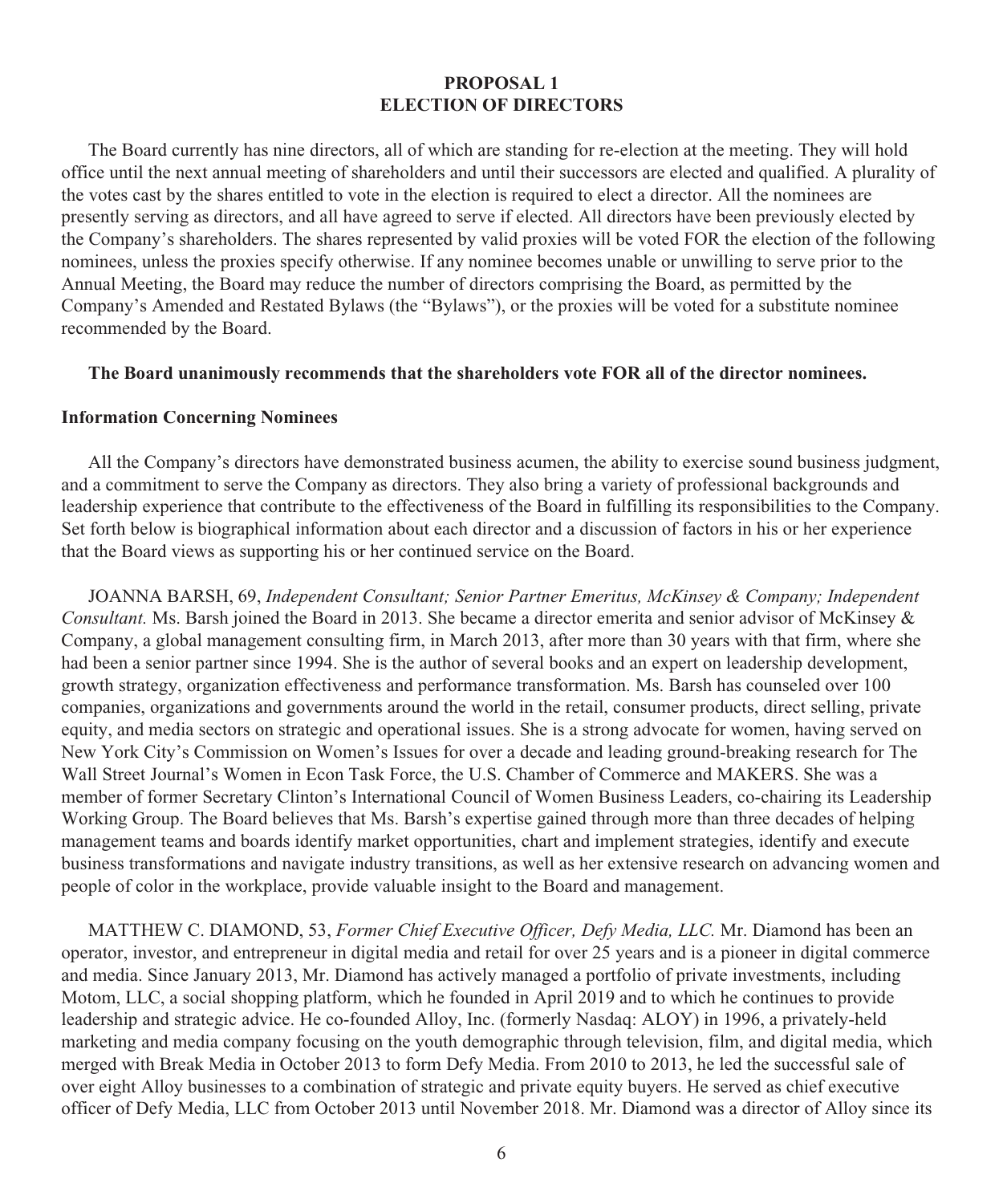founding, and was named its chairman and chief executive officer in 1999. Mr. Diamond was instrumental in the establishment of Alloy's multi-discipline marketing unit, Alloy Media + Marketing, and led key expansions, including Alloy Entertainment, the youth media behemoth, which was sold to Warner Bros. Television Group; Channel One, the award-winning premiere television news network for teens; and Alloy Education, a leader in student recruitment solutions for higher education. Mr. Diamond has presided over some of the largest youth brands of the last quarter century including, Delia's, Alloy, CCS, Smosh, Honest Trailers, "Gossip Girl," "Sisterhood of the Traveling Pants," "Vampire Diaries," "Pretty Little Liars," and Channel One Media. He also served as board member during the early stages of Rent the Runway and GoNoodle. Mr. Diamond continues to work with multiple leading edge companies and brands seeking to reach consumers through all aspects of digital and social media. He has been a director of Genesco since 2001. The Board considers Mr. Diamond's experience in youth branding and marketing and insights into navigating and leveraging demographic trends (including as it relates to a key demographic of the Company's Journeys business), and his knowledge of social media, digital media and commerce, omni-channel and direct retail and marketing, strategic planning and his senior management experience to be important contributors to the effectiveness of the Board.

JOHN F. LAMBROS, 56, *Managing Director and Head of Digital and Traditional Media, Houlihan Lokey, Inc.* Mr. Lambros, who joined the Board in 2020, currently serves and has served as managing director, co-head of U.S. technology group, and head of digital media and entertainment for Houlihan Lokey, a global independent bank, since Houlihan Lokey acquired GCA Advisors in 2021. He served as managing director of GCA Advisors since May 2018 and as head of its digital media banking practice since 2004. He currently serves and has served as a member of the firm's US executive committee since January 2017 and as a member of the board of directors of GCA Corporation, its parent company (TYO: 2174) since March 2018. Mr. Lambros has been an active advisor to and operator in the digital media and emerging technology markets. As an investment banker, Mr. Lambros has led more than 250 public and private market financings, merger and acquisition transactions, recapitalizations, joint ventures and senior and subordinated debt financings. From 2000 to 2003, he was senior vice president of business development for Into Networks, a broadband technology company. From 1993 to 2000, Mr. Lambros was a banker at Morgan Stanley & Co., where he served as a vice president and member of the global communications group focused on advising emerging telecommunications, media and technology clients. The Board considers Mr. Lambros' experience in corporate finance, digital media, emerging technology sectors, as well as his experience with strategic portfolio reviews, M&A, transaction matters and capital markets to be beneficial to the Board.

THURGOOD MARSHALL, JR., 65, *Retired Partner, Morgan, Lewis & Bockius LLP.* Mr. Marshall, who joined the Board in 2012, was a partner in the Washington, D.C. office of the law firm of Morgan, Lewis & Bockius LLP until his retirement in September 2019. He also serves on the board of CoreCivic Inc. (NYSE: CXW), a publiclytraded, full-service corrections management and real estate solutions provider, and EN+ Group (LSE:ENPL & MOEX:ENPG), a publicly-traded multinational producer of hydropower and low-carbon aluminum. He is a former board member of the Ethics Compliance and Certification Institute, the United States Postal Service and the Ford Foundation. Mr. Marshall works at the intersection of law, business, politics and policy. He has practiced law, held senior government appointments, and he serves on an array of corporate and non-profit boards. Mr. Marshall's professional background includes service in all three branches of the federal government and in the private sector. Prior to joining a predecessor of Morgan, Lewis & Bockius LLP as a partner in 2001, he served in roles including Assistant to the President and Cabinet Secretary from 1997 to 2001, co-chair of the White House Olympic Task Force in connection with the 2002 Winter Olympics, director of legislative affairs and deputy counsel to the Vice President, counsel to the Senate Judiciary Committee, the Committee on Commerce, Science & Transportation, and the Governmental Affairs Committee, and as a judicial clerk to the Honorable Barrington D. Parker of the U.S. District Court for the District of Columbia. The Board believes that Mr. Marshall's extensive experience in government service, insight into regulatory affairs, and his expertise in corporate governance and oversight, ethics and risk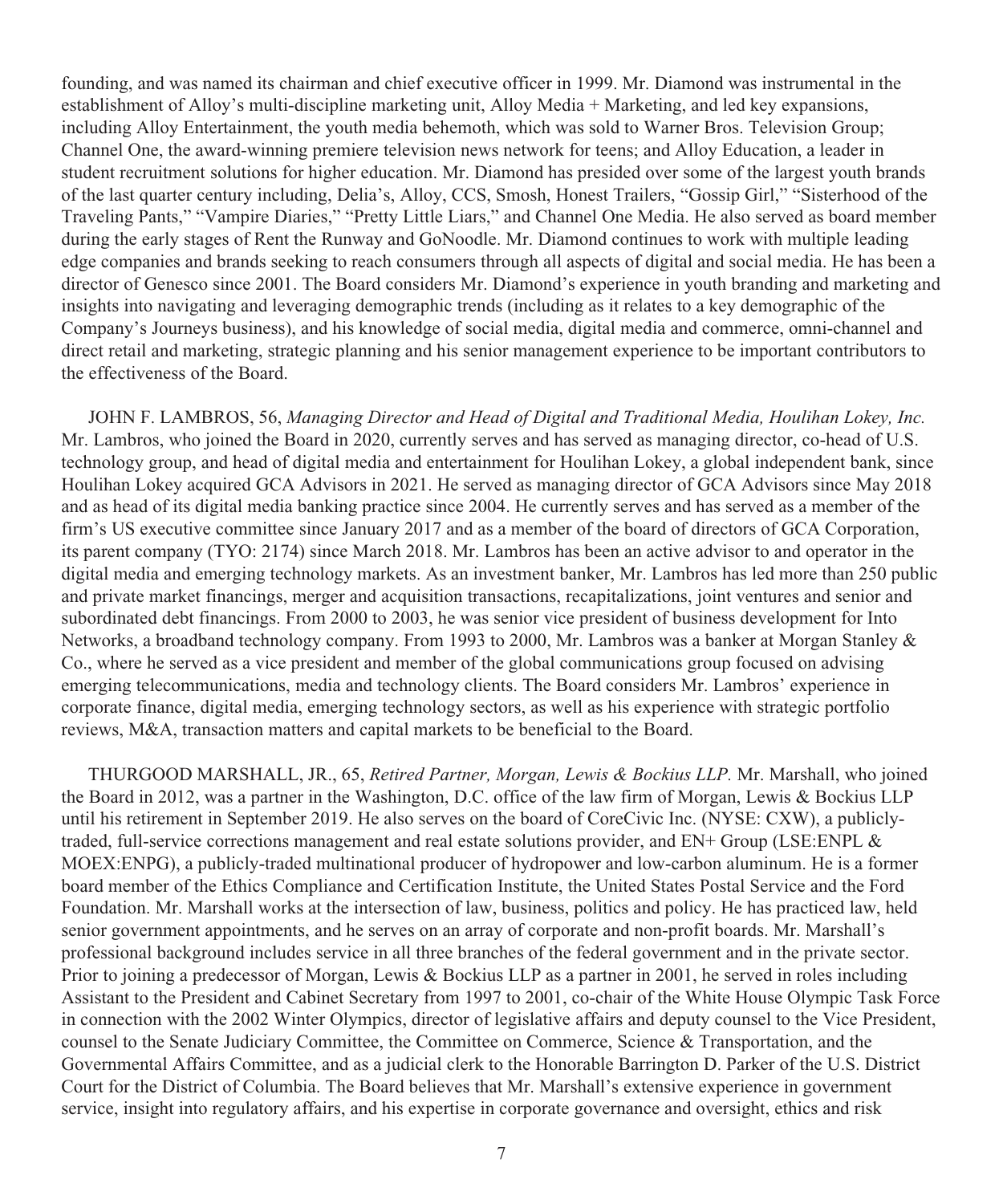management and stakeholder relations gained through service as a director in for-profit, non-profit, and public sectors, bring unique and valuable perspective to the Board and the Company.

ANGEL R. MARTINEZ, 67, *Retired Chief Executive Officer and Chairman of the Board of Directors, Deckers Brands*. Mr. Martinez, who joined the Board in 2021, served as chief executive officer and president of Deckers Brands (formerly known as Deckers Outdoor Corporation) (NYSE: DECK), a footwear designer and distributor whose brands include UGG, Teva, Sanuk, Hoka One One and Koolaburra, from April 2005 until his retirement in June 2016, as executive chairman of the board from 2008 until June 2016, and as non-executive chairman of the board from June 2016 until September 2017. Prior to joining Deckers, Mr. Martinez was co-founder of Keen LLC, an outdoor footwear manufacturer, and served as its president, chief executive officer and vice chairman from April 2003 to March 2005. Prior thereto, he served as executive vice president and chief marketing officer of Reebok International Ltd. and as chief executive officer and president of The Rockport Company, a subsidiary of Reebok International Ltd. He currently serves on the board of directors and is a member of the audit committee of Korn Ferry (NYSE: KFY) and served on the board of directors and as a member of the compensation committee of Tupperware Brands Corporation (NYSE: TUP) from 1998 to 2020. The Board believes that Mr. Martinez's 40 years of experience in the retail footwear industry and his operational and strategic knowledge, including his expertise in capital allocation, navigating and leading industry transitions and business transformation, and human capital management, gained through his experience as a leader and board member of other publicly-traded companies brings valuable insight to the Board and the Company.

KEVIN P. McDERMOTT, 68, *Former Partner, KPMG LLP and Former Chief Audit Executive, Pinnacle Financial Partners, Inc.* Mr. McDermott retired as a partner of the international accounting firm KPMG LLP in 2013, after having been associated with the firm for 33 years in various capacities, including audit engagement partner, SEC reviewing partner, professional practice partner, and audit partner in the firm's Office of General Counsel. From March 2019 to March 2020, Mr. McDermott was chief audit executive for Pinnacle Financial Partners, Inc. (Nasdaq: PNFP). He is also currently a member of the board of directors and chair of the audit committee of Daktronics, Inc. (Nasdaq: DAKT), a publicly-traded provider of electronic scoreboards and display systems, and has served as the Lead Independent Director of Daktronics, Inc. since June 2020. He has also served on the boards of several community, arts and religious organizations. Mr. McDermott joined the Board in 2016. The Board considers Mr. McDermott's broad exposure to many businesses and his expertise in oversight and knowledge of accounting, auditing, and internal control over financial reporting by publicly-traded companies gained in his career to be valuable to the Board and to the Company.

MARY E. MEIXELSPERGER, 61, *Chief Financial Officer, Valvoline Inc.* Mary E. Meixelsperger, who joined the Board in 2021, is chief financial officer of Valvoline Inc. (NYSE: VVV) and has served in that role since June 2016. Valvoline is a leading provider of automotive services and marketer and supplier of premium branded lubricants worldwide. Valvoline operates more than 1,600 quick-lube locations in North America. Prior to joining Valvoline, Ms. Meixelsperger was senior vice president and chief financial officer of DSW Inc. (NYSE: DSW), now operating as Designer Brands Inc. (NYSE: DBI), one of North America's largest designers, producers and retailers of footwear and accessories, from April 2014 to June 2016, and held the roles of chief financial officer, controller and treasurer at Shopko Stores from 2006 to 2014. Ms. Meixelsperger also served as a director of a wholly-owned subsidiary of Valvoline Inc. and as a director of Valvoline Cummins Private Ltd., a joint venture between Valvoline Inc. and Cummins India from 2017 to 2020. She also serves as Vice Chairman of the board of United Way of the Bluegrass. Ms. Meixelsperger has over thirty years of experience in various aspects of finance, accounting, risk management, business development, strategic planning, and cybersecurity and information technology. The Board believes that Ms. Meixelsperger's decades of experience as a chief financial officer, her expertise and knowledge of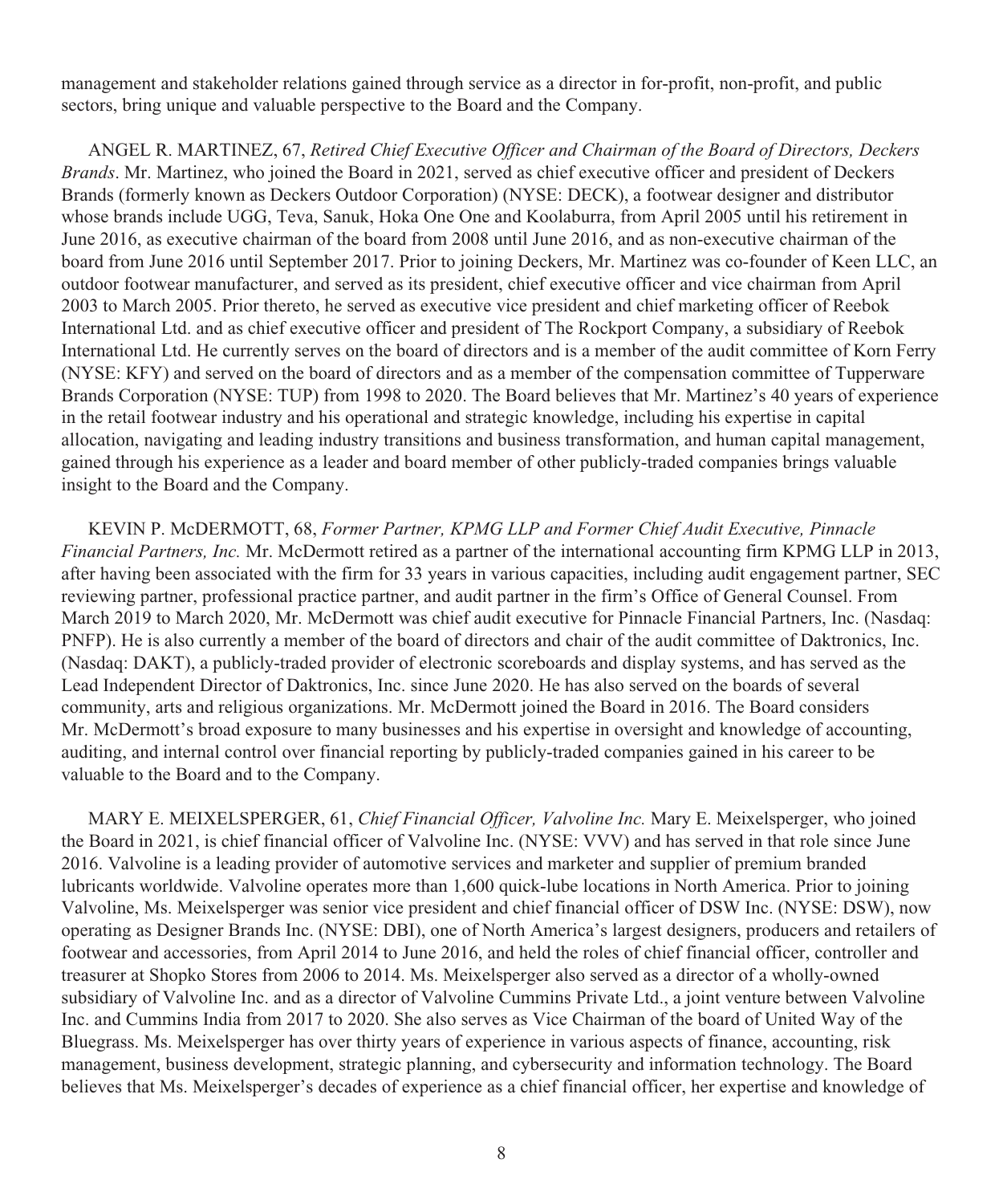accounting, auditing, and internal control over financial reporting by publicly-traded companies, and her experience with omni-channel strategy and the specialty footwear retail industry is valuable to the Board and to the Company.

#### GREGORY A. SANDFORT, 67, *Former Chief Executive Officer and Director, Tractor Supply*

*Company*. Gregory A. Sandfort, who joined the Board in 2021, served as chief executive officer of Tractor Supply Company (Nasdaq: TSCO) from May 2016 to January 2020 and as a member of the board of directors of Tractor Supply from February 2013 to May 2020. Following his retirement, he served as strategic advisor and consultant to Tractor Supply from January to August 2020. Mr. Sandfort served as president and chief executive officer of Tractor Supply from December 2012 to May 2016 and as president and chief operating officer of Tractor Supply from February 2012. Mr. Sandfort also previously served in the roles of president and chief merchandising officer and executive vice president—chief merchandising officer of Tractor Supply. Mr. Sandfort served as president and chief operating officer at Michaels Stores, Inc. from March 2006 to August 2007 and as executive vice president—general merchandise manager at Michaels Stores, Inc. from January 2004 to February 2006. Mr. Sandfort has also served as a director of WD-40 Company (Nasdaq: WDFC) since 2011 and as Lead Independent Director of WD-40 Company since October 2020. He was also formerly a director of Kirkland's, Inc. (Nasdaq: KIRK). Mr. Sandfort has been a governance fellow with the National Association of Corporate Directors since 2017. With over 40 years of experience in the retail industry, Mr. Sandfort brings a wealth of knowledge regarding all facets of the Company's industry and retail, including merchandising, marketing, brand management, operations, strategic planning, human resource management and logistics. The Board considers his broad-based experience in the retail industry, his expertise in capital allocation, his experience in cybersecurity and his understanding of customer dynamics and shifting consumer preferences and ability to leverage such understanding to successfully lead business transformations to be valuable to the Board and to the Company.

MIMI E. VAUGHN, 56, *President and Chief Executive Officer, Chair of the Board, Genesco*. Ms. Vaughn joined the Company in September 2003 as vice president of strategy and business development. She was named senior vice president, strategy and business development in October 2006, senior vice president of strategy and shared services in April 2009 and senior vice president—finance and chief financial officer in February 2015. In May 2019, Ms. Vaughn was named senior vice president and chief operating officer and continued to serve as senior vice president-finance and chief financial officer until her successor was appointed in June 2019. In October 2019, Ms. Vaughn was appointed to become president and chief executive officer of the Company on February 2, 2020 and was appointed as a director effective October 30, 2019. Prior to joining the Company, Ms. Vaughn was executive vice president of business development and marketing, and acting chief financial officer from 2000 to 2001, for Link2Gov Corporation in Nashville. From 1993 to 1999, she was a consultant at McKinsey & Company in Atlanta. Ms. Vaughn brings to the Board proven and critical experience and leadership developed by serving in multiple positions with the Company for more than 18 years. With her background in strategy and corporate finance, and her experience in the retail industry, the Board believes Ms. Vaughn is the appropriate person to lead the Company in executing its footwear focused strategy.

## **Current Board Composition**

The following matrix provides information regarding the members of our Board nominated for election at the Annual Meeting, including demographic information for, and certain qualifications and experience possessed by, the members of our Board, which our Board believes are relevant to our business and industry and provide a range of viewpoints that are invaluable for our Board's discussions and decision-making processes. The matrix does not encompass all of the qualifications, experiences or attributes of the members of our Board, and the fact that a particular qualification, experience or attribute is not listed does not mean that a director does not possess it. In addition, the absence of a particular qualification, experience or attribute with respect to any of the members of our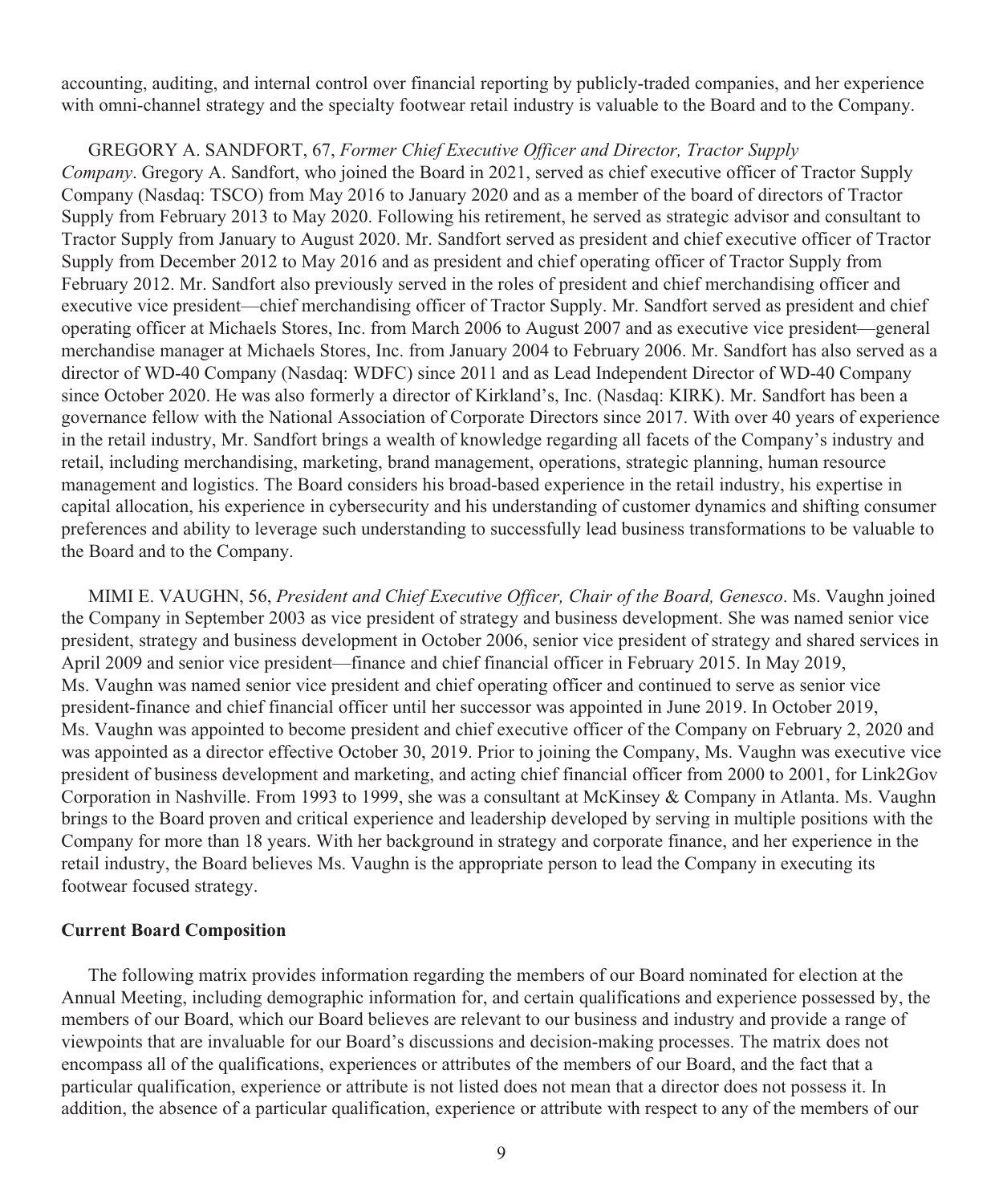Board does not mean the director in question is unable to contribute to the decision-making process in that area. The type and degree of qualification and experience listed below may vary among the members of the Board.

| <b>Qualifications</b><br>and Experience           |              |   |    |   |   | Barsh Diamond Lambros Marshall Martinez McDermott Meixelsperger Sandfort Vaughn |   |   |
|---------------------------------------------------|--------------|---|----|---|---|---------------------------------------------------------------------------------|---|---|
| Public Company Leadership (CEO or                 |              |   |    |   |   |                                                                                 |   |   |
| Board Experience) $\ldots \ldots \ldots \ldots$ X | $\mathbf{X}$ | X | X  | X | X |                                                                                 | X | X |
| Senior Leadership Experience (C-Suite             |              |   |    |   |   |                                                                                 |   |   |
| Executive or Equivalent) $\ldots$ $\ldots$ X      | X            | X | X  | X | X | X                                                                               | X | X |
| Operations Management                             | X            |   |    | X |   |                                                                                 | X | X |
| Retail or Consumer Facing Industries . X          | X            | X |    | X |   | X                                                                               | X | X |
| eCommerce or Digital Experience  X                | X            | X |    | X |   | X                                                                               | X | X |
| Financial, Transactional, Accounting or           |              |   |    |   |   |                                                                                 |   |   |
| Regulatory Compliance $\dots \dots \dots$ X X     |              | X | X  | X | X | X                                                                               | X | X |
| Information Security Experience                   |              |   |    |   |   | X                                                                               | X |   |
| <b>Demographics</b>                               |              |   |    |   |   |                                                                                 |   |   |
| Diversity (gender, race, ethnicity) $\dots$ X     |              |   |    | X |   |                                                                                 |   |   |
| Years of Service                                  | 21           |   | 10 |   | 6 |                                                                                 |   |   |

#### **Ongoing Board Refreshment**

The Board believes that its members, as a group, should possess skills and qualifications that best enable it to formulate and oversee the implementation of the Company's footwear focused strategy, including diversity in professional and personal experience, background, race, gender, age and other factors of diversity that promote fresh perspectives and new ideas. The retail industry has rapidly evolved over the last decade with significant growth in omni-channel and e-commerce operations, and as a result, the appropriate skill set for our leadership has evolved with it. The Board has therefore also evolved over the years to best serve the short- and long-term needs of the Company and its shareholders, with an increased focus on leadership with branded, digital and technological expertise.

In order to address evolving needs, our Board has an ongoing refreshment program, actively assessing itself against the Company's current and expected future needs and seeking the advice of outside experts and its shareholders. The Board and its nominating and governance committee have welcomed, sought and considered potential director nominations from multiple and diverse sources and stakeholders, including shareholders, external advisors, independent directors, non-independent directors, industry participants, officers and employees, consultants and search firms like the internationally recognized global leadership advisory firm Egon Zehnder. The Board and its nominating and governance committee continue to welcome, seek and consider potential director nominations from multiple and diverse sources and stakeholders as necessary.

#### **Director Independence**

The Board has determined that Ms. Barsh, Mr. Diamond, Mr. Lambros, Mr. Marshall, Mr. Martinez, Mr. McDermott, Ms. Meixelsperger and Mr. Sandfort are each independent under applicable SEC and NYSE rules. No arrangement or understanding exists between any director or executive officer of the Company and any other person pursuant to which any of them were selected as a director or executive officer.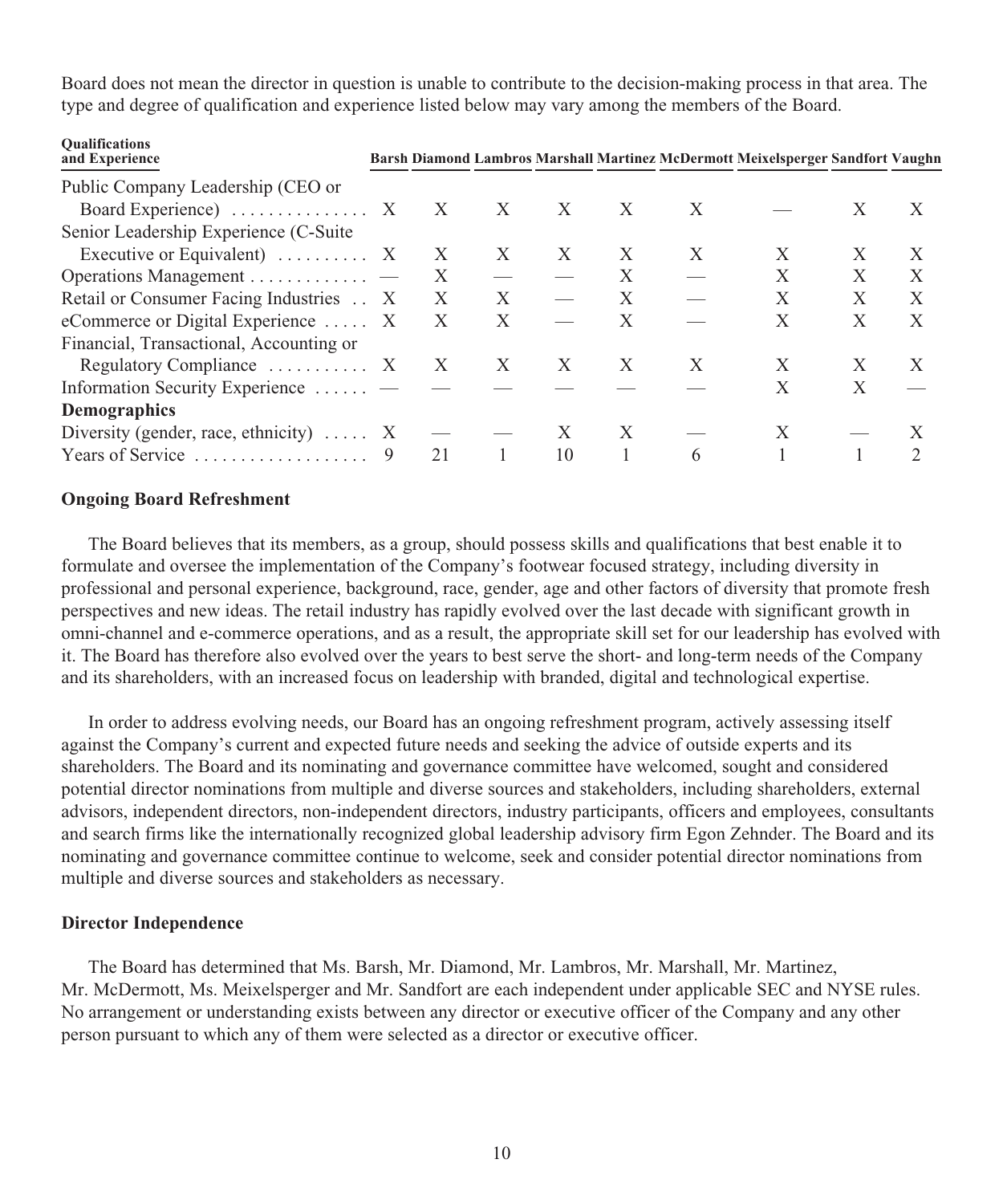#### **Certain Relationships and Related Transactions**

The Company is not aware of any related-party transactions since the beginning of the last fiscal year between the Company and any of its directors, executive officers, 5% shareholders or their family members that are required to be disclosed under Item 404 of Regulation S-K ("Item 404") under the Securities Exchange Act of 1934, as amended (the "Exchange Act").

Each year, the Company requires its directors and executive officers to complete a comprehensive questionnaire, one of the purposes of which is to disclose any related-party transactions with the Company, including any potential Item 404 transactions.

The Board has adopted a written policy which provides that any transaction between the Company and any of its directors, nominees for director, executive officers, or significant shareholders or affiliates thereof, must be in the best interest of the Company and must be approved and ratified by the audit committee or, in certain circumstances, the Board. Any member of the audit committee or the Board, if necessary, will recuse himself or herself and abstain from voting on the approval or ratification of the related party transaction. The Company does not have a history of engaging in related party transactions with its directors or executive officers or their respective related persons or affiliates.

#### **Board Committees and Meetings**

The Board met eight times during Fiscal 2022. Additionally the chief executive officer and lead independent director communicate with members of the Board periodically throughout the year via telephone and email. The chief executive officer also provides a written monthly business update on the Company to the Board. No director was present at fewer than 75% of the total number of meetings of the Board and the committees of the Board on which he or she served during Fiscal 2022. The Board has standing audit, nominating and governance and compensation committees. All committees are composed entirely of independent directors. It is the policy of the Board that no current or former employee of the Company will serve on the audit, nominating and governance or compensation committee. A description of each Board committee and its membership follows.

#### **Audit Committee**

*Members:* Kevin P. McDermott (chairperson), Gregory A. Sandfort and Mary E. Meixelsperger

The Company has a separately designated standing audit committee established in accordance with Section 3(a)(58)(A) of the Exchange Act. The audit committee is currently composed of three independent directors (as defined under the applicable rules of the NYSE and SEC) and operates under a written charter adopted by the Board, a current copy of which is available on the Company's website, www.genesco.com. The audit committee assists the Board in monitoring (i) the processes used by the Company to produce financial statements, (ii) the effectiveness of the Company's internal controls over financial reporting, (iii) the effectiveness of the Company's systems of internal accounting and financial controls, (iv) the Company's compliance with legal and regulatory requirements, (v) the independence of the Company's registered public accounting firm, (vi) the performance of the Company's internal audit function and independent registered public accountants and (vii) the Company's policies with respect to risk assessment and risk management, including the risk of fraud, technology and information security, including cybersecurity and data privacy. The audit committee met 13 times in Fiscal 2022. The Board has determined that Messrs. McDermott and Sandfort and Ms. Meixelsperger each qualifies as an "audit committee financial expert," as defined in Item 407(d) of Regulation S-K under the Exchange Act, and is "independent," as defined by the NYSE rules and Rule 10A-3 under the Exchange Act.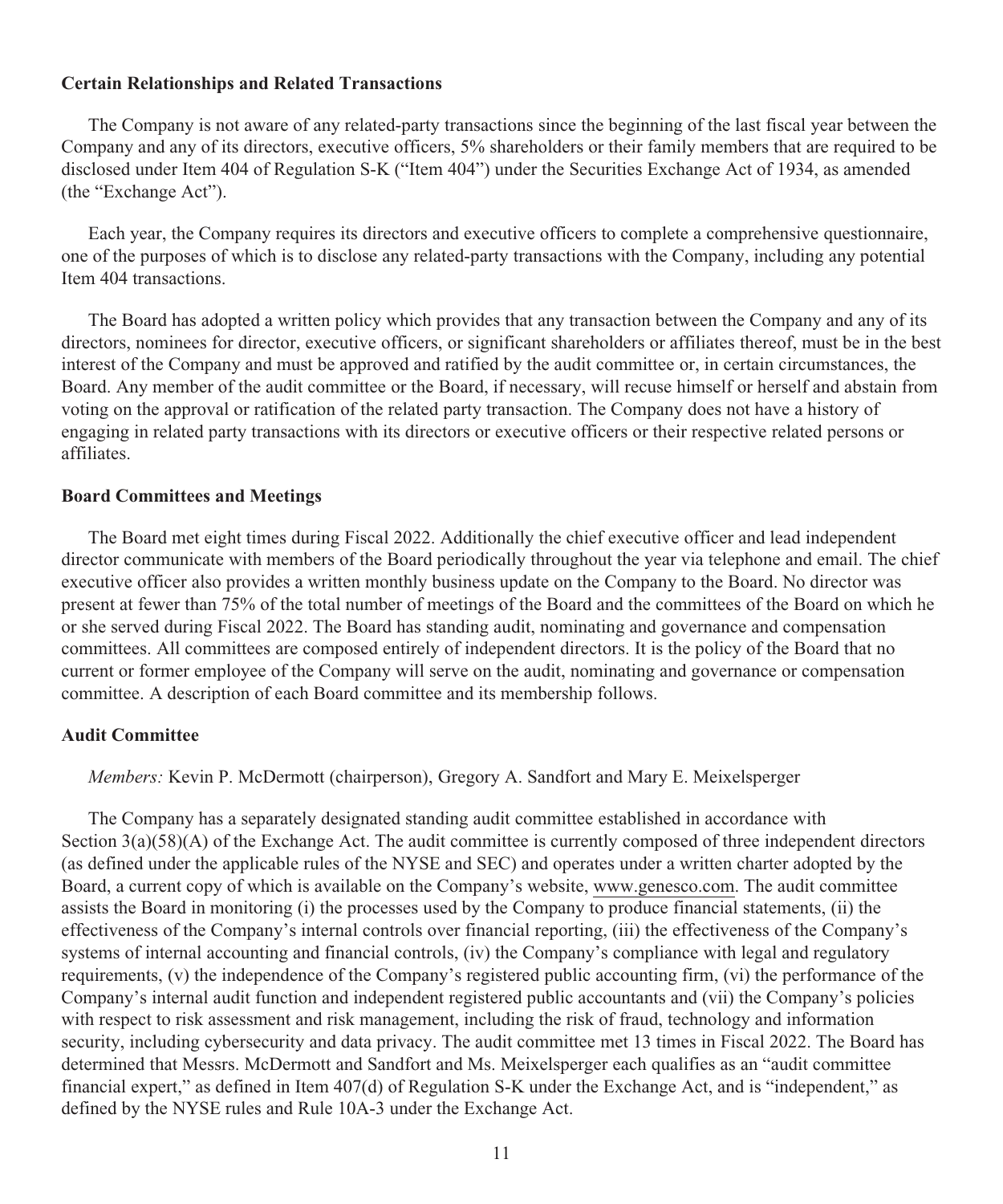#### **Nominating and Governance Committee**

*Members:* Matthew C. Diamond (chairperson), Joanna Barsh, Thurgood Marshall, Jr. and Angel R. Martinez

The nominating and governance committee, currently composed of four directors who are independent under applicable NYSE rules, met five times in Fiscal 2022. The functions of the nominating and governance committee are specified in a charter available on the Company's website, www.genesco.com. Such functions include (i) identifying candidates qualified to serve on the Board, (ii) developing and reviewing governance policies and principles for the Company, (iii) overseeing the evaluation of the performance of the Board and management, and (iv) making recommendations to the Board with respect to (a) the size of the Board, (b) candidates for election to the Board, (c) the designation of committees of the Board, their functions and members, (d) the succession of the executive officers of the Company, (e) Board policies and procedures and other matters of corporate governance, (f) the qualifications of incumbent directors as nominees for re-election, and (f) oversight of the Company's environmental, social and governance ("ESG") strategy. The nominating and governance committee, in recognition of the importance of ESG matters, has established a subcommittee focused on ESG. The chairperson of the nominating and governance committee serves as the lead independent director and presides over the Board's executive sessions of non-management directors and at other times when the chairperson is absent and also serves as the primary liaison between management and the Board. Further information on this committee is set forth under the caption "Corporate Governance" below.

#### **Compensation Committee**

*Members:* Joanna Barsh (chairperson), Matthew C. Diamond, John F. Lambros and Gregory A. Sandfort

The compensation committee, currently composed of four directors who are independent under applicable NYSE rules, met ten times in Fiscal 2022. The functions of the compensation committee are specified in a charter available on the Company's website, www.genesco.com. They include (i) reviewing and determining the compensation and incentive arrangements of certain officers of the Company and other management employees reporting directly to the chief executive officer, (ii) making recommendations to the Board with respect to the compensation of directors, (iii) reviewing and providing assistance and recommendations to the Board with respect to (a) management incentive compensation plans and (b) the establishment, modification or amendment of any employee benefit plan (as that term is defined in the Employee Retirement Income Security Act of 1974, as amended) to the extent that action taken by the Board is required, (iv) serving as the primary means of communication between the administrator of the Company's employee benefit plans and the Board, (v) administering the Company's equity incentive plan, and (vi) reviewing and making recommendations to the Board with respect to the Compensation Discussion and Analysis and the compensation committee report required by SEC regulations for inclusion in the Company's proxy statement. In fulfilling its responsibilities, the compensation committee may delegate any or all of its responsibilities to a subcommittee of the compensation committee, consisting of one or more independent members of the compensation committee.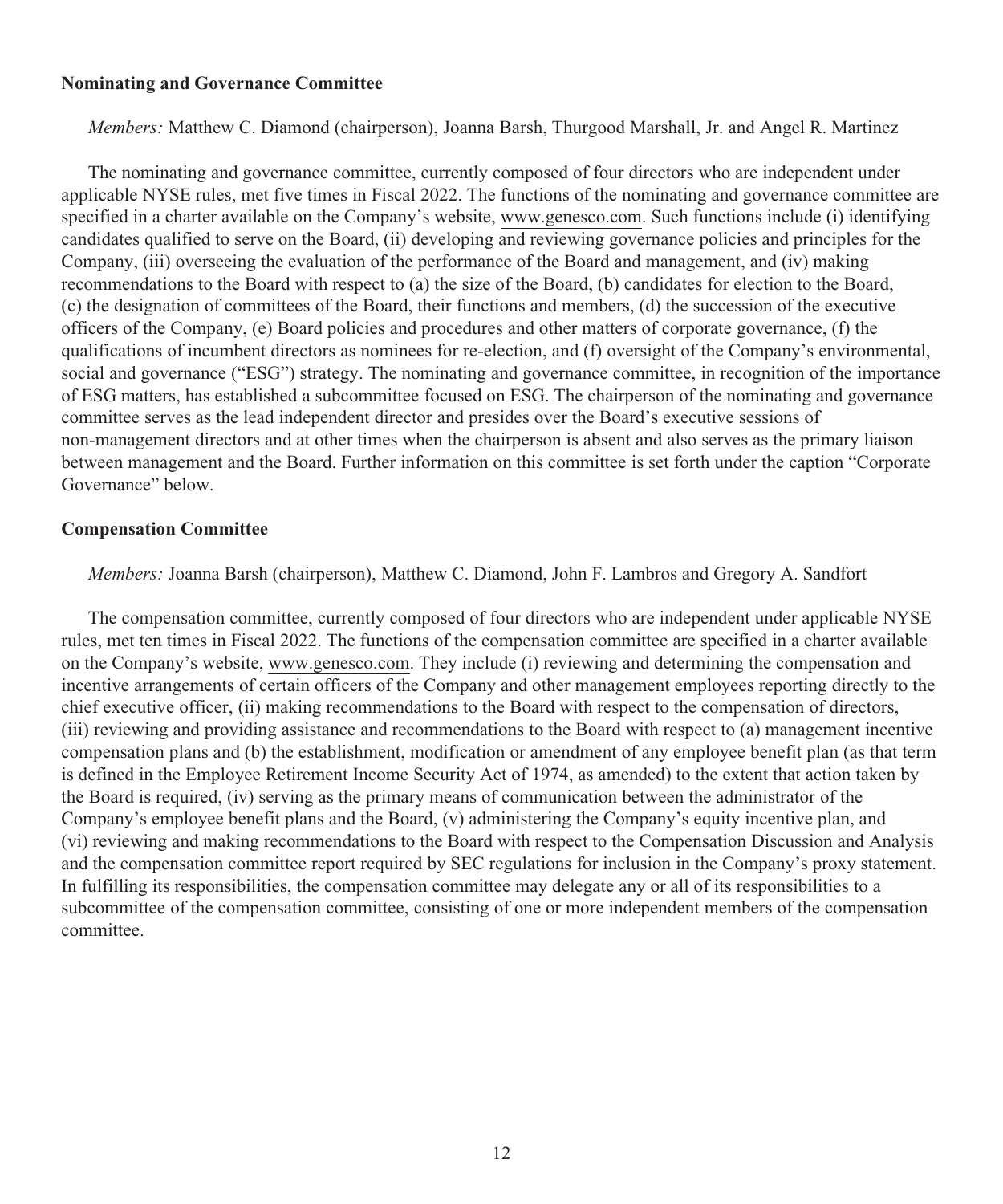#### **CORPORATE GOVERNANCE**

#### **Nominating and Governance Committee**

The charter of the nominating and governance committee is available on the Company's website, www.genesco.com. The members of the committee satisfy the independence requirements of the NYSE. In addition, the Board has adopted a policy pursuant to which no former employee of the Company will be eligible to serve as a member of the nominating and governance committee.

The nominating and governance committee and the Board will consider nominees for the Board recommended by shareholders if shareholders comply with the Company's advance notice requirements. The Company's Bylaws provide that a shareholder who wishes to nominate a person for election as a director at an annual meeting of shareholders must deliver written notice complying with the requirements set forth in the Bylaws to the Secretary of the Company. To be eligible to submit the required notice, the shareholder must be a shareholder of record both on the date the notice is submitted and at the record date for the annual meeting and entitled to receive notice of and to vote at the annual meeting. This notice must contain, as to each nominee, certain specified information, including the nominee's name, age, business and residence addresses, his or her principal occupation or employment, a description of all direct or indirect compensation or other material agreements, arrangements, understandings and relationships during the past three years between or among the nominee, the shareholder making the nomination, any other shareholders proposing it, and affiliates or associates of such shareholders, as such terms are defined in Rule 12b-2 under the Exchange Act, and any other information relating to such person that would be required to be disclosed in a proxy statement meeting the requirements of Regulation 14A under the Exchange Act if such person had been nominated by the Board. It must also include the written consent of such person to being named as a nominee in soliciting material and to serving as a director, if elected, and a fully completed and signed questionnaire, in a form provided by the Company, regarding such person's background and qualifications to serve as a director. The notice must also include certain information regarding the shareholder making the nomination, any other shareholders proposing it, and affiliates or associates of such shareholders, including names and addresses, the number and class of shares held of record by such shareholders, and information about derivative securities and other economic interests related to any of the Company's securities held by any of such persons. In the case of an annual meeting to be held on the fourth Thursday in the month of June or within thirty days thereafter, the notice must be delivered not less than sixty nor more than ninety days prior to the fourth Thursday in June. In the case of an annual meeting which is being held on any other date other than the fourth Thursday in the month of June or within thirty days thereafter (or in the case of any special meeting), the notice must be delivered within ten days after the earlier of the date on which notice of the meeting is first mailed to shareholders or the date on which public disclosure is first made of the date of such meeting. There are no differences in the process pursuant to which the committee is to evaluate prospective nominees based on whether the nominee is recommended by a shareholder.

Upon receipt of a recommendation from any source, including shareholders, the committee will take into account whether a Board vacancy exists or is expected or whether expansion of the Board is desirable. In making this determination, the committee may solicit the views of all directors. If the committee determines that the addition of a director is desirable, it will assess whether the candidate presented should be nominated for Board membership. While the committee may consider whatever factors it deems appropriate in its assessment of a candidate for Board membership, candidates nominated to serve as directors will, at a minimum, in the committee's judgment:

• be able to represent the interests of the Company and all of its shareholders and not be disposed by affiliation or interest to favor any individual, group or class of shareholders or other constituency;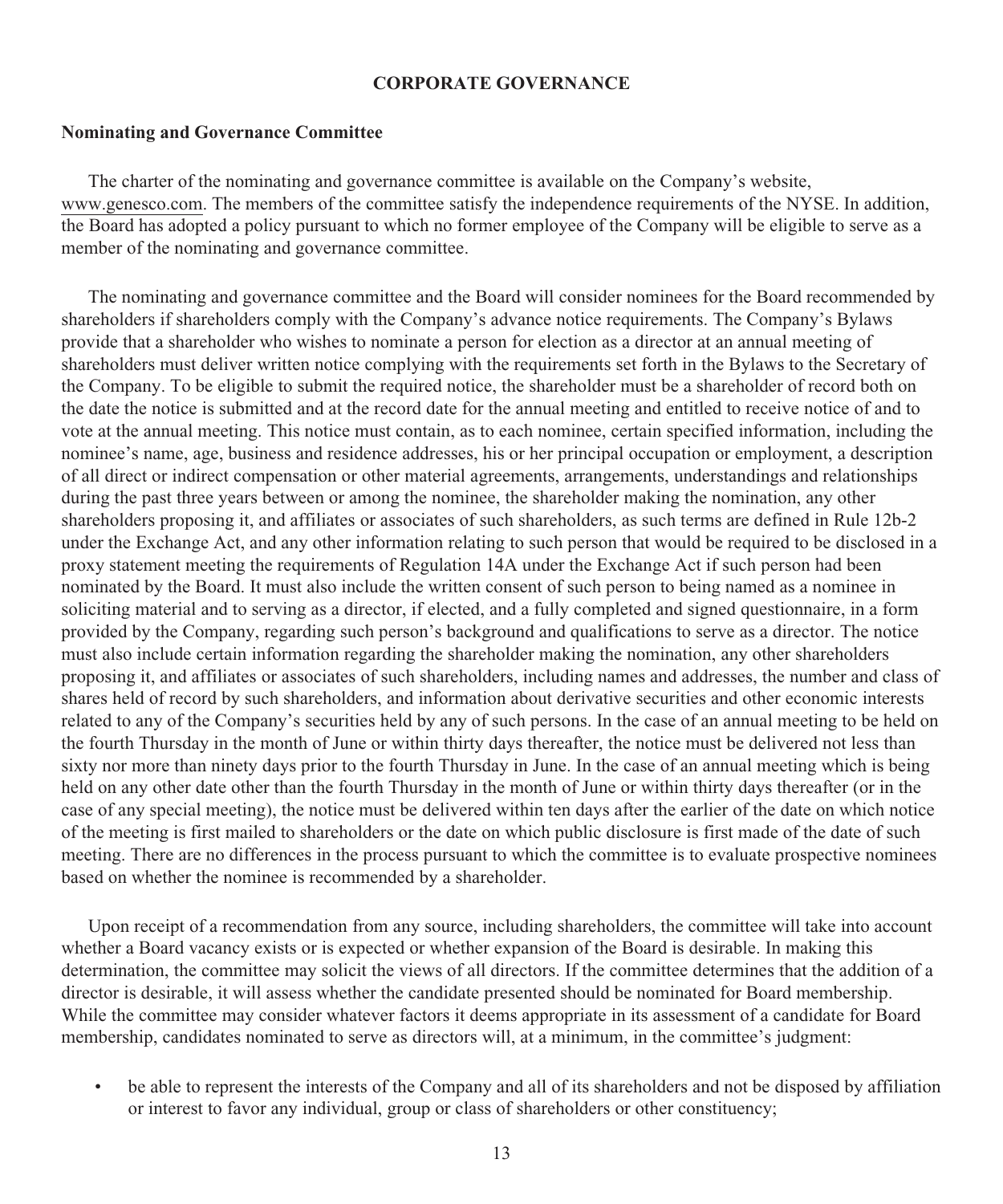- agree to follow all policies and procedures applicable to the Board, including all provisions set forth in any committee charters;
- possess the background and demonstrated ability to contribute to the Board's performance of its collective responsibilities, through senior executive management experience, relevant professional or academic distinction, or a record of relevant civic and community leadership; and
- be able to devote the time and attention necessary to serve effectively as a director.

The committee may also take into consideration whether a candidate's background and skills meet any specific needs of the Board that the committee has identified and will take into account diversity in professional and personal experience, skills, background, race, gender and other factors of diversity that it considers appropriate. The committee will preliminarily assess the candidate's qualifications with input from the chief executive officer. If, based upon its preliminary assessment, the committee believes that a candidate is likely to meet the criteria for Board membership, the chairperson will advise the candidate of the committee's preliminary interest and, if the candidate expresses sufficient interest to the chairperson, with the assistance of the Corporate Secretary's office, will arrange interviews of the candidate with a search firm, if appropriate, and with members of the committee and with the chief executive officer, either in person or by telephone. Following interviews of the candidate, the committee will formally consider whether to recommend to the Board that it nominate the candidate for election to the Board.

#### **Board Leadership Structure**

In 2010, Robert J. Dennis, formerly the Company's chief executive officer, assumed the additional office of chairman upon his predecessor's retirement from the latter office. Prior to the appointment of Mr. Dennis as chief executive officer in 2008, his predecessor had served as both chairman and chief executive officer since his predecessor as chairman and chief executive officer relinquished the chairman's office in 2002, replicating a longterm succession plan that has been followed in the Company's three most recent senior management transitions. In connection with his retirement and the appointment of Ms. Vaughn as president and chief executive officer, Mr. Dennis retired from the office of executive chairman following a transitional period ending June 30, 2020, and Ms. Vaughn was appointed chair of the Board.

Having observed no differences in the functioning of the Board or the performance of the Company that it considers attributable to the separation or conjunction of the two offices, and with the appointment of a strong lead independent director, the Board has retained flexibility in the Corporate Governance Guidelines with respect to the structure of the Board leadership. The Corporate Governance Guidelines provide that the Board will select the chair and the chief executive officer in the manner that it determines to be in the best interests of the Company's shareholders.

The Corporate Governance Guidelines also provide that if the positions of chair and chief executive officer are held by the same person or if the chair is otherwise employed by the Company, the chairperson of the nominating and governance committee will serve as lead independent director, with the following responsibilities:

- in consultation with the chair, approve the annual calendar for all meetings of the Board and standing committees;
- provide the chair with input as to the preparation of the agendas for the Board;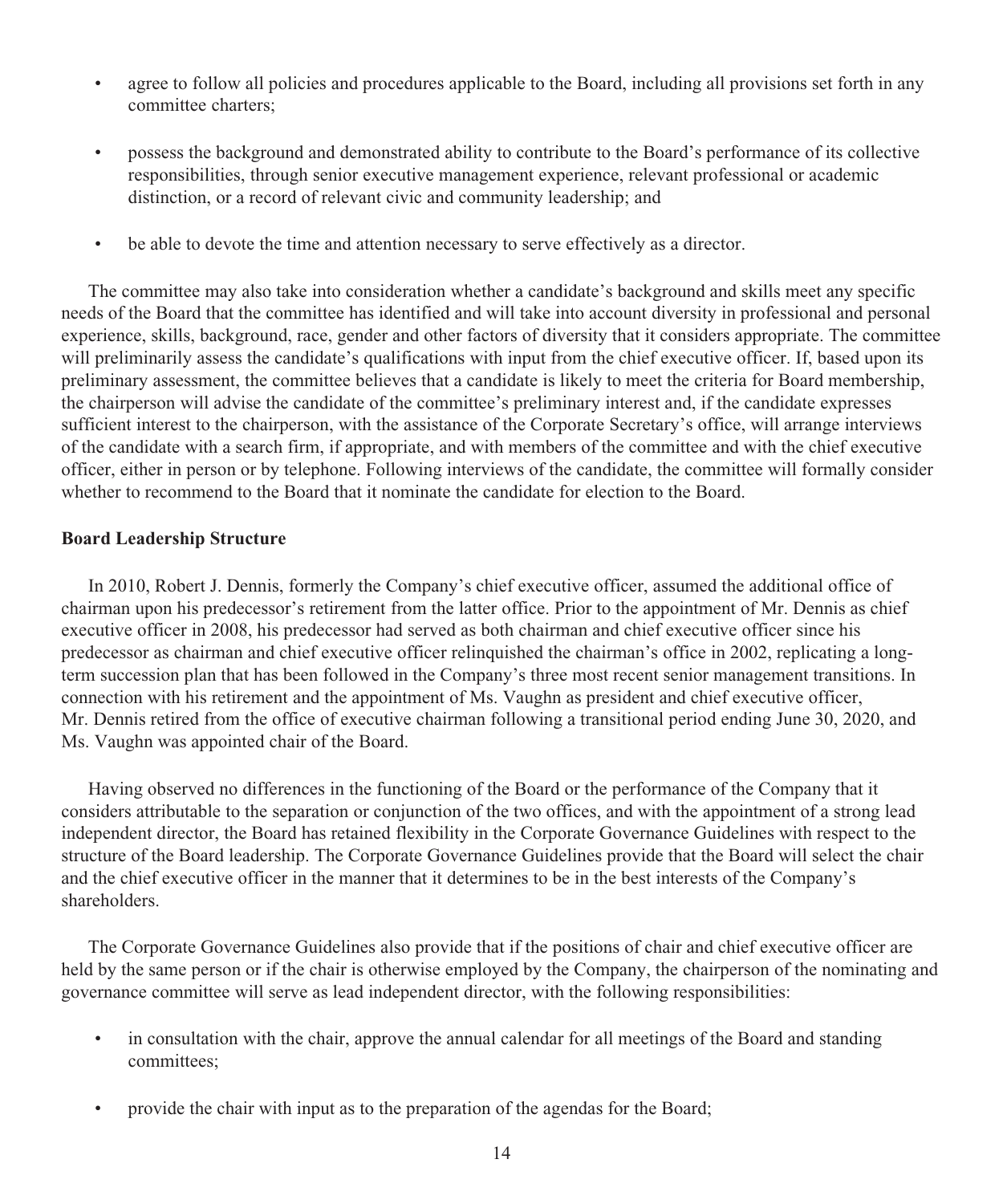- advise the chair as to the quality, quantity and timeliness of the flow of information from Company management that is necessary for the independent directors to effectively and responsibly perform their duties;
- coordinate the development of the agenda for and preside over executive sessions of the Board's independent directors;
- act as principal liaison between the independent directors and the chair on material issues;
- evaluate, along with the independent members of the full Board, the chief executive officer's performance and meet with the chief executive officer to discuss the evaluation;
- act as a liaison to shareholders who request direct communication with the Board; and
- perform such other roles and responsibilities as may be assigned from time to time by the nominating and governance committee or the full Board.

Historically, the Board has believed that having a chair who is also a member of the Company's management team, whether or not the offices of chair and chief executive officer are held by the same person, has been highly effective for Genesco.

## **The Board's Role in Risk Oversight**

The Board views the identification and management of risk as a primary responsibility of the Company's chief executive officer, who reports directly to the Board. In addition to general review and discussion of various aspects of risk management throughout the year, at least once annually, the Board receives a report from management of the Company with an overall assessment of the Company's risk management processes and systems, including the identification of major risks associated with the Company's business and strategies, a description of the Company's approach to monitoring and managing each category of risk, and an assessment of residual exposures and whether and how they may be more effectively mitigated. The identification of major risks is based upon a survey of directors, executive management, the heads of staff and shared services functions, and managers with responsibility for major operational functions within the Company's operating divisions, which occurs at least every two years. The Board completed an enterprise risk management assessment in Fiscal 2022.

The Board's review in Fiscal 2022 of the Company's risk management processes and systems focused on risks associated with the Company's business and strategies in the following major categories:

- Strategic and financial risk, competition, growth opportunities, credit, liquidity and capital resources, and customer dynamics.
- Integrity and compliance risk, including accounting and financial reporting, legal compliance, and corporate governance matters.
- Operational risk, supply chain, and workforce-related risks.
- Risks related to data privacy and cybersecurity.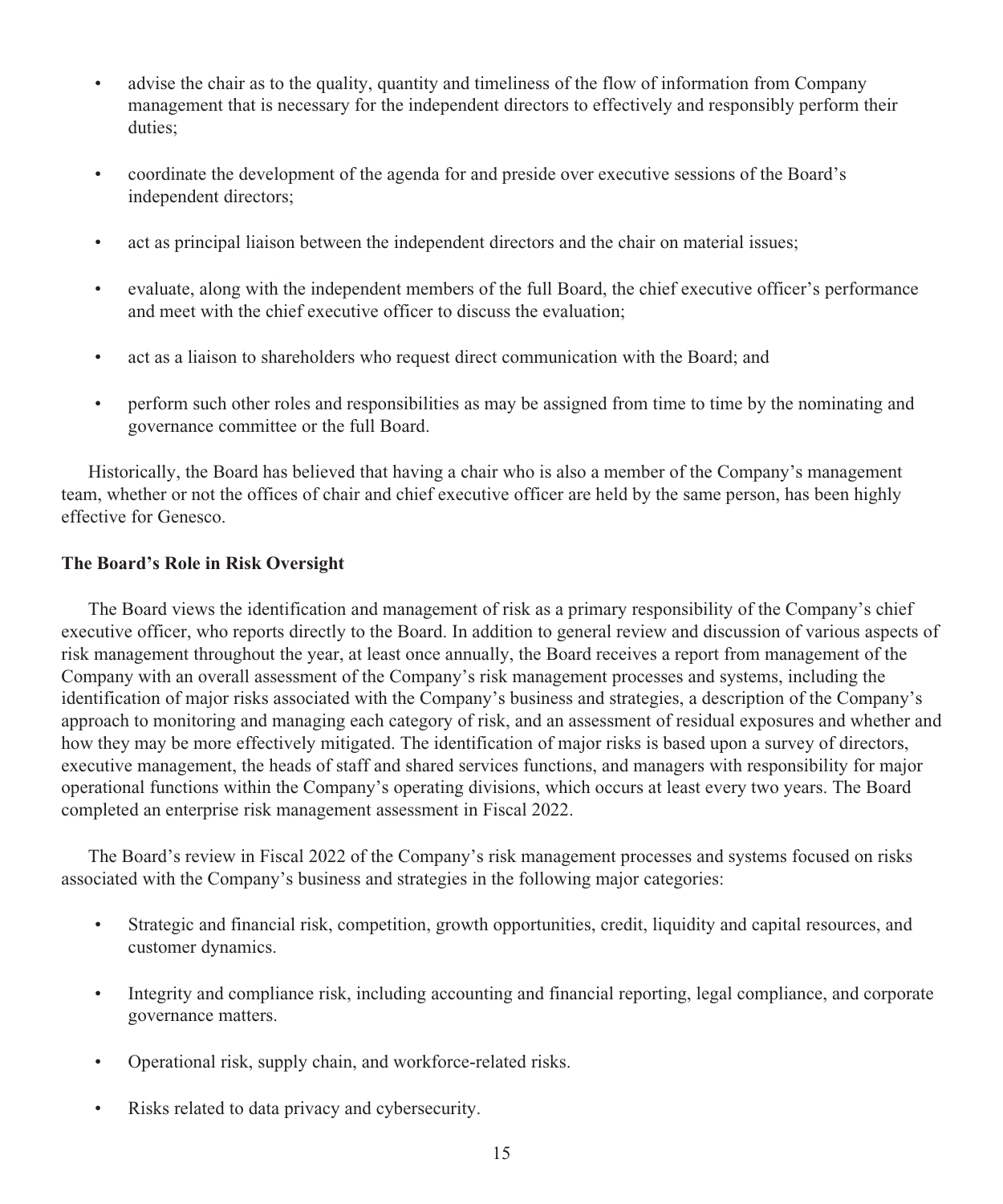- Catastrophic event risk, including facility losses and disruptions from natural disasters, climate change or other causes.
- Risks related to ESG matters, including with respect to inclusion, equity and diversity.
- Risks associated with the COVID-19 pandemic.

In addition to the Board's ongoing oversight of risk management and the annual review with the Board of the Company's risk management processes and systems, specific risk categories fall within the oversight of individual committees of the Board. For example, the audit committee has oversight of most of the risks falling within the integrity and compliance risk categories, which it addresses primarily through its ongoing review of internal controls over accounting and financial reporting pursuant to Section 404 of the Sarbanes-Oxley Act of 2002. The audit committee also monitors the Company's policies with respect to the risk of fraud, technology and information security, including cybersecurity and data privacy, by obtaining and reviewing reports on data management, security and privacy initiatives and significant existing and emerging cybersecurity risks. Additionally, the nominating and governance committee has direct oversight of governance-related risks and ESG matters, including diversity, equity and inclusion, and the compensation committee has direct oversight of certain aspects of workforce-related risks as well as risks arising from compensation policies and practices. Further, the full Board considers strategic and financial risk in its regular review of the Company's strategic and operating plans and in connection with its authorization of specific transactions.

In connection with its annual review of the Company's compensation programs, in January and February 2022, the compensation committee specifically considered whether risks arising from the Company's compensation policies and practices for employees are reasonably likely to have a material adverse effect on the Company. In its analysis, the committee considered, among other things, the following:

- the "banking" provisions of the Company's Third Amended and Restated EVA Incentive Compensation Plan, as amended (the "EVA Plan"), discussed in "Executive Compensation — Compensation Discussion and Analysis," below, under the heading "3. Elements of Direct Compensation — B. Annual Incentive Compensation," which requires the Company to retain and pay out in three annual installments any portion of the Fiscal 2022 annual incentive award in excess of three times the target award plus one-third of the Declared Bonus (as defined herein) in excess of three times the target bonus, in each case, subject to reduction or elimination of the retained amount in subsequent years if performance deteriorates;
- equity-based, long-term incentive component of the Company's executive compensation also discussed in "Compensation Discussion and Analysis," which is designed to prevent excessive risks by rewarding sustainable performance; and
- the Company's share ownership requirements.

As a result of its analysis, the compensation committee determined that the Company's compensation policies and practices are not reasonably likely to have a material adverse effect on the Company.

The members of the Board's committees believe that they have sufficient access to the members of management with direct responsibility for the management of risks within their oversight to be able to understand and monitor such risks effectively. Each committee regularly reports to the full Board on matters related to the categories of risk within its oversight.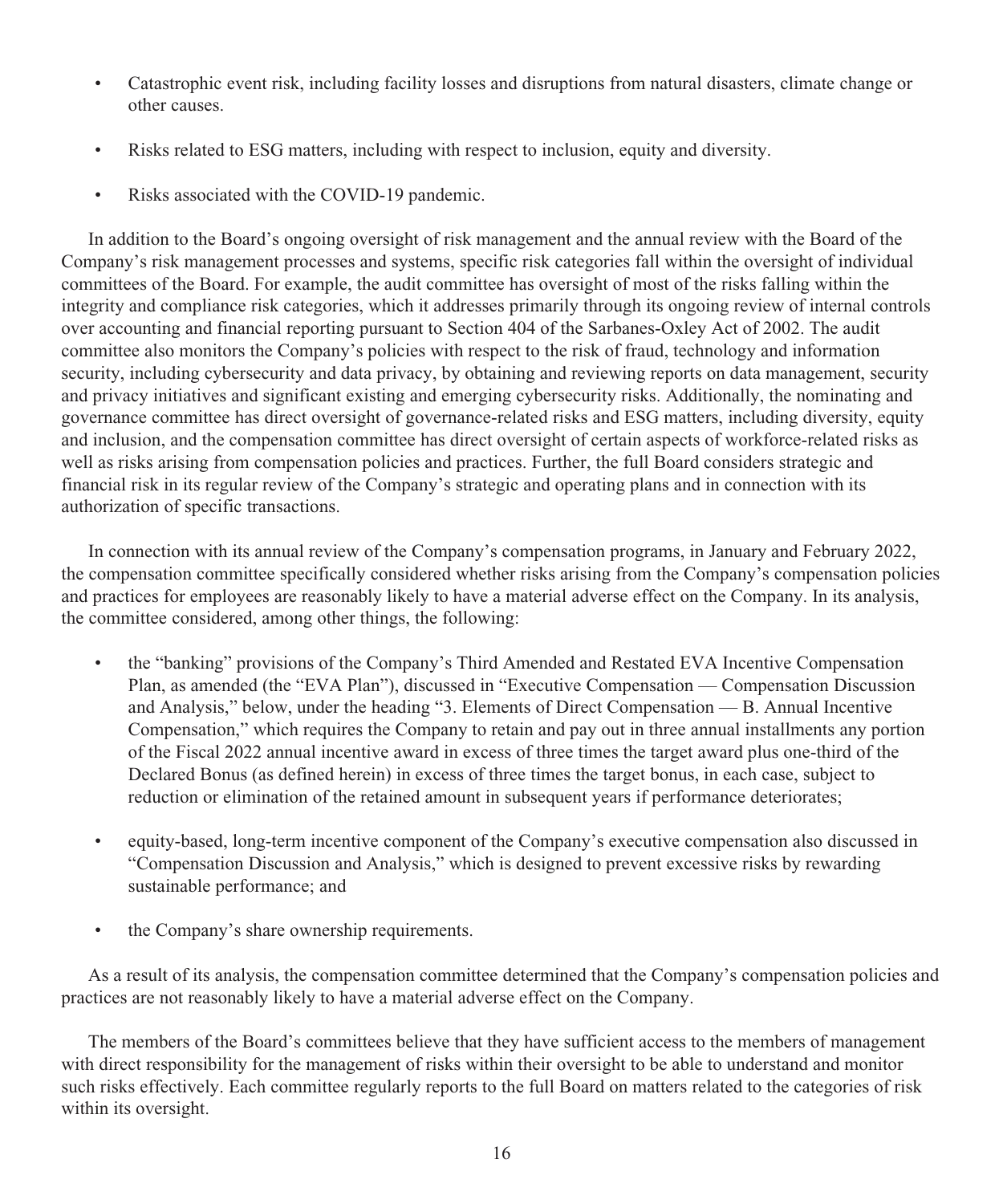## **Cybersecurity**

The Company's data protection and cybersecurity program is headed by the Company's chief information security and privacy officer and is designed to reduce risk to the confidentiality of information, integrity of operations and availability of technology systems. The Company seeks to identify and reduce technology and other risks, maintain a proactive security posture against threats, detect cybersecurity events when they occur, respond quickly and effectively to limit the impact of cybersecurity events, and build systems and processes to recover from a cybersecurity event or other data breach. There have been no material information security breaches in the past three years. The Company has an information security risk insurance policy.

An external managed security services provider uses known threat intelligence and data analytics to continuously monitor the Company's network for potential indicators of compromise, and the Company maintains a security incident response plan to respond to events quickly and effectively. The plan, which is tested for larger events on an annual basis, includes specific response procedures covering pervasive threats such as ransomware. Internal reporting and escalation protocols are in place to ensure executive management, Audit Committee and full Board oversight, as appropriate.

The Company's security awareness program seeks to create a culture of shared responsibility for the security of sensitive data and its network. This is accomplished through mandatory annual security training for employees with access to Company email as well as tailored training for certain employees in sensitive roles. Periodic testing ensures the training is effective. In addition, all employees have access to a variety of training materials on security topics through the Company's training management system.

#### **The Board's Role in Corporate Strategy**

The Board is actively involved in guiding, overseeing and reviewing the Company's corporate strategy. Our Board played a critical role in forming our footwear focused strategy and continues active oversight and review of our strategy. Strategic business issues, including developments in our industry, opportunities for growth, multi-year strategic plans, investments and capital allocation, including M&A-related decisions, are discussed as a part of our standard procedure at our Board meetings. The Board also discusses corporate strategy throughout the year with management, both formally and informally, and during executive sessions of the Board, as appropriate.

The Board recurrently discusses the Company's performance and results relative to our operating plan and expectations at each quarterly Board meeting and during ad hoc updates throughout the year. At most Board meetings, senior Company management makes presentations to the Board with respect to each of our divisions to facilitate a further in-depth and comprehensive discussion and review of the Company's strategic and operational plans, initiatives and goals over the short- and long-term, as well as paths, options and alternatives to achieving such goals.

Board and committee-level discussions are also regularly infused with strategic and business themes. For example, headwinds and tailwinds for the industry and each of our businesses and the Company's strategies with respect thereto are discussed at each meeting. At each regular Board meeting a detailed presentation of at least one of the Company's divisions and its business is discussed in depth, including performance, competitive landscape, strategic direction and necessary investments to fuel growth. Risks associated with the business strategy and plans to mitigate those risks are also discussed. Our nominating and governance committee's discussions and nomination decisions are guided by the Board's views on the skill sets needed to further the Company's strategy. Likewise, the compensation committee's compensation decisions take into account management's contributions toward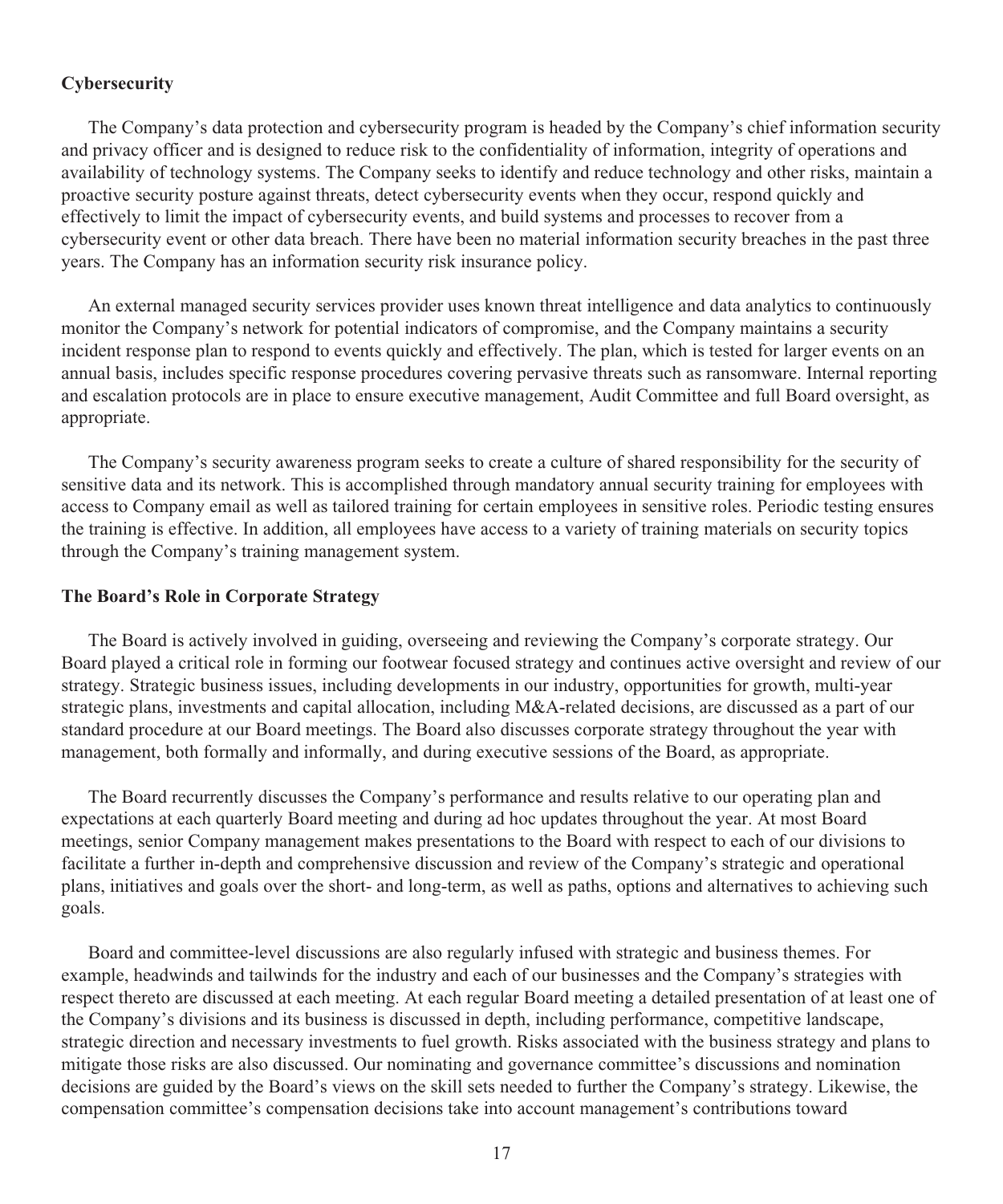implementing the Company's strategy, and the audit committee provides oversight of the Company's capital expenditures which are part of the Company's strategic investments and evaluates risks to the Company's strategy as part of its Enterprise Risk Management process. The Board also regularly considers, with the assistance of outside advisors, various strategic alternatives for the Company's businesses and the Company as a whole.

## **Environmental, Social and Governance Highlights**

For more than 95 years, Genesco has made it a priority to operate with high ethical standards and to serve all of our stakeholders. In furtherance of this priority, the Company has formed a subcommittee of our nominating and governance committee (the "ESG Subcommittee") to provide oversight of the Company's environmental, health and safety; diversity, equity and inclusion; corporate social responsibility; and corporate governance and sustainability initiatives ("ESG matters"). Ms. Barsh and Mr. Marshall are members of this subcommittee. The ESG Subcommittee was established during Fiscal 2022 and initiated its cadence of regular quarterly meetings. The responsibilities of the ESG Subcommittee include the following:

- Assist in setting strategies for ESG matters
- Recommend policies and practices in furtherance of those strategies
- Oversee monitoring and reporting with respect to ESG matters
- Advise the Board on shareholder concerns and proposals regarding ESG matters

The Company recognizes that as a retail and branded footwear, clothing and accessories business, its operations touch every corner of the globe. The Company and its Board are committed to delivering value to its shareholders while minimizing its impact on the planet and doing its part to support its employees, customers and suppliers, and the communities in which the Company operates. As a result, while the Company has always kept these stakeholders top of mind, the Company has intensified its efforts in recent years in the areas of climate change, responsible sourcing, human rights and diversity, equity and inclusion.

# *Climate Change, Responsible Sourcing and Human Rights*

Genesco takes the responsibility of combating climate change very seriously. That is why the Company is working to minimize its environmental footprint across all segments of its operations and is completing its first enterprise-wide carbon assessment, which was performed by Carbon Footprint Ltd. The Company has identified five key areas that it believes will give the Company the most efficient strategy for bringing about real, effective change:

- 1) Lessening Greenhouse Gases
- 2) Limiting Non-renewable Energy Consumption
- 3) Reducing Water Use
- 4) Diverting Waste from Landfills
- 5) Reducing Packaging Materials and Waste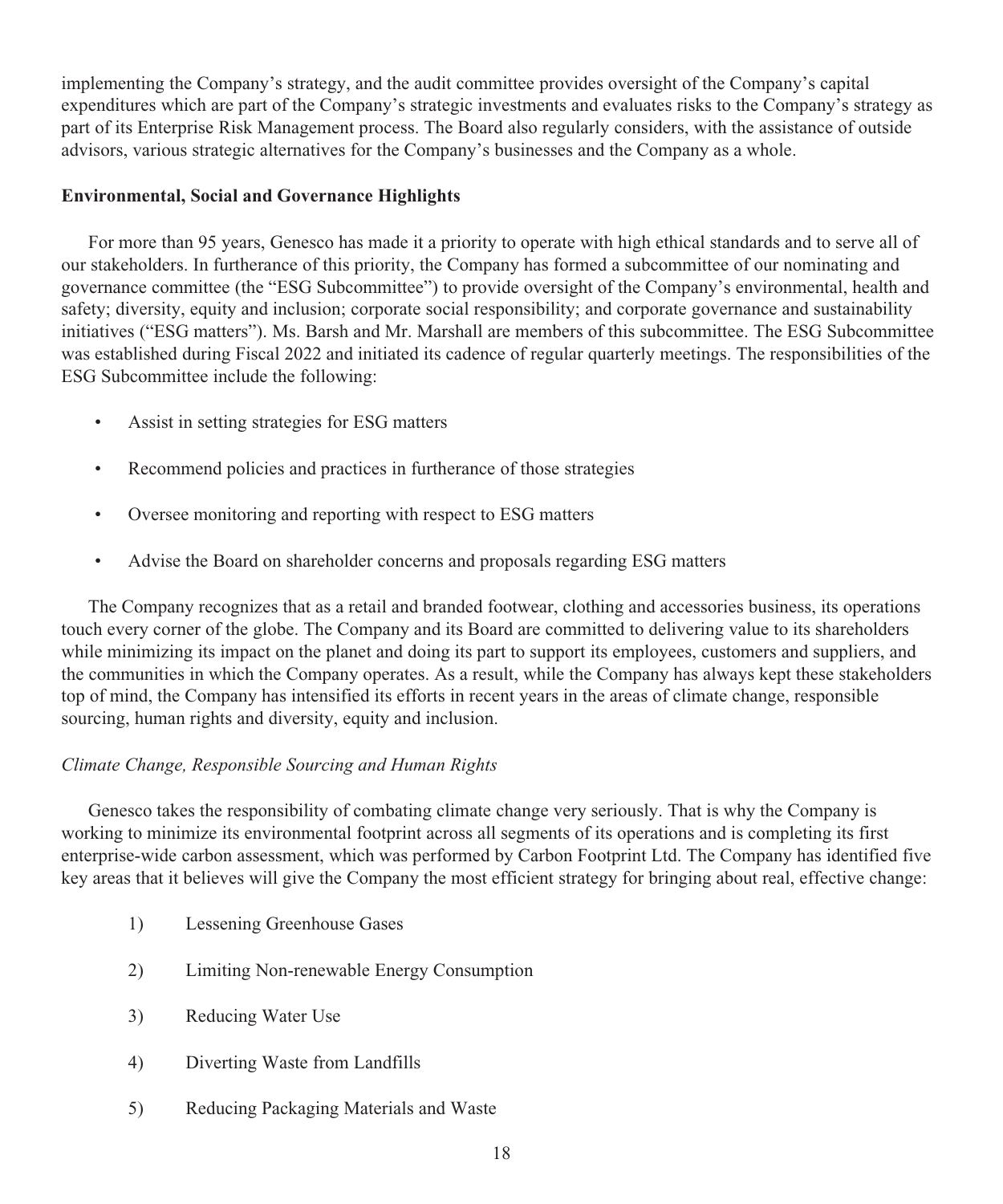Genesco is also committed to responsible, ethical sourcing. The Company partners with vendors who share its priorities of health and safety, social responsibility and environmental stewardship. The Company has a zero tolerance policy for forced labor, child labor or human trafficking. Genesco requires its vendors to comply with a code of ethics which meets international health and safety standards.

# *Diversity, Equity and Inclusion and Employee Engagement*

The Board has oversight of the Company's ongoing diversity, equity and inclusion efforts with guidance from the ESG Subcommittee. The Company seeks to cultivate a respectful and inclusive work environment in which diversity is leveraged to maximize employee potential and achieve business objectives. The Company is committed to creating a workplace reflecting a highly qualified and diverse team – one with different backgrounds, perspectives, ideas and skill sets. The Board and the Company believe that the more diverse perspectives we share, the better we will be. Genesco is proud that as of January 29, 2022, the majority of its U.S. workforce was female and the majority was also racially/ethnically diverse. Women also serve in several key leadership roles, including chair of the Board, president and chief executive officer, vice president of human resources, vice president of IT infrastructure, vice president of real estate and director of corporate relations, as well as chief marketing officer of the Schuh group, and senior vice president of employee development and strategy and senior vice president of marketing and catalog of the Journeys group. Five of our nine Board nominees are also diverse. However, Genesco is committed to further improving the Company and the communities it serves and is actively working to implement new initiatives that will result in an even more diverse team, including the following:

- The Company has created employee advisory panels that represent the diversity of its workforce with a goal of promoting a deeper understanding of issues that are important to its employees and customers. These employee advisory panels also provide opportunities for employees to learn from and support one another as well as help drive meaningful change throughout the Company and in its communities.
- The Company provides multiple avenues for employees to share ideas or report concerns about equality and inclusion including a dedicated email mailbox.
- The Company actively supports and sponsors organizations such as the Human Rights Campaign Foundation, that promotes equality for the LGBTQIA community, the NAACP Legal Defense and Education Fund fighting for racial justice, Nashville PRIDE and the Nashville LGBT Chamber of Commerce advocating for the LGBTQIA community, the YWCA and Women's Fund supporting women's rights, among others. For the last three fiscal years, Genesco was named as a "Best Places to Work" for LGBTQ Equality by the Human Rights Campaign Foundation.

Genesco wants to continue to create a culture where diverse talent can grow and succeed. The Company routinely conducts annual employee engagement surveys, and it remains committed to listening to and learning from its employees. The Company is also committed to its employees' personal and professional development and well-being. The Company has taken the following actions to further these goals.

- The Company supports and encourages participation in its LGBTQIA+ Employee Resource Group.
- The Company has established a Diversity, Equity and Inclusion ("DEI") Task Force to provide guidance and oversight in this area. The Company conducted a DEI survey to learn about employee experiences with inclusion and to solicit ideas for improvement. The Company also conducted employee listening sessions through an independent third party to gain additional insight into individual experiences.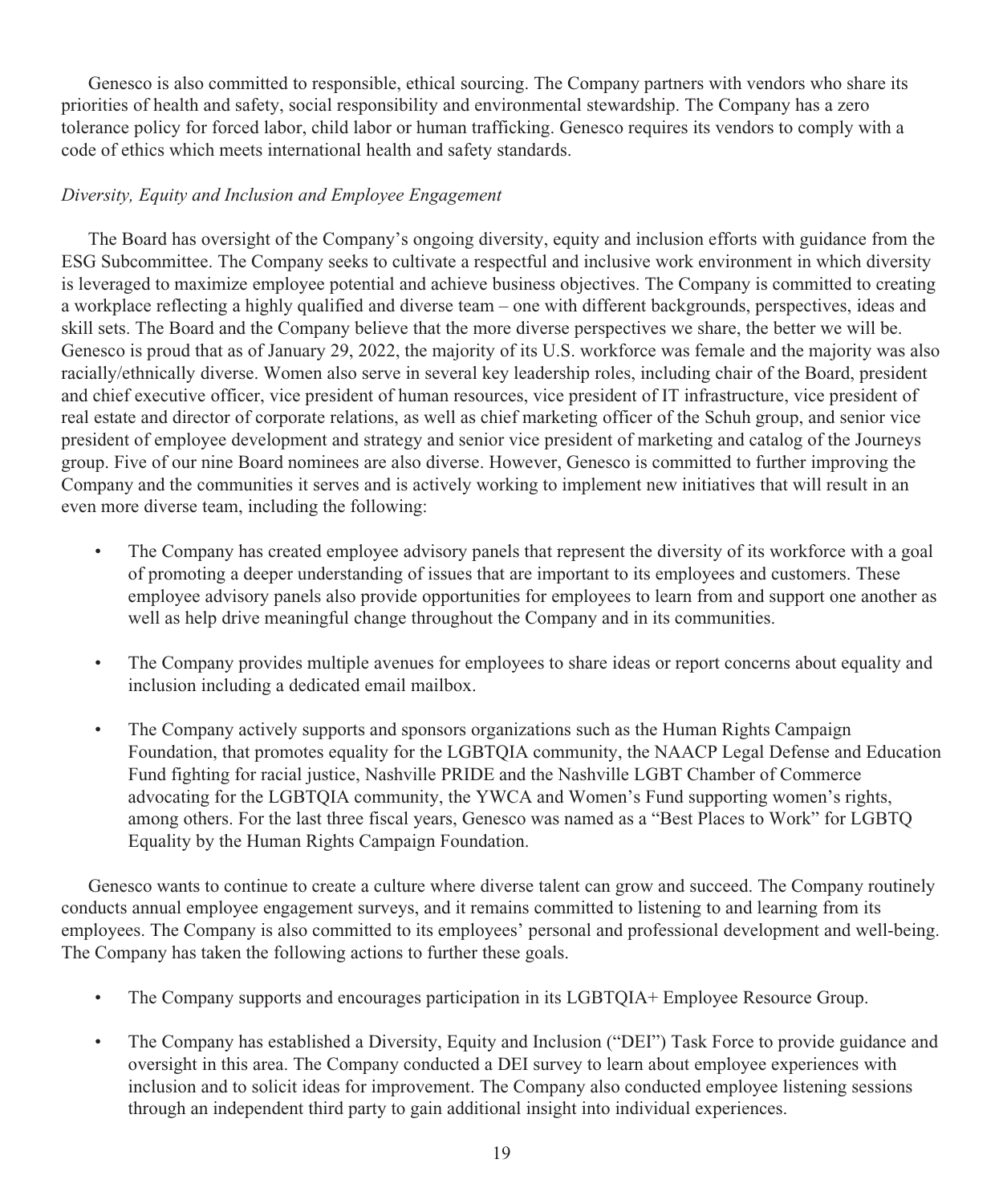- The Company continues to invest in employees' development needs and adapted previous in-person learning programs to virtual sessions during the pandemic. Learning content included recruiting and hiring, goalsetting, time management, building habits, navigating through the pandemic, developing future leaders, managing change, creating habits, coaching conversations and financial wellness.
- Genesco believes it is important to give back to its own employees. The Company maintains two legacy programs to make a difference in its own employees' lives.
	- The Genesco Employee Scholarship Fund to assist Genesco employees, and their children, in attending four-year colleges and universities.
	- The Genesco Employee Emergency Fund helps Genesco employees or eligible dependents who are experiencing economic hardship as a result of certain unforeseen and unpreventable circumstances.
- Genesco supports employees through an Employee Assistance Program which provides resources to help employees make changes to improve overall well-being, navigate life events, and reach their goals.

Beyond giving back to its own employees, the Board believes it is important to encourage volunteer efforts and giving back to the community. The Company supports volunteer-led community outreach and non-profit initiatives that align with the Company's philanthropy goals, with an aim to improve the overall quality of life in the communities where its employees work and live, and beyond. Notable programs include the Cold Feet, Warm Shoes program which has been ongoing for more than 30 years (with the exception of a pause during Fiscal 2021 and Fiscal 2022 due to COVID-19), providing more than 100,000 pairs of shoes to communities in need and our "Make a Difference" Charity Golf Tournament, which has provided a cumulative benefit of over \$5 million to United Way of Greater Nashville. In addition, the Company empowers employees to volunteer and make an impact in their own communities through a variety of supportive initiatives, including Genesco's Community Service Policy providing full-time employees with 10 hours per year of paid time to perform community service and the Genesco Employee Matching Gift Program providing matching donations up to \$1,000 annually to the non-profit of their choice.

#### **Shareholder Engagement**

Each year members of management meet with shareholders on business and corporate strategy-related items, financial and operating performance and corporate governance matters. Management reports to the Board on these discussions. This process ensures that the Board and management understand and consider the issues important to the Company's shareholders and enables the Company to address such issues effectively. The Company's corporate governance profile and executive compensation programs reflect the input of shareholders from outreach efforts.

#### **Board Self-Evaluation Process**

The Board annually participates in a self-evaluation process. For Fiscal 2022, the Board conducted a written evaluation in which each director was asked to assess the Board's structure and composition, the conduct and frequency of Board and committee meetings, the performance of Board committees, and other topics related to the Board's effectiveness and its relationship with management. The Board hired an outside consultant to assess Board skills and effectiveness and to benchmark competitors. The results of the evaluations were compiled and summarized and discussed by the Board in executive session.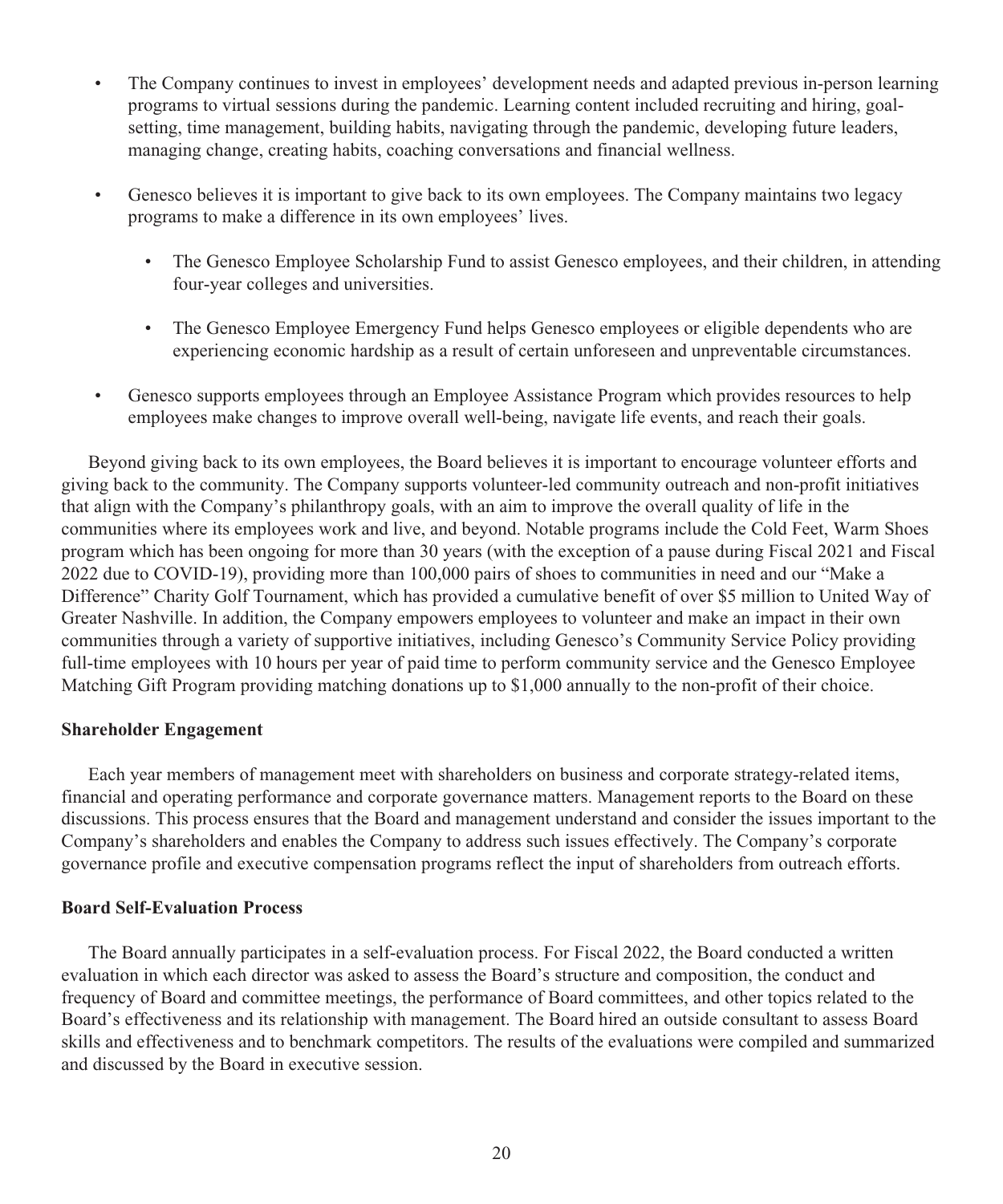## **Communications with Directors by Shareholders, Employees and Other Interested Parties**

The Board has established procedures for the Company's shareholders and other interested parties to communicate with members of the Board. Shareholders and employees of the Company and other interested parties may address communications to directors, either collectively or individually (including to the lead independent director or to the non-management directors as a group), in care of the Corporate Secretary, Genesco Inc., 535 Marriott Drive, Nashville, Tennessee 37214. The Corporate Secretary's office delivers to directors all written communications, other than commercial mailings, addressed to them.

#### **Directors' Annual Meeting Attendance**

The Company encourages all directors to be present at the annual meeting of shareholders. All of the Company's directors were present at last year's virtual annual meeting.

#### **Director Age Limit**

The Company's Corporate Governance Guidelines require that any director that is over the age of 75 at the time of the annual meeting of shareholders shall not be nominated to the Board at that meeting by the nominating and governance committee.

#### **Legal Proceedings**

The Company is not aware of any legal proceedings related to any directors that are required to be disclosed under Item 401(f) of Regulation S-K under the Exchange Act, except that, in November 2018, after Mr. Diamond's resignation as chief executive officer, Defy Media, LLC made an assignment for the benefit of creditors under California law.

#### **Corporate Governance Guidelines**

The Board has adopted Corporate Governance Guidelines for the Company. They are accessible on the Company's website, www.genesco.com.

#### **Code of Business Conduct and Ethics for Employees and Directors**

The Company has adopted a Code of Business Conduct and Ethics for Employees, Officers and Directors that applies to all employees, officers and directors. The Company has made the Code of Business Conduct and Ethics for Employees, Officers and Directors available and intends to provide disclosure of any amendments or waivers of the code with respect to directors and executive officers within four business days after an amendment or waiver on its website, www.genesco.com.

#### **Website**

The charters of the nominating and governance, compensation and audit committees, the Corporate Governance Guidelines and the Code of Business Conduct and Ethics for Employees, Officers and Directors are available on the Company's website, www.genesco.com. All references to the Company's website in this proxy statement are inactive textual references only. Print copies of these documents will be provided to any shareholder who sends a written request to the Corporate Secretary, Genesco Inc., 535 Marriott Drive, Nashville, Tennessee 37214.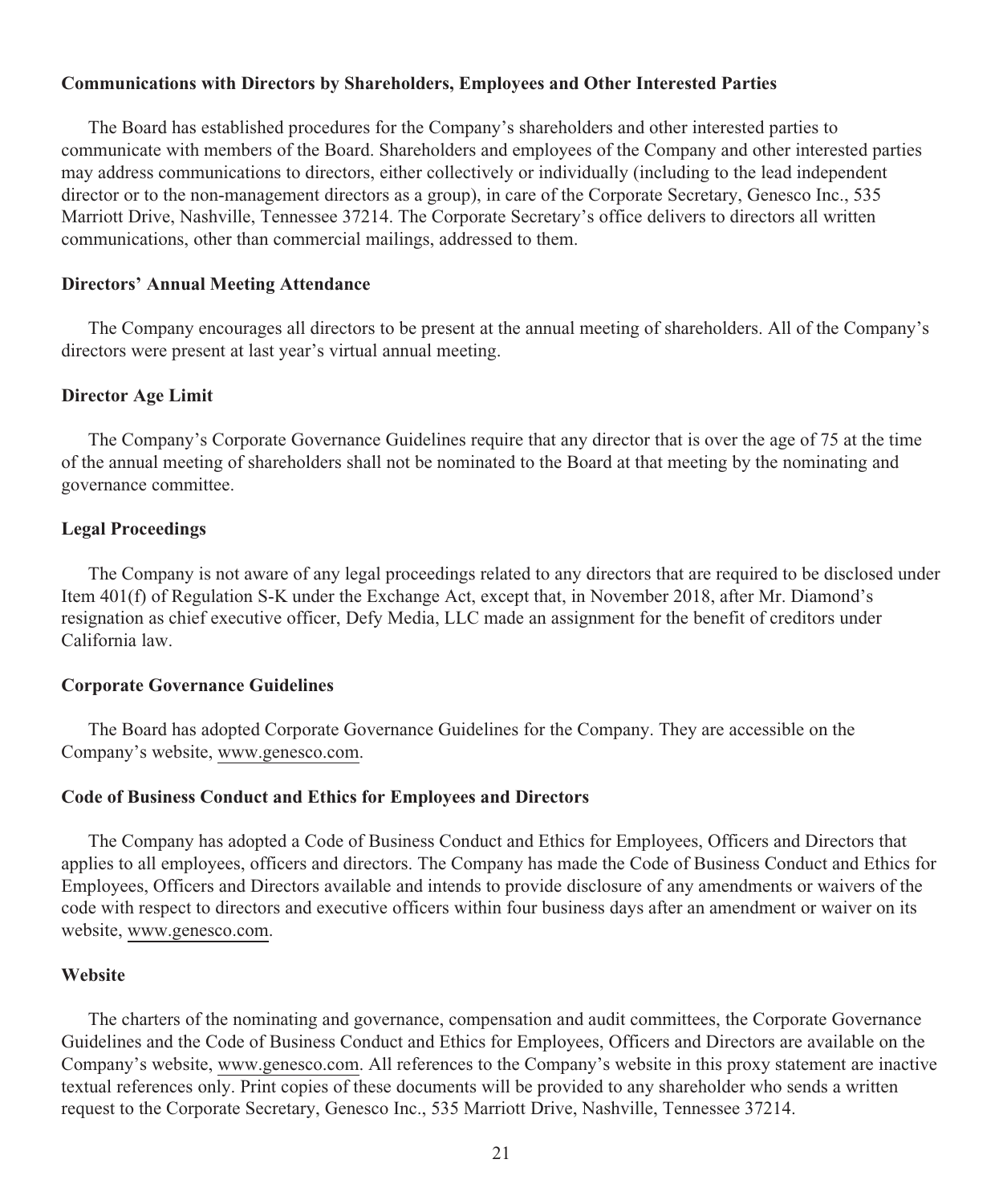## **SECURITY OWNERSHIP OF OFFICERS, DIRECTORS AND PRINCIPAL SHAREHOLDERS**

#### **Principal Shareholders**

The following table sets forth the ownership, as known to the Company as of April 25, 2022, according to the most recent filings of Schedules 13G and 13D and amendments thereto, as applicable, by the beneficial owners which own beneficially more than 5% of the Company's common stock. Percentages are calculated based on 13,728,784 outstanding shares as of April 25, 2022. None of such persons owns any equity securities of the Company other than common stock.

| <b>Name and Address</b><br>of Beneficial Owner                                                                            | Amount<br>and Nature<br>of Beneficial<br>Ownership | Percent of<br><b>Class</b> |
|---------------------------------------------------------------------------------------------------------------------------|----------------------------------------------------|----------------------------|
| 55 East 52nd Street<br>New York, New York 10055                                                                           | 2,327,113                                          | 16.9                       |
| 245 Summer Street                                                                                                         | 1,249,374                                          | 9.1                        |
| Boston, Massachusetts 02210<br>100 Vanguard Boulevard<br>Malvern, Pennsylvania 19355                                      | 1,297,206                                          | 9.4                        |
| Building One, 6300 Bee Cave Road<br>Austin, Texas 78746                                                                   | 931,370                                            | 6.8                        |
| Legion Partners (and certain of its affiliates) $(5)$<br>12121 Wilshire Blvd, Suite 1240<br>Los Angeles, California 90025 | 922,180                                            | 6.7                        |

<sup>(1)</sup> Based upon a Schedule 13G/A filed January 27, 2022, showing sole voting power with respect to 2,298,784 shares and sole dispositive power with respect to 2,327,113 shares.

<sup>(2)</sup> Based upon a Schedule 13G/A filed February 9, 2022, showing sole voting power with respect to 214,379 shares and sole dispositive power with respect to 1,249,374 shares.

<sup>(3)</sup> Based upon a Schedule 13G/A filed February 10, 2022, showing shared voting power with respect to 19,602 shares, sole dispositive power with respect to 1,268,455 shares, and shared dispositive power with respect to 28,751 shares.

<sup>(4)</sup> Based upon a Schedule 13G/A filed February 8, 2022, showing sole voting power with respect to 907,645 shares and sole dispositive power with respect to 931,370 shares.

<sup>(5)</sup> Based upon a Schedule 13D/A dated April 21, 2022, with respect to Legion Partners, L.P. I showing shared voting power with respect to 864,697 shares and shared dispositive power with respect to 864,697 shares; with respect to Legion Partners, L.P. II showing shared voting power with respect to 57,383 shares, and shared dispositive power with respect to 57,383 shares; with respect to Legion Partners, LLC showing shared voting power with respect to 922,080 shares and shared dispositive power with respect to 922,080 shares; with respect to Legion Partners Asset Management, LLC showing shared voting power with respect to 922,080 shares and shared dispositive power with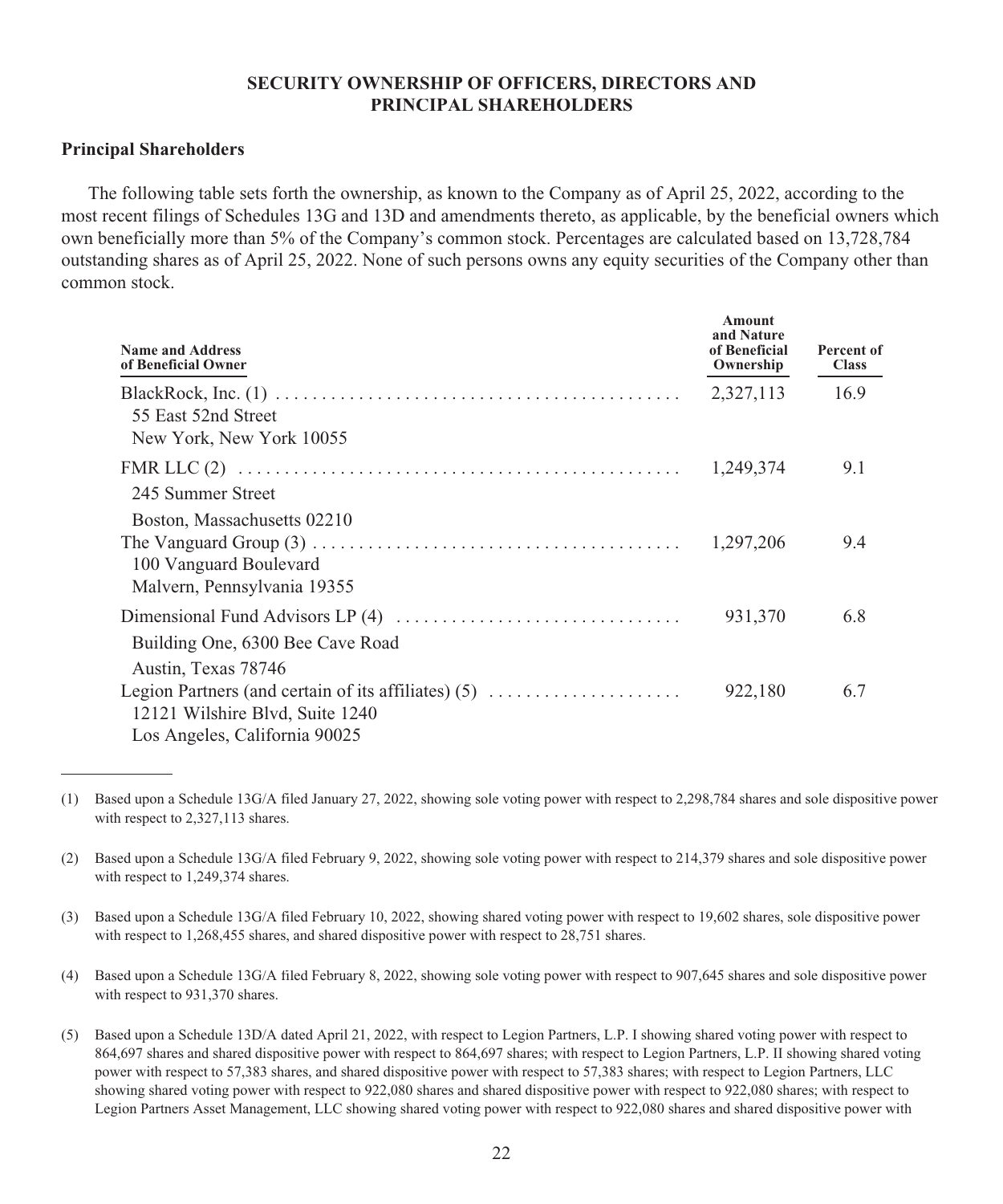respect to 922,080 shares; with respect to Legion Partners Holdings, LLC showing shared voting power with respect to 922,180 shares and shared dispositive power with respect to 922,180 shares; with respect to Christopher S. Kiper showing shared voting power with respect to 922,180 shares and shared dispositive power with respect to 922,180 shares; with respect to Raymond T. White showing shared voting power with respect to 922,180 shares and shared dispositive power with respect to 922,180 shares.

#### **Ownership of Directors and Management**

The following table sets forth information as of April 25, 2022, regarding the beneficial ownership of the Company's common stock by each of the Company's directors, the persons required to be named in the Company's summary compensation table appearing elsewhere in the proxy statement and the directors and executive officers as a group. None of such persons owns any equity securities of the Company other than common stock.

| Name of Beneficial Owner | Amount and<br>Nature of<br><b>Beneficial</b><br>Ownership $(1)(2)$ |     |
|--------------------------|--------------------------------------------------------------------|-----|
|                          | 29.239                                                             |     |
|                          | 53,530                                                             |     |
|                          | 3.142                                                              |     |
|                          | 16,081                                                             |     |
|                          | 3,687                                                              |     |
|                          | 24.198                                                             |     |
|                          | 6,972                                                              |     |
|                          | 6,252                                                              |     |
|                          | 254,858                                                            |     |
|                          | 26,736                                                             |     |
|                          | 83.484                                                             |     |
|                          | 69,059                                                             |     |
|                          | 41,375                                                             |     |
|                          | 660,163                                                            | (3) |

<sup>(1)</sup> Each director and officer owns less than 1% of the outstanding shares of the Company's common stock, other than Mimi E. Vaughn, who owns approximately 1.9% of the Company's common stock based on 13,728,784 outstanding shares as of April 25, 2022.

<sup>(2)</sup> Shares are shown as beneficially owned if the person named in the table has or shares the power to vote or direct the voting of, or the power to dispose of, or direct the disposition of, such shares, which includes shares of restricted stock that remain subject to forfeiture. See "Director Compensation" and "Executive Compensation — Summary Compensation Table" below.

<sup>(3)</sup> Constitutes approximately 4.8% of the outstanding shares of the Company's common stock based on 13,728,784 outstanding shares as of April 25, 2022.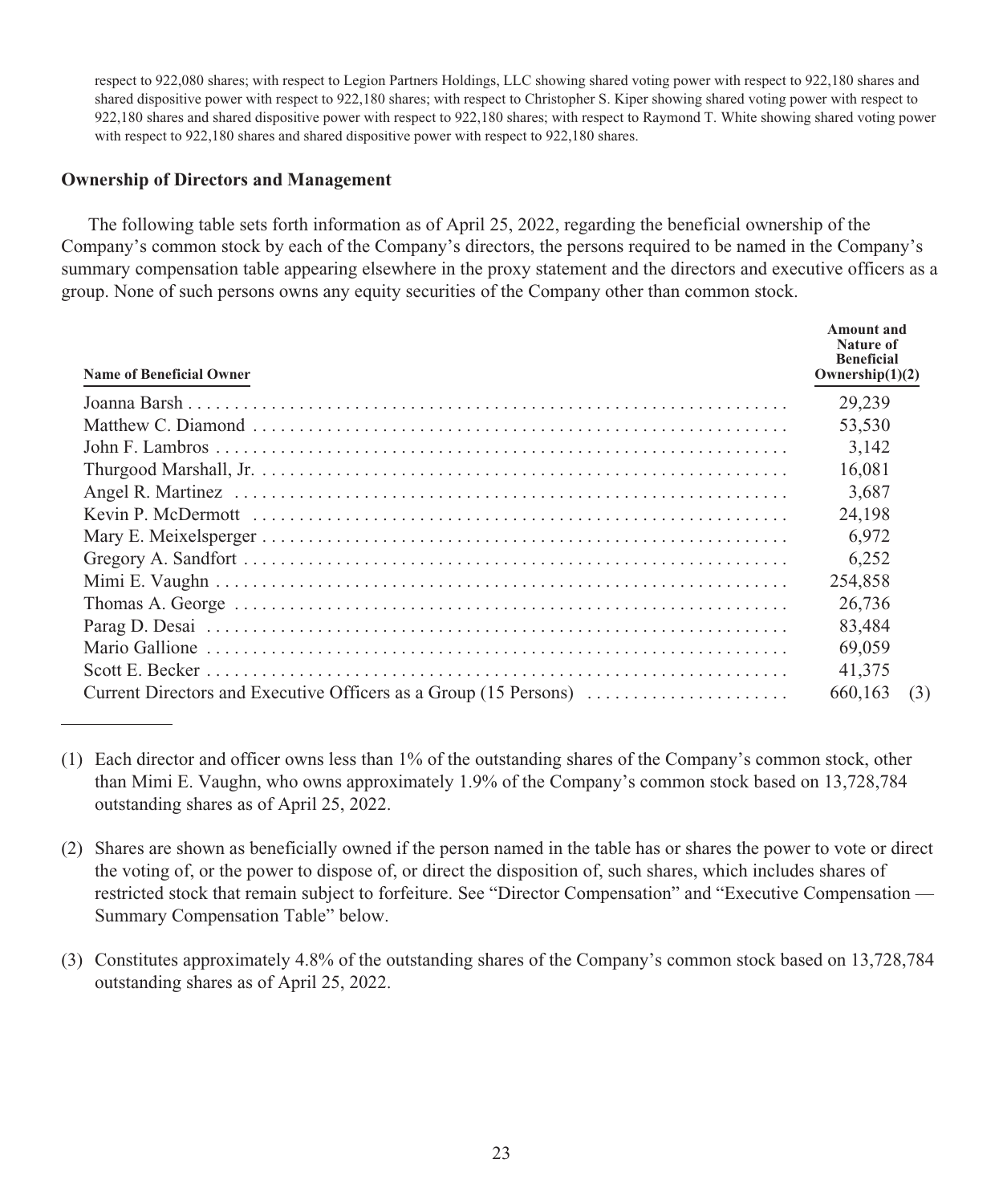## **Director and Executive Officer Ownership Guidelines**

The nominating and governance committee of the Board has adopted share ownership guidelines for directors and executive officers, including the named executive officers. The guidelines require that named executive officers hold at least the number of shares specified below:

The guidelines allow covered executives up to five years from their appointment dates to comply with the guidelines. All executive officers complied with the guidelines through Fiscal 2022. Restricted stock grants may be used to satisfy the guidelines, consistent with the intent that such awards align executive officers' interests with those of shareholders. The value of unearned performance-vested equity awards and the "in-the-money" value of unexercised stock options do not count toward achievement of the guidelines.

The guidelines require that non-employee directors hold a number of shares equal to three times their annual cash retainer. Directors are expected to achieve that ownership within five years of the director's election to the Board. All non-employee directors have complied with the ownership guidelines or are within the five year window to achieve compliance.

## **Anti-Hedging Policy for Directors and Officers**

The Board has adopted a policy prohibiting hedging against future declines in the market value of the Company's securities by directors and officers of the Company. This policy prohibits directors and officers from directly or indirectly engaging in any hedging transaction that eliminates or limits economic risk with respect to the director's or officer's interest in the Company's securities, including any compensation awards the value of which are derived from, referenced to or based on the value or market price of the Company's securities. The policy reflects the Board's judgment that hedging transactions decrease alignment between the interests of the officers and directors and those of the shareholders, undermining the objectives underlying stock-based compensation and the share ownership policy for officers and directors.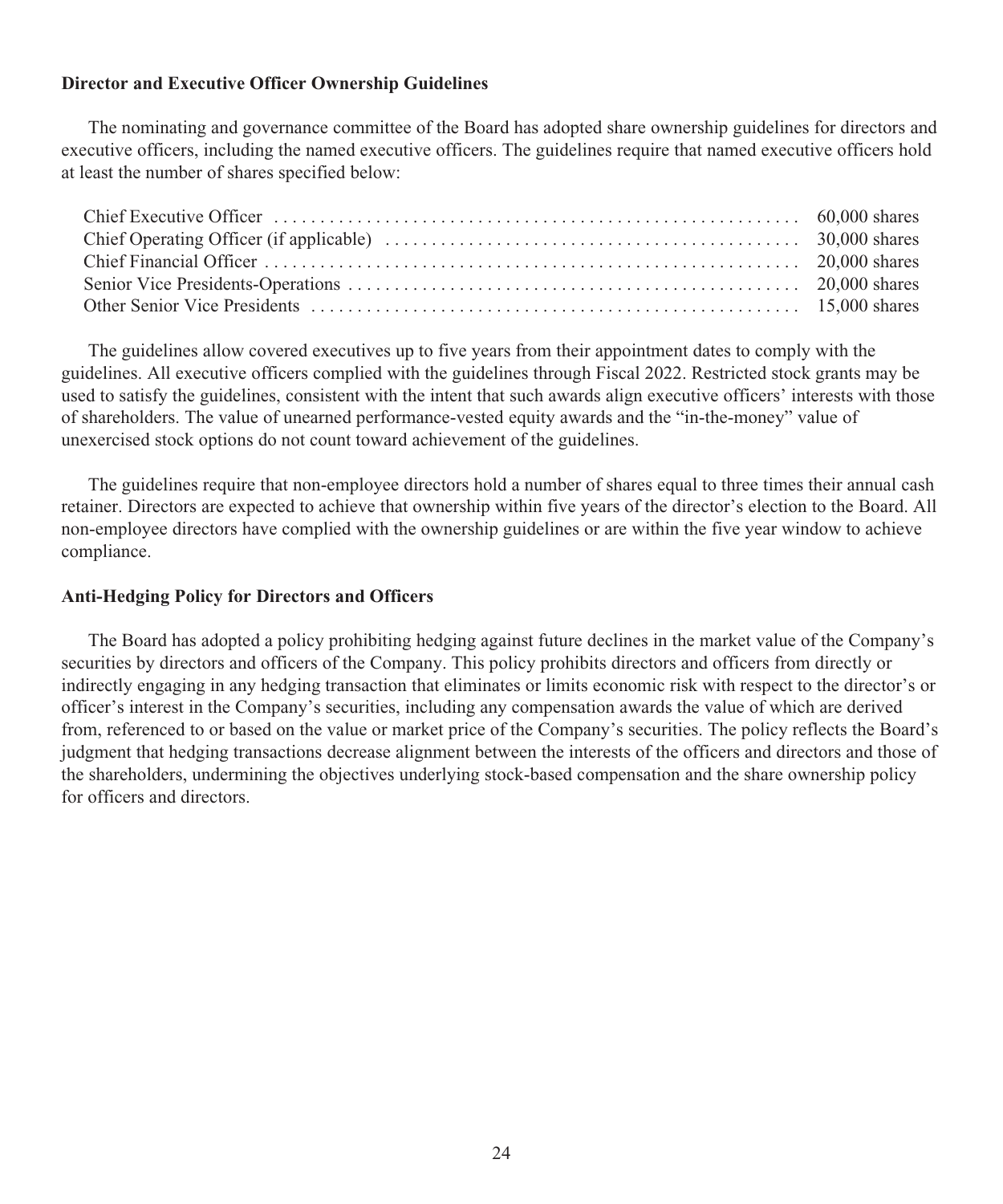## **EXECUTIVE COMPENSATION COMPENSATION DISCUSSION AND ANALYSIS**

## **Fiscal 2022 Summary Results**

We generated outstanding operating results in Fiscal 2022, including the following:

- Increased net sales 36% from Fiscal 2021 and 10% over Fiscal 2020;
- GAAP and Non-GAAP operating income increased 87% and 53%, respectively, over Fiscal 2020;
- Continued to capitalize on the accelerated shift to online spending, increasing e-commerce sales by 77% from Fiscal 2020;
- Generated operating cash flow of \$240 million; and
- Returned capital to our shareholders with the repurchase of \$83 million in stock.

#### **Compensation Philosophy**

Genesco's compensation programs are intended to attract and retain employees with skills necessary to enable the Company to achieve its financial and strategic objectives and to motivate them through the use of appropriate incentives tied to the Company's performance and market value to achieve those objectives. The Company recognizes that the goals of employee attraction, retention and motivation must be balanced against the necessity of controlling compensation expense, with the ultimate objective of building shareholder value. With respect to senior management (executive officers and heads of the Company's operating units and staff departments, including the principal executive officer, the principal financial officer and the additional officers listed in the Summary Compensation Table which follows this discussion, who are referred to in this discussion as the "named executive officers"), the compensation committee of the Board (the "compensation committee" or, in this "Compensation Discussion and Analysis" section, the "committee") has the responsibility to design a compensation program and set levels of compensation that attempt to achieve the optimal balance between employee attraction, retention and motivation, on the one hand, and control of compensation expense, on the other.

This Compensation Discussion and Analysis describes our executive compensation programs for Fiscal 2022 named executive officers who were:

- Mimi E. Vaughn, chair of the Board, president and chief executive officer;
- Thomas A. George, senior vice president—finance and chief financial officer;
- Parag D. Desai, senior vice president—chief strategy and digital officer;
- Mario Gallione, senior vice president of the Company and president, Journeys Group; and
- Scott E. Becker, senior vice president, general counsel and corporate secretary.

Mr. George was named senior vice president—finance and chief financial officer on October 21, 2021, holding the title of senior vice president — finance and interim chief financial officer before that date during Fiscal 2022.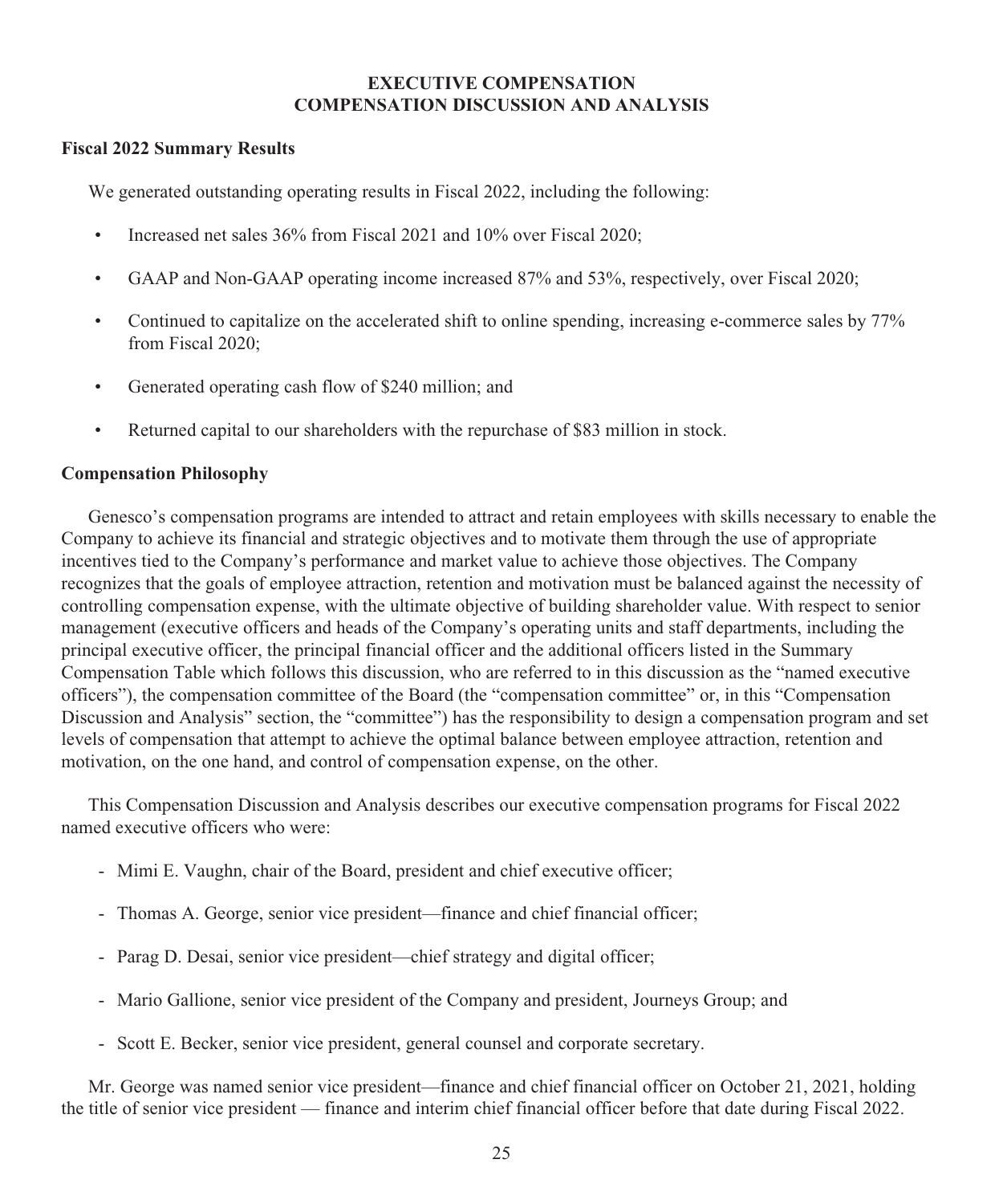1. **Compensation Mix**. Genesco's compensation programs for its senior management are designed to incorporate a significant element of pay for performance.

The Company generally targets base salaries at or below the median of its peer group, while providing upside potential through performance-based compensation, comprised of a combination of annual cash incentives (which incorporate a multi-year banking mechanism) linked to operating results and stock-based compensation.

The graphs below illustrate, for the chief executive officer and for the other named executive officers as a group, the components of target total direct compensation (defined as base salary, target annual cash incentive award and the grant date market value of restricted shares granted under the Company's equity incentive plan) for Fiscal 2022:



**Chief Executive Officer**

The chief executive officer and the other named executive officers received an annual incentive award for Fiscal 2022, as set forth under the heading "Non-Equity Incentive Plan Compensation" in the Summary Compensation Table, reflecting financial performance of the Company for the year which exceeded targets.

At the annual meeting of shareholders in 2021, the compensation of the named executive officers of the Company was submitted for a non-binding, advisory "say on pay" vote by shareholders. Approximately 89% of the votes cast, representing approximately 81% of outstanding shares eligible to vote, were voted in favor of the compensation paid to the named executive officers. The committee considered these results in its review of the Company's compensation philosophy in connection with its approval of named executive officer compensation for Fiscal 2022 and determined that neither the compensation philosophy nor its implementation should be changed in response to the "say on pay" vote. The committee expects to continue to consider shareholder views on compensation philosophy and implementation as expressed in the most recent "say on pay" vote when setting compensation. In addition, as the Company's business evolves, the committee has initiated a comprehensive review of the Company's compensation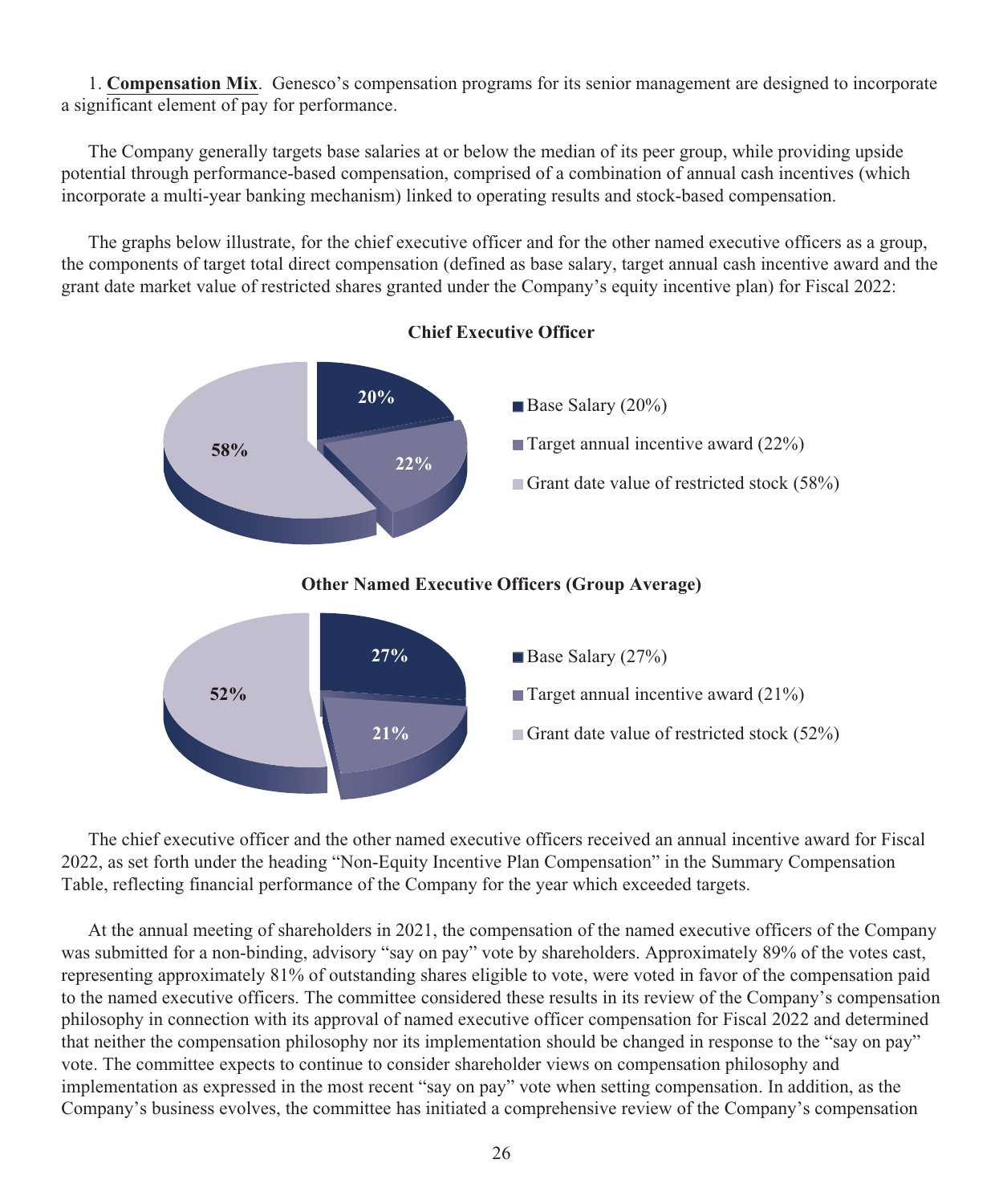program with a continued goal of aligning pay and performance. The committee's focus is on motivating employees to achieve the Company's long-term financial and strategic objectives, making changes to the compensation program if appropriate to continue to align with long-term strategy to create shareholder value.

2. **Compensation Committee Process.** In seeking to balance employee attraction and retention with appropriate management of compensation expense, the committee looks primarily to market data. It retains an independent compensation consultant to work directly with the committee in gathering and analyzing data. The committee and its consultant also solicit input from the chief executive officer on subjective considerations such as an individual executive's performance and aspects of his or her role in the Company that might affect the relevance of market comparisons and perceptions of internal equity that the chief executive officer believes should be taken into account in individual cases of the Company's other executives. On the basis of the market data, management input, and the consultant's knowledge of trends and developments in compensation design, the consultant annually presents analyses and observations regarding the material elements of senior management direct compensation for the committee's consideration. The final compensation decisions rest with the committee.

In May 2018, the Company engaged F.W. Cook as its independent compensation consultant, and F.W. Cook's analysis was used by the committee to make decisions about target total direct compensation levels for Fiscal 2022. Total fees paid by the Company to F.W. Cook represent a minimal portion of the firm's total revenues, and as a result of this and other factors, the committee believes that no conflict of interest existed or exists in its role as compensation consultant to the committee.

In recent years, the committee has approached its analysis of senior management compensation from the perspective of total direct compensation (consisting of base salary, the annual incentive plan, including the multi-year banking aspects discussed herein, and long-term, stock-based incentives). For its analysis of compensation levels established for Fiscal 2022, the committee referenced the following 16-company peer group: Abercrombie & Fitch Co.; The Buckle, Inc.; Caleres, Inc.; The Cato Corporation; Chico's FAS Inc.; The Children's Place, Inc.; Deckers Outdoor Corporation; Designer Brands Inc.; Express, Inc.; G-III Apparel Group, Ltd.; Shoe Carnival, Inc.; Skechers USA, Inc; Steve Madden, Ltd.; Urban Outfitters, Inc.; Wolverine World Wide, Inc.; and Zumiez Inc

3. **Elements of Direct Compensation.** Total direct compensation to the Company's senior management consists of annual base salary, annual incentive bonuses (which includes a multi-year "banking" feature) and long-term incentives in the form of stock-based awards. The committee generally seeks to pay base salaries at or below the market median, using the bonus to provide the potential for above-median cash compensation for superior performance against annual performance objectives that reward creation of shareholder value. Additionally, as noted, certain features of the bonus plan are intended to encourage a longer-term focus, as is the long-term incentive element of the compensation program. The long-term incentive element is stock-based, intended to further align management's interests with those of the shareholders. The committee also considers targeted total cash levels (base salary plus the target bonus) and total direct compensation (target total cash plus the grant date value of long-term incentives) in relation to the peer group companies and the survey data.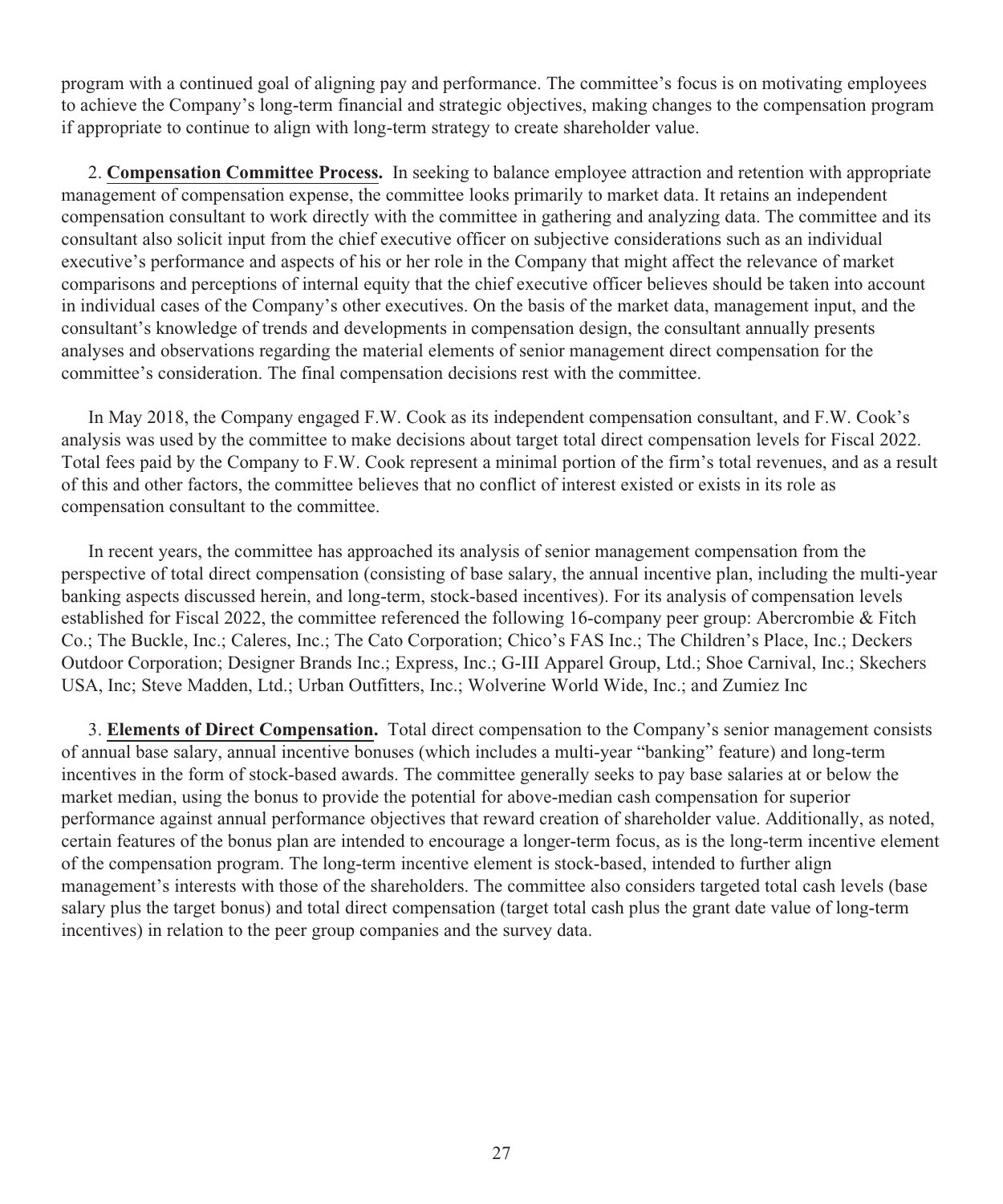A. *Base Salary.* The Company pays base salaries to its employees in order to provide a level of assured compensation reflecting the employment market of the employee's skills and the demands of his or her position. The following table sets forth the base salary increases approved by the committee for each named executive officer:

| <b>Named Executive Officer</b> | Fiscal 2021 | Fiscal 2022 | Fiscal 2022<br><b>Base Salary</b><br>Increase \$ | Fiscal 2022<br><b>Base Salary</b><br>Increase $%$ |
|--------------------------------|-------------|-------------|--------------------------------------------------|---------------------------------------------------|
|                                | \$850,000   | \$865,000   | \$15,000                                         | $1.8\%$                                           |
|                                | \$500,000   | \$500,000   | \$0                                              | $0\%$                                             |
|                                | \$405,500   | \$405,500   | \$0                                              | $0\%$                                             |
|                                | \$482,040   | \$491.683   | \$9,643                                          | $2.0\%$                                           |
|                                | \$420,000   | \$428,401   | \$8,401                                          | $2.0\%$                                           |

- (1) Ms. Vaughn's base salary was increased in recognition of her positive impact on and contributions to the Company and in an effort to align it more closely with external benchmarks.
- (2) Mr. George was promoted to senior vice president finance and chief financial officer on October 21, 2021, having served in the role of interim chief financial officer prior thereto in Fiscal 2022.
- (3) Mr. Gallione's base salary was increased in recognition of his positive impact on and contributions to the Company and the Journeys division and in an effort to align it more closely with external benchmarks.
- (4) Mr. Becker's base salary was increased in recognition of his positive impact on and contributions to the Company, including the additional responsibilities of overseeing human resources, and in an effort to align it more closely with external benchmarks.

B. *Annual Incentive Compensation. (i) Overview.* Executive officers (other than the chief executive officer and for Fiscal 2022, Mr. George) participate in the EVA Plan, which is designed to reward increasing earnings in an amount sufficient to provide a return on capital greater than the Company's cost of capital. The committee believes that that the EVA Plan, with its potential for positive and negative effects on compensation based on performance and the multi-year effects of its banking features, has adequately aligned pay and long-term performance. The committee believes that it is appropriate to consider compensation on a multi-year basis, noting that in six of the last nine years, executive officers assigned to the Corporate business unit did not earn a positive annual incentive award, including in Fiscal 2021, when no executive officer earned a positive annual incentive award, with no adjustments applied for macroeconomic, industry or other factors outside of management's control.

The committee has historically recommended that the Board award the chief executive officer's annual bonus on the same basis as if the chief executive officer were a Corporate Total business unit participant in the EVA Plan, and the committee did so again in Fiscal 2022, and has voted to do so with respect to Fiscal 2023. The EVA Plan also incorporates a provision making a portion of each participant's award contingent on the achievement of individual strategic goals to provide an incentive for strategic and operational objectives that may not be immediately reflected in the annual financial performance of the participant's business unit. The compensation committee annually sets target bonus levels based on the Company's peer group and survey comparisons of target bonuses as a percentage of base salary and target total cash compensation. The chief executive officer also provides input to the committee on target bonus levels for positions other than his or her own.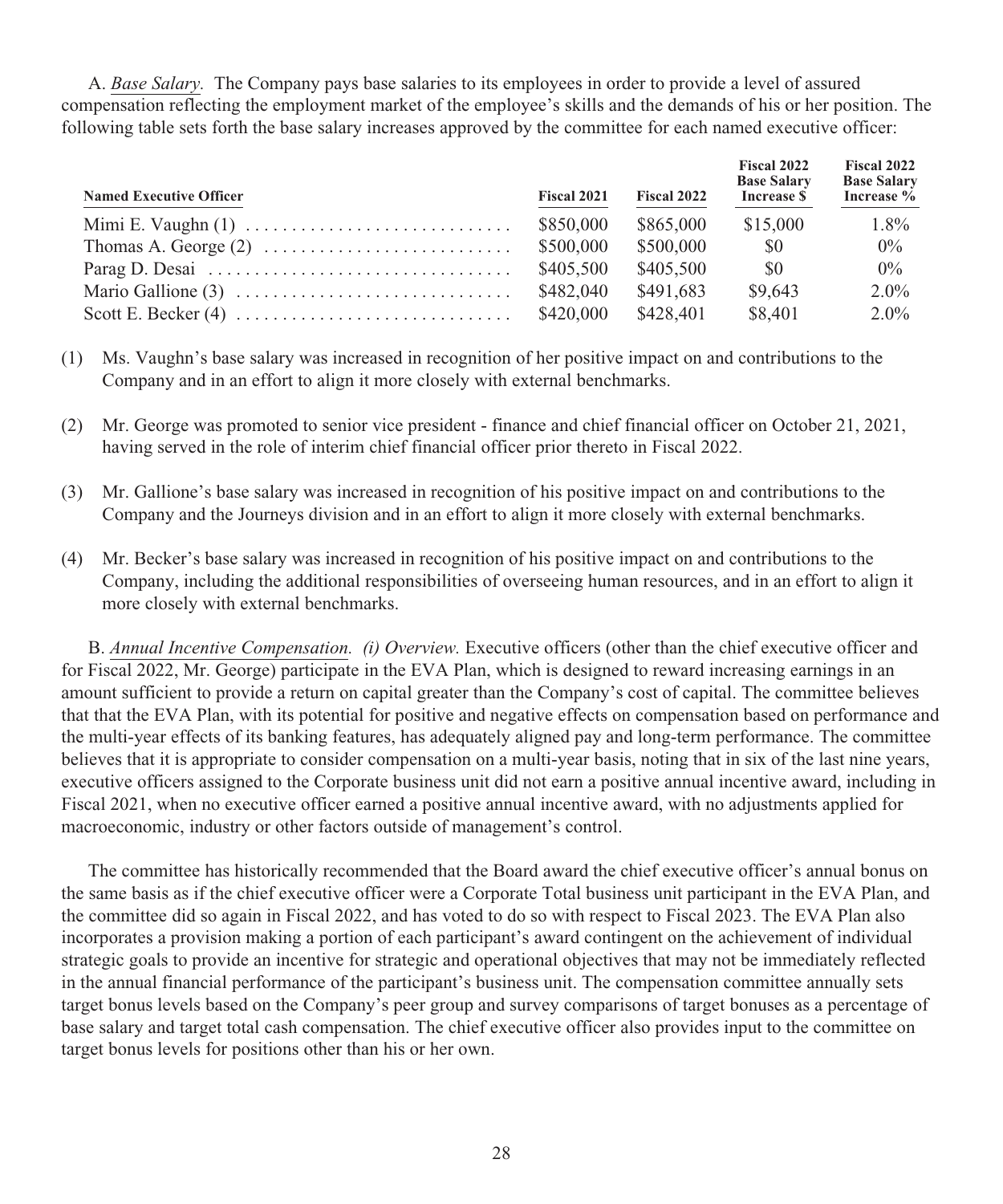*(ii) Bonus Targets.* The following table sets forth target bonuses as a percentage of base salary for the named executive officers for Fiscal 2022:

| <b>Named Executive Officer</b>                                                                                                                | Target Bonus<br>as a Percentage<br>of Base Salary |
|-----------------------------------------------------------------------------------------------------------------------------------------------|---------------------------------------------------|
|                                                                                                                                               |                                                   |
|                                                                                                                                               | N/A                                               |
|                                                                                                                                               | 75%                                               |
|                                                                                                                                               | 75%                                               |
| Scott E. Becker $\ldots$ $\ldots$ $\ldots$ $\ldots$ $\ldots$ $\ldots$ $\ldots$ $\ldots$ $\ldots$ $\ldots$ $\ldots$ $\ldots$ $\ldots$ $\ldots$ | 62%                                               |

The named executive officers' target bonuses as a percentage of base salary were unchanged from Fiscal 2021 except for Ms. Vaughn whose target bonus increased by 1%.

*(iii) Award Components.* The named executive officers participating in the Fiscal 2022 EVA Plan were eligible to receive a fraction or multiple of their target awards based on the factors described below. Bonuses earned can be negative, offsetting or entirely eliminating "banked" amounts carried over from prior years and, subject to the limitations described below, offsetting awards in future years. Presidents of the Company's operating divisions were eligible to earn cash awards equal to the sum of (a) 75% of their bonus targets multiplied by a factor determined by changes in Economic Value Added ("EVA") (the "EVA change factor") for their respective business units for the year, and (b) 25% of the targets multiplied by (i) the EVA change factor for their respective business units for the year and (ii) the percentage of achievement of individual strategic goals (discussed in greater detail below) agreed upon by the participant and the chief executive officer during the first quarter of the fiscal year. Heads of corporate staff departments were eligible to receive cash awards equal to the sum of (a) 75% of their bonus targets multiplied by the EVA change factor for the Company as a whole and (b) 25% of their bonus targets multiplied by the EVA change factor for the Company as a whole and the product multiplied by their percentage of achievement of their individual performance goals. Each participant's business unit allocation is assigned by the chief executive officer, who also determines the weighting of the various business unit components for participants with responsibility for multiple units, and approved by the committee. Among the named executive officers participating in the EVA Plan in Fiscal 2022, Mr. Becker and Mr. Desai were assigned to the Corporate Total business unit; and Mr. Gallione was assigned 100% to the Journeys Group business unit. As noted above, Ms. Vaughn and Mr. George (serving in an interim role) did not participate in the EVA Plan in Fiscal 2022. However, while Ms. Vaughn is not a participant in the EVA Plan, the committee has historically awarded the chief executive officer's bonus on the same basis as if the chief executive officer were assigned 100% to the Corporate Total business unit. For a description of Mr. George's bonus compensation arrangements, see "Other Compensation — Change of Control Arrangements, Severance Plan and Arrangements with Mr. George" below.

See "Bonus Calculation Factors," below, for additional information on the performance factors for each primary business unit and for the Company as a whole for Fiscal 2022.

*(iv) EVA Calculations.* EVA for Fiscal 2022 was determined by subtracting from a business unit's net operating profit after taxes ("NOPAT") a charge of 10% of the average net assets (total assets minus non-interest bearing liabilities) employed to generate the profit. The 10% capital charge represented the Company's estimate of its weighted average cost of debt and equity capital. The EVA Plan is designed to encourage efficient use of assets, since profit improvement that is less than 10% of the incremental net assets employed reduces the participant's bonus. Incentive awards are determined by the amount of actual EVA change during the year relative to EVA change targets for the year.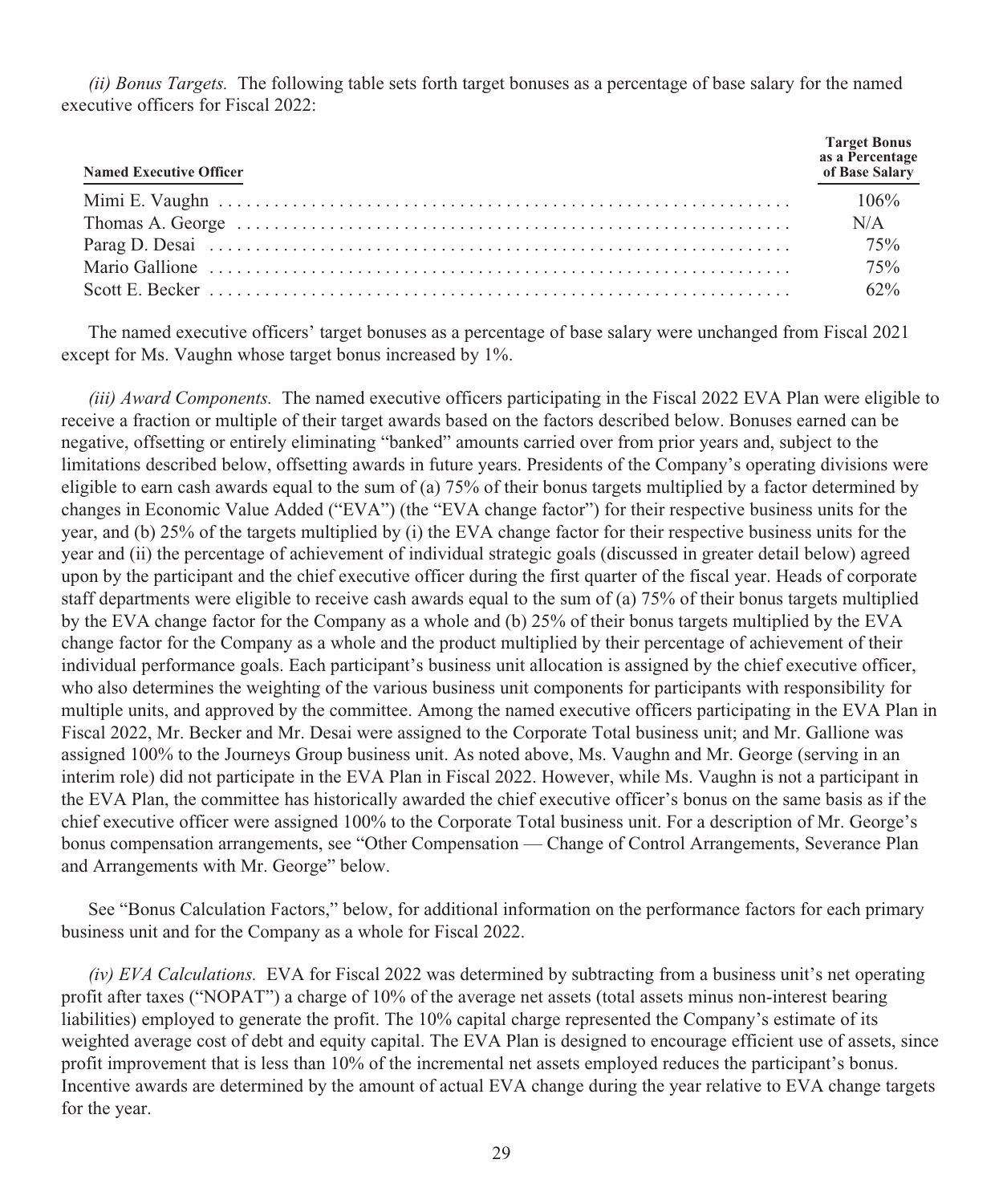NOPAT and net assets employed for EVA Plan purposes are not necessarily the same as the corresponding accounting measures calculated in accordance with U.S. generally accepted accounting principles ("GAAP") for financial reporting purposes. The Company's NOPAT for purposes of the EVA Plan in Fiscal 2022 was calculated by (a) adjusting reported earnings from operations upward by the following pre-adjusted amounts:

- \$0.9 million for tax credits;
- \$0.7 million in a large capital projects adjustment related to a distribution expansion at Journeys;
- \$43.3 million related to the difference between recorded bonus expense under GAAP and a one-time target bonus; and
- \$4.0 million in expenses related to the Company's new headquarters building;

and (b) adjusting the resulting figure downward by the following amounts:

- \$8.1 million in the "Asset impairments and other, net" line on the Consolidated Statements of Operations for Fiscal 2022;
- \$2.0 million related to retail store asset impairments;
- \$0.7 million in purchase price adjustments related to the Togast acquisition;
- \$0.9 million in a large capital projects adjustment related to a new distribution center at Schuh;
- \$1.1 million of other adjustments; and
- taxes at a 28% rate for the Company's operations other than Schuh and at an 18% rate for Schuh's operations.

*(v) Bonus Calculation Factors.* The following table shows for each of the Company's primary business units in Fiscal 2022: (a) the amount of EVA improvement required to earn a target bonus award, (b) the incremental EVA change required to earn each additional whole-number multiple of the target, (c) the actual EVA for the business unit, and (d) the multiple of the target bonus actually earned. Fractional multiples are earned for incremental changes less than the full improvement interval shown in column (b). Negative bonuses accrue to the extent that shortfalls from the target improvement (column (a)) exceed the interval shown in column (b). See the discussion under the heading "Bonus Bank" below for the consequences of a negative bonus. As discussed above, a named executive officer with responsibilities for more than one business unit receives incentive compensation reflecting the weighted average EVA changes in all the relevant business units.

| <b>Business Unit</b>                                           | (a)<br><b>FY 2022</b><br><b>Target EVA</b><br>Improvement<br>(S) | (b)<br><b>FY 2022</b><br>Incremental<br>Improvement<br>Interval (\$) | (c)<br><b>FY 2022</b><br><b>EVA Change</b><br>(S) | (d)<br><b>FY 2022 Bonus</b><br><b>Multiple</b> |
|----------------------------------------------------------------|------------------------------------------------------------------|----------------------------------------------------------------------|---------------------------------------------------|------------------------------------------------|
| Corporate Total                                                | (1,450,000)                                                      | 8.599.000                                                            | 173,470,000                                       | 21.34                                          |
| Journeys Group $\dots\dots\dots\dots\dots\dots\dots\dots\dots$ | (6,040,000)                                                      | 7,899,000                                                            | 87,673,000                                        | 12.86                                          |
| Johnston & Murphy Group                                        | (680,000)                                                        | 1,508,000                                                            | 43,172,000                                        | 30.08                                          |
| Schuh Group                                                    | 3,283,000                                                        | 1,860,000                                                            | 38,062,000                                        | 19.70                                          |
| Licensed Brands                                                | 1,230,000                                                        | 888,000                                                              | 12,725,000                                        | 13.94                                          |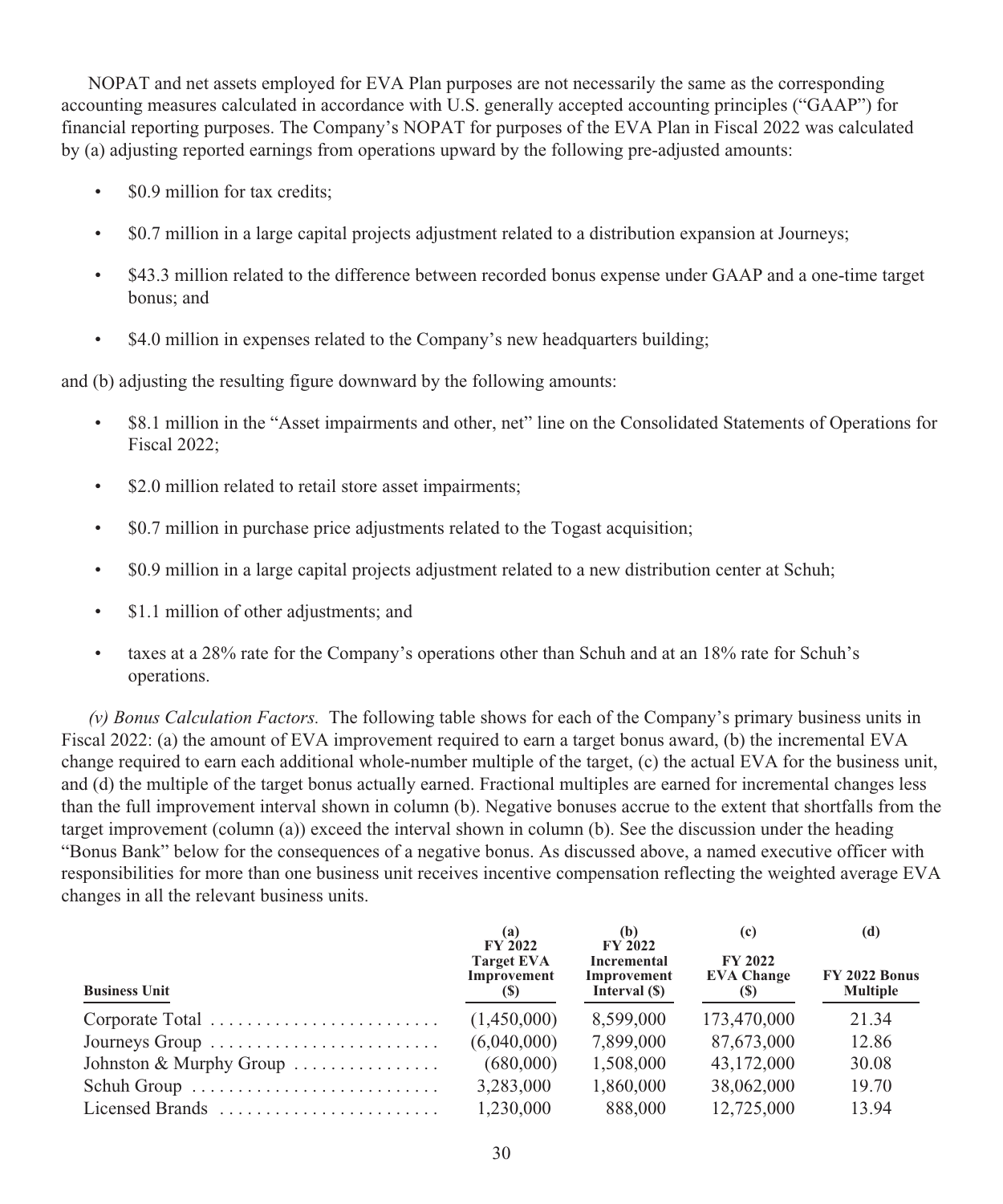Each business unit's target for EVA improvement (shown in column (a), above) is determined in advance by allocating the Company's total expected EVA improvement among all its business units. Typically every three years, the Company calculates the amount of EVA improvement which it believes is "expected" by the market from the amount by which its current market value exceeds the capitalized value of current EVA plus invested capital — in other words, the amount of value associated with the Company's future growth. Target EVA improvement is the amount of improvement required to give investors a cost of capital return on this future growth value, and thus on the market value of their investment. The incremental improvement interval (shown in column (b), above), is both the amount of additional EVA improvement above the amount in column (a) that is required to earn a bonus of two times the participant's target and also the amount of shortfall from the column (a) target that will result in a zero bonus. The calibration of the intervals shown in column (b) reflects an effort to give the business units appropriate shares of above-target EVA improvement for a given bonus pool based primarily on unit size with adjustments designed to achieve a similar likelihood of multi-year zero bonuses among all units.

*(vi) Individual Strategic Objectives.* As noted above, the payment of a portion of each participant's annual incentive award for EVA improvement is contingent on the participant's achievement of individual strategic goals agreed upon in advance with the participant's supervisor. Not achieving all individual strategic goals for a given fiscal year can reduce an EVA Plan award that is otherwise payable, but performance meeting or exceeding these strategic goals cannot serve to increase the amount of any such award. Individual strategic goals for the named executive officers typically involve initiatives that the executive officers consider important to the long-term prospects of the participants' business units, but that may not be adequately rewarded by the portion of the bonus calculated on current financial performance. Examples could include retail divisions' opening a targeted number of new retail stores on schedule, shared services' implementation of an infrastructure improvement or execution of a planned disposition of a business unit, or a business unit's launch of a new retail concept or product line. No individual strategic goal was material to any named executive officer's compensation or to any component of it in Fiscal 2022. The participant's supervisor, generally in consultation with the participant, determines whether and to what extent the participant's individual strategic goals have been met. Certain strategic goals are quantitative, allowing an objective determination of the extent to which they are achieved, while others are more qualitative in nature, requiring a subjective determination of achievement. The EVA Plan permits full credit for strategic goals if they have been at least 95% achieved.

No portion of the award for achievement of individual strategic goals is ordinarily to be paid unless some portion of the applicable award for operating results is earned, although the EVA Plan authorizes the committee to consider exceptions for extraordinary strategic successes upon the recommendation of the chief executive officer. No exceptions of this nature have ever been made.

*(vii) Bonus Bank.* The EVA Plan includes a "bonus bank" feature. Awards for EVA results in excess of target are uncapped and "negative awards" for results less than target are possible. To address COVID-related volatility and the corresponding impact to the EVA Plan, a one-time change was made with respect to Fiscal 2022 EVA Plan payouts for participants in the EVA Plan as of January 30, 2021, as follows: Any negative Bonus Bank as of the end of Fiscal 2020 was forgiven, and any positive Bonus Bank as of the end of Fiscal 2020 was not subject to reduction and was paid out when Fiscal 2022 bonuses were paid. The bonus payout at the end of the Fiscal 2022 plan year is payable as follows: (i) each participant shall be paid the participant's earned bonus (the "Declared Bonus"), up to two times the participant's target bonus for the Plan Year; (ii) a participant's Declared Bonus in excess of two times the participant's target bonus for the Plan Year will be applied to a participant's negative Bonus Bank, if any, until the Bonus Bank is zero; and (iii) if the Declared Bonus exceeds the sum of (i) and (ii), up to three times the target bonus plus one third of the Declared Bonus in excess of three times the target bonus shall be paid out. Any of the Declared Bonus remaining after the application of the previous sentence is retained as a separate account balance (the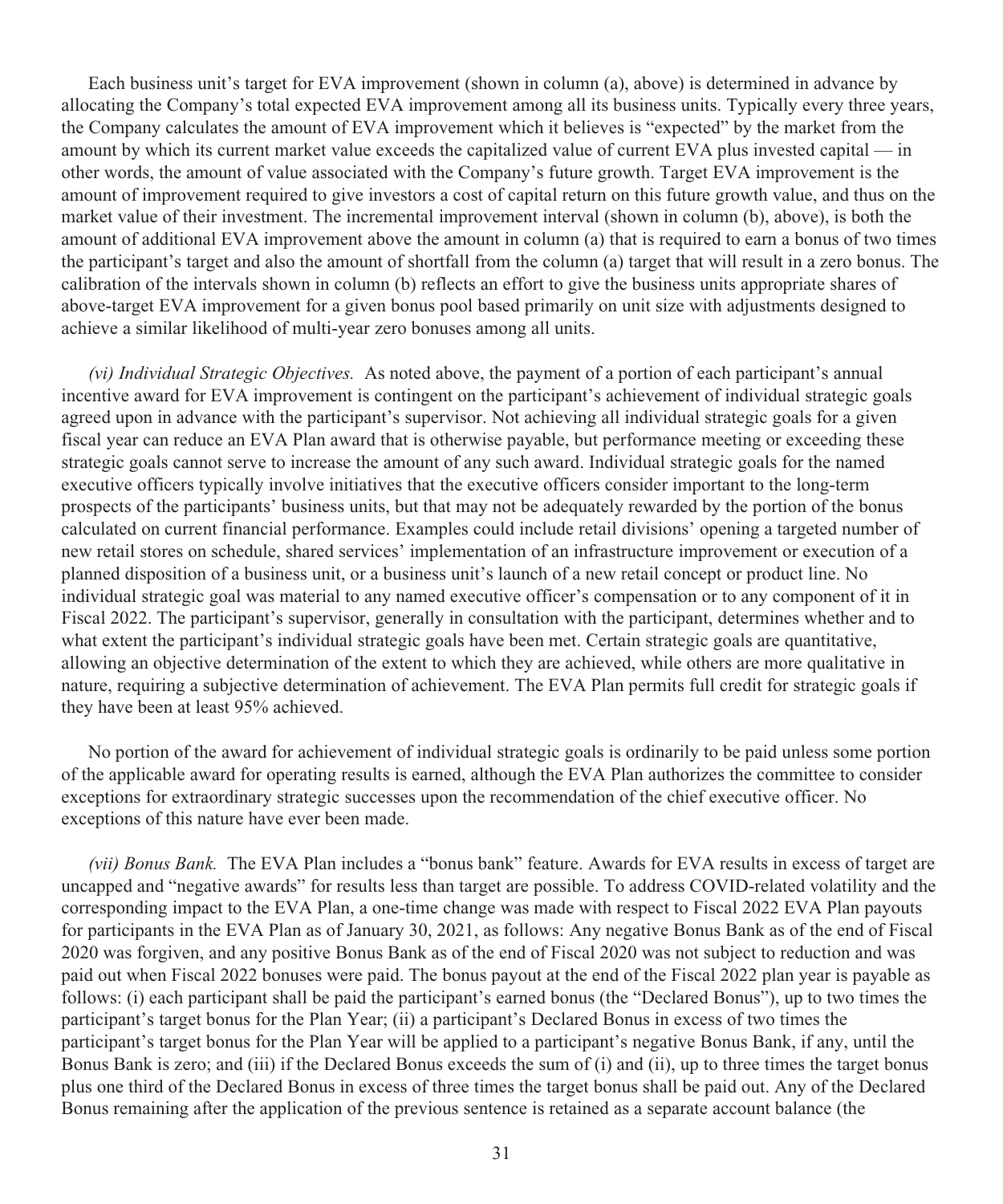"Separate Account"). The Separate Account established for the Fiscal 2022 Plan Year will be paid out in three equal annual installments commencing on the date when EVA Plan bonus payments are made in the following Plan Year, except that any positive Separate Account balance that exists from prior Plan Years and has not been so paid out will be fully netted against any negative award with respect to a subsequent Plan Year. A "Bonus Bank" shall be established for each participant each year and shall consist of: (i) the participant's positive "Declared Bonus" not distributed because of payout limitations or (ii) the participant's negative Declared Bonus, as applicable. In addition, solely with respect to any positive Bonus Bank or Separate Account generated with respect to Fiscal 2022 (a "2022 Positive Bank"), a participant must be employed by the Company on the date of payment in order to be entitled to any portion of any remaining 2022 Positive Bank. Notwithstanding the foregoing, any remaining 2022 Positive Bank shall be payable without interest within thirty days of (i) the Company's termination of the participant's employment without Cause, or (ii) the participant's death.

For EVA Plan years other than Fiscal 2022, any award in excess of three times the target bonus and any negative award is credited to the participant's account in the bonus bank, and positive bank balances are payable in future years only subject to performance in those years. For EVA Plan years other than Fiscal 2022, a participant will receive a payout equal to (i) the current year's award, up to three times the target, plus (ii) one-third of any amount in excess of three times the target in the current year, and (iii) the installments of banked awards from previous years, if any, that are payable in the current year. Positive bank balances from each year are paid out in three equal annual installments, subject to current-year performance in each of the three subsequent years. If the current year's award is negative, any positive balance in the participant's bank is applied against it, reducing or entirely eliminating the positive balance, depending upon the magnitude of the negative award for the current year.

Any positive balance is forfeited if the participant is terminated for "cause" (as defined in the EVA Plan). For plan years other than Fiscal 2022, if the participant voluntarily resigns from employment by the Company, any positive bank balance does not become payable until the end of the fifth fiscal year following the participant's resignation and is subject to reduction or elimination in the meantime based upon the performance of the business unit or units to which the participant was assigned when he or she resigned.

For EVA Plan Years other than Fiscal 2022, if the participant's bonus bank balance from prior years is negative, 50% of any positive award in excess of two times the target in a subsequent year will be applied toward "repaying" the negative balance and 50% will be paid out to the participant (up to the generally applicable limit of three times the target plus one-third of any amount in excess of three times the target in the current year). Any negative balance from a single year will be canceled to the extent not repaid after three subsequent years. The committee believes that the "bonus bank" feature of the EVA Plan offers improved incentives for management to focus on building long-term value in the Company, and that the provisions that leave positive bank balances at risk for five years following voluntary resignation aid the retention of key employees. Including Fiscal 2022 accruals, bonus bank balances for the named executive officers are as follows:

For Fiscal 2022, in order to more closely align the interests of the executive officers and the Company's shareholders and to promote employee retention, the committee determined to convert payments under the EVA Plan above three times each executive officer's target bonus from cash to equity. For Fiscal 2022, any portion of the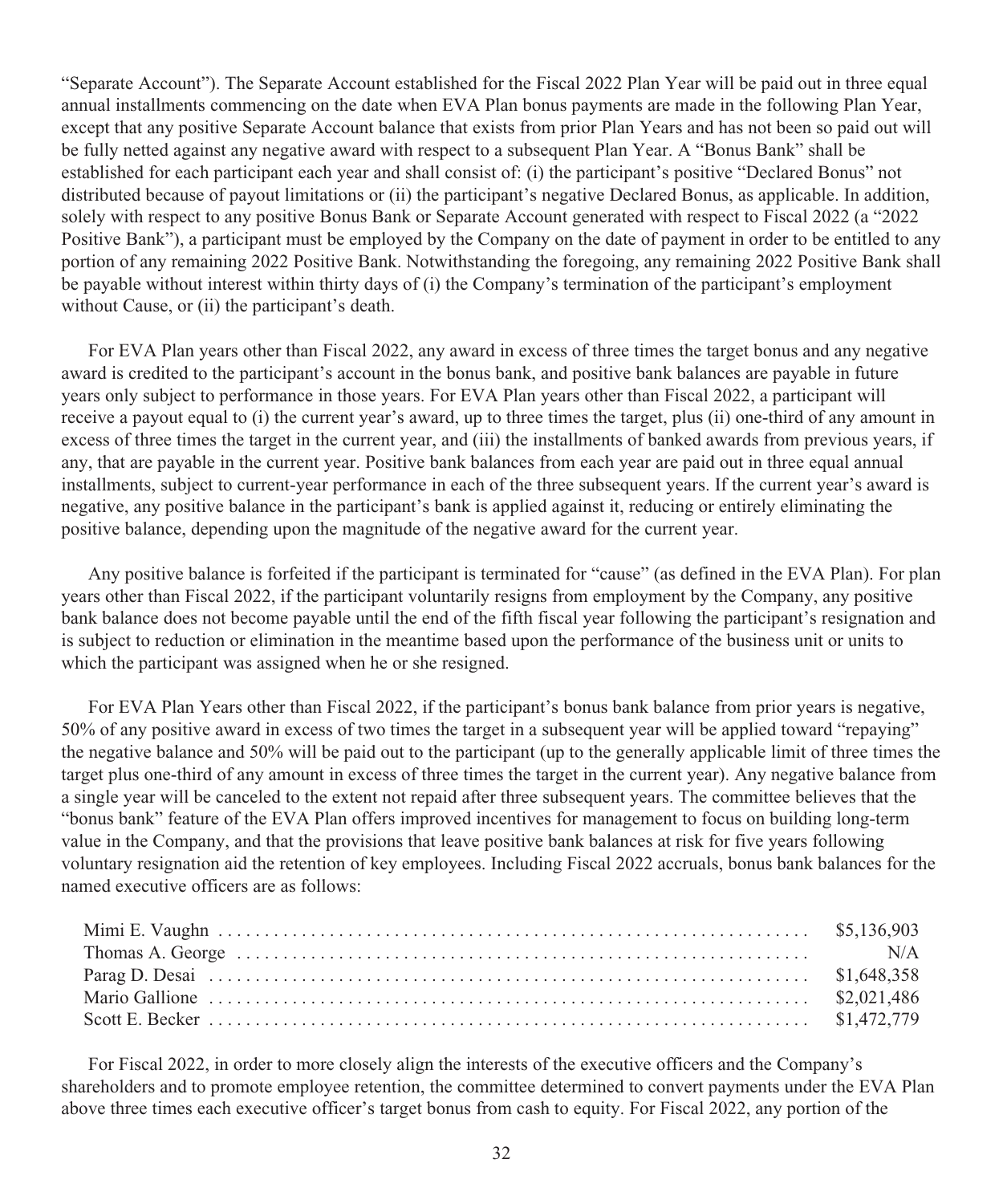Declared Bonus payable in excess of three times target for each executive officer has been paid in the form of restricted stock vesting over a period of two years, subject to continued employment. Bonuses reported in column (g) of the Summary Compensation Table below are cash bonuses actually payable for the years indicated, reflecting, where applicable, reductions of amounts otherwise payable by the recapture of previously accrued negative balances pursuant to the "banking" feature of the EVA Plan and positive bank balances held back in prior years that became payable for the year indicated because of performance in that year. Stock Awards in column (e) of the Summary Compensation Table below include restricted stock awards representing the value of the bonus payable in excess of three times target bonus for each named executive officer who participated in the EVA Plan in Fiscal 2022.

*(viii) Compensation Recoupment Policy.* The Board has adopted a Compensation Recoupment Policy providing that the committee may in its sole discretion require reimbursement of any cash or equity-based award paid or payable to a current or former executive officer of the Company based partially or entirely upon the attainment of objective performance criteria ("incentive compensation") in certain circumstances. The committee may require reimbursement from an executive officer who received incentive compensation based on erroneous financial data if the Company is required to restate its financial statements due to material noncompliance with financial reporting requirements under the federal securities laws or if the committee determines that any action by the executive officer or an employee under his or her direct supervision constituted noncompliance with the Company's Code of Business Conduct and Ethics to the material detriment of the Company. Unless the committee determines that the executive officer engaged in misconduct that caused or contributed to a required restatement of financial statements or that the violation of the Code of Business Conduct and Ethics was committed by the executive officer or by an employee under his or her direct supervision with the actual or constructive knowledge of the executive officer, the committee may recover only to the extent of any positive bonus bank balance credited to the executive officer under the EVA Plan. If the committee so determines, it may pursue recovery from the executive officer in its discretion, in accordance with applicable law.

*(ix) Anti-Hedging Policy.* The Company has a policy prohibiting a director or officer from, directly or indirectly, engaging in any hedging transaction that reduces or limits the director's or officer's economic risk with respect to his or her ownership interests in the Company. Prohibited transactions include the purchase by a director or officer of financial instruments including prepaid variable forward contracts, equity swaps, collars, puts, calls or other derivative securities that are designed to hedge or offset a decrease in the market value of the Company's stock.

C. *Stock-Based Compensation.* Grants of restricted stock and stock options to executive officers and other key employees of the Company including the named executive officers are intended to provide them with an incentive to make decisions that are in the long-term best interests of the Company and to balance the shorter-term annual cash incentive component of executive compensation. Stock-based compensation is also intended to align the financial interests of management with those of the Company's shareholders, since the value of a share of restricted stock and stock options is dependent upon the Company's performance and the recognition of that performance in the market for the Company's stock. The grant date value of restricted shares granted in July 2021 and October 2021 for each named executive officer is as follows:

| <b>Named Executive Officer</b> | <b>Fiscal 2021</b> | Fiscal 2022 | Fiscal 2022<br>Increase \$ | Fiscal 2022<br>Increase % |
|--------------------------------|--------------------|-------------|----------------------------|---------------------------|
|                                |                    |             |                            | 43.6%                     |
|                                |                    | \$1,478,455 | N/A                        | N/A                       |
|                                |                    |             | \$215.234                  | 44.1%                     |
|                                | \$ 580,595         | \$684,292   | \$103.697                  | $17.9\%$                  |
|                                |                    |             |                            | 50.6%                     |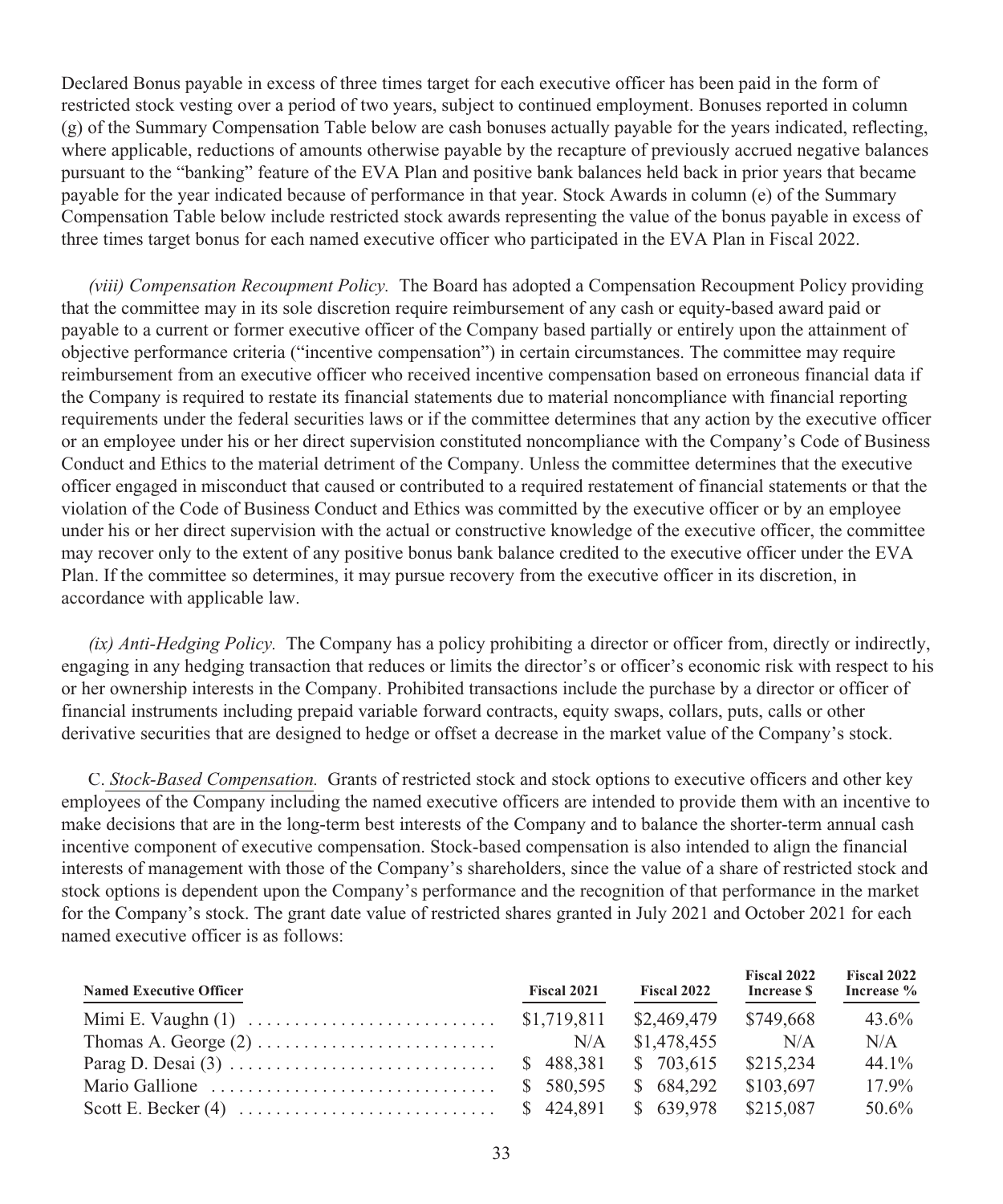- (1) Ms. Vaughn's restricted stock grant was increased as part of a phased plan to align her compensation more closely with external benchmarks. Ms. Vaughn's compensation remains below market median.
- (2) Mr. George was promoted to senior vice president finance and chief financial officer on October 21, 2021, having served in the role of interim chief financial officer prior thereto in Fiscal 2022. This equity grant was made in connection with his promotion and is intended to cover his full two-year employment period through March 2024.
- (3) Mr. Desai's stock-based compensation was increased in recognition of his promotion to chief digital and strategy officer.
- (4) Mr. Becker's stock-based compensation was increased in recognition of his positive impact on and contributions to the Company, including the additional responsibilities of overseeing human resources, and in an effort to align it more closely with external benchmarks.

Stock-based incentive awards in the form of restricted stock are typically granted to executive officers and other key employees once annually. The committee does not attempt to time stock-based incentive grants in relation to the Company's release of material information. From 2009 until 2020, stock-based incentive grants have been awarded in June. Last year, stock-based incentive grants were made on July 1, 2021, although the Company expects to revert to making annual grants in June beginning in 2022. The committee has also occasionally made grants to newly-hired key employees at its next meeting after their employment commenced, and Mr. George was made a one-time grant in October 2021 in connection with his promotion to senior vice president - finance and chief financial officer.

Since 2008, except for a one-time, promotion-based option grant to Ms. Vaughn in Fiscal 2021, the committee has awarded equity compensation in the form of restricted stock, in part to offset the multi-year and leveraged nature of the EVA program. The restricted stock is subject to forfeiture upon termination of the grantee's employment prior to vesting, which, for the Company's historical annual award grants, occurs in four equal annual increments with respect to all currently outstanding grants to executive officers. As discussed above under "Annual Incentive Compensation — Bonus Bank," in March 2022, the Company made special grants of restricted stock to the named executive officers for the portion of the Declared Bonus payable under the EVA Plan for Fiscal 2022 in excess of three times target for each executive officer. These awards vest two-thirds on the first anniversary of the grant date and one-third on the second anniversary of the grant date, subject to continued employment.

The Company's officers are subject to share ownership guidelines. See "Security Ownership of Officers, Directors and Principal Shareholders — Director and Executive Officer Ownership Guidelines."

#### **4. Other Compensation.**

## *A. Change of Control Arrangements, Severance Plan and Arrangements with Mr. George.*

*(i) Change of Control Arrangements and Severance Plan.* All the named executive officers other than Mr. George are parties to employment protection agreements, which become effective only in the event of a change of control (as defined in the agreements). Each agreement provides for employment by the Company for a term of up to three years following a change of control. In the event that the executive's employment is terminated under certain circumstances during the contractual employment period after a change of control, the executive is entitled to a lump sum payment and the continuation of certain benefits, as described below under the heading "Change of Control Arrangements and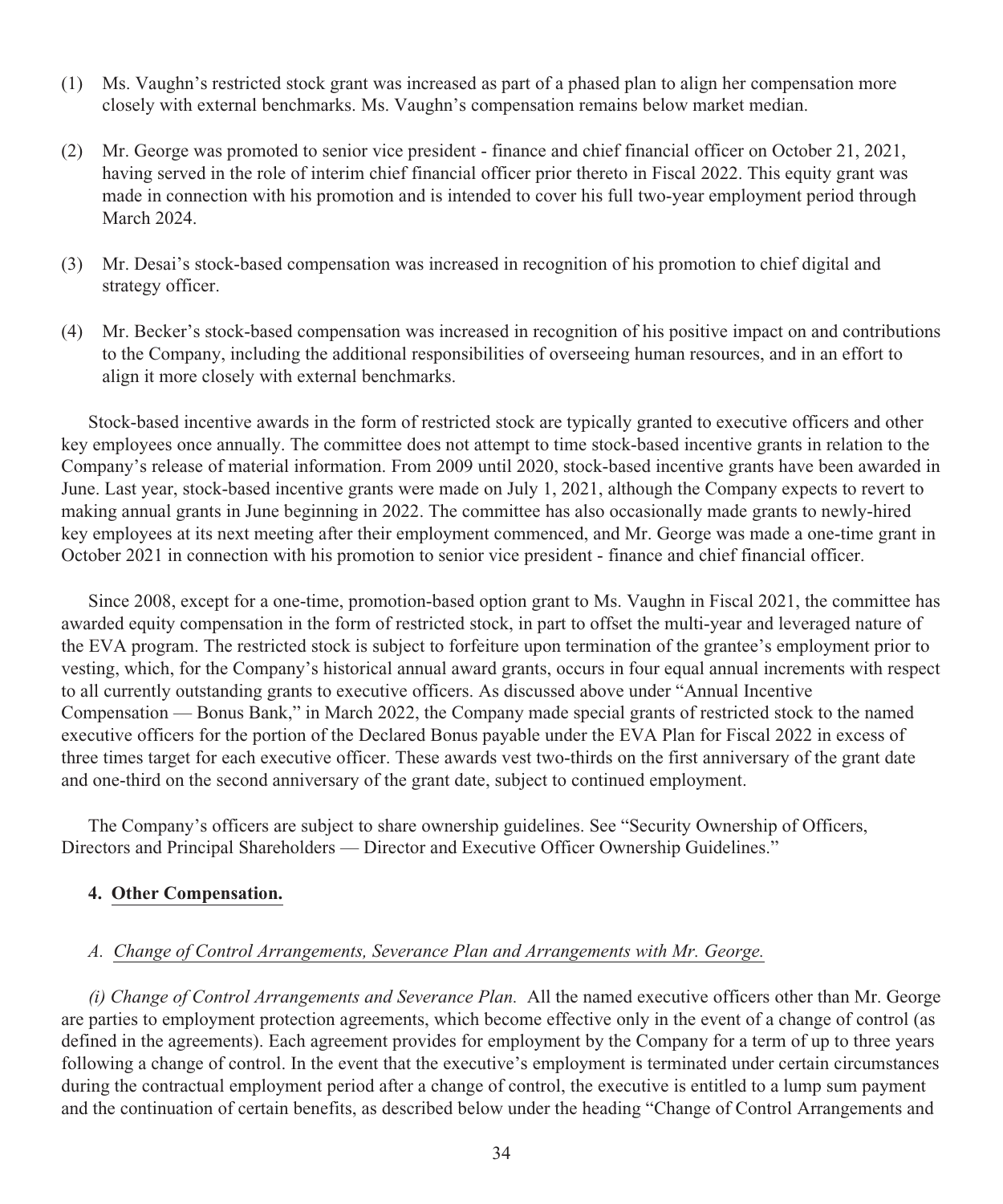Severance Plan." Additionally, awards made by the Company under the Company's equity incentive plans become immediately vested and exercisable upon a "change of control" (as defined in the plans), provided that, awards made by the Company under the Second Amended and Restated 2009 Equity Incentive Plan and the 2020 Equity Incentive Plan become immediately vested and exercisable upon a "change of control" unless the award is assumed by the acquirer or new rights meeting certain conditions are substituted therefor.

The Company maintains a Severance Plan for monthly-paid salaried employees to provide for certain benefits to covered employees (including the named executive officers) in the event of a Company-initiated separation from the Company other than for cause (as defined in the Severance Plan). Under the terms of the Severance Plan, an eligible employee is entitled to one week of base salary at the termination date multiplied by each year of service with the Company with a maximum of 24 weeks and a minimum of two weeks. The Severance Plan is discussed in further detail under the heading "Change of Control Arrangements and Severance Plan."

The Company believes that reasonable severance and change of control benefits are necessary in order to recruit and retain effective senior managers. These severance benefits reflect the fact that it may be difficult for such executives to find comparable employment within a short period of time and are a product of a recruiting environment within our industry that has historically been competitive. The Company also believes that a change of control arrangement will provide an executive security that will likely reduce the reluctance of an executive to pursue a change of control transaction that could be in the best interests of shareholders.

*(ii) Arrangements with Mr. George.* In connection with Mr. George's promotion to senior vice president - finance and chief financial officer, beginning January 30, 2022, Mr. George will continue to receive an annual base salary of \$500,000 and be entitled to receive a target incentive award for fiscal years 2023 and 2024 under the Company's EVA Plan equal to 70% of his base salary (the "EVA Incentive Award"). If Mr. George's employment is involuntarily terminated without cause prior to the filing of the 2024 annual report on Form 10-K, he is entitled to payment of a pro rata portion of the EVA Incentive Award for full months of service based on the Company's fullyear actual performance provided that he has been employed for at least 120 days during the plan year. If Mr. George's employment continues through March 2024, any positive bonus bank balance will be paid to him six months thereafter. Mr. George received a grant of restricted stock under the Company's 2020 Equity Incentive Plan with a grant date fair value equal to \$1,480,000 (which is intended to cover his full two-year employment period through March 2024). The award vests 25% on the first anniversary of the grant date, 25% on the second anniversary of the grant date and 50% at the end of the employment period in March 2024. Like other awards under the 2020 Equity Incentive Plan, the award is subject to the 2020 Equity Incentive Plan's "change of control" provisions. The Company has also agreed to provide to Mr. George certain severance and change of control arrangements. In the event of Mr. George's involuntary termination without cause within the first 18 months following April 1, 2022, Mr. George will receive salary on a monthly basis for the remainder of such period. Upon Mr. George's death, disability or involuntary termination without cause, vesting of any unvested portion of the restricted stock grant will be accelerated. Upon voluntary termination or termination with cause, any unvested awards will be forfeited. Mr. George will also be paid a \$15,000 lump sum stipend per quarter in each quarter beginning January 1, 2022 until termination of employment in lieu of relocation assistance.

*B. Defined Contribution and Deferred Income Plans. (i) Defined Contribution Plan.* The Company also offers to all employees (including the named executive officers) a voluntary defined contribution plan (the "401(k) Plan") designed to comply with Section 401(k) of the Internal Revenue Code. Participants in the 401(k) Plan (including all the named executive officers) may defer a percentage of their qualifying pre-tax compensation for each year. Beginning with calendar year 2006, the Company has made a matching contribution equal to 100% of deferrals up to 3% of compensation (limited to \$250,000) plus 50% of the next 2% of compensation (similarly limited) deferred.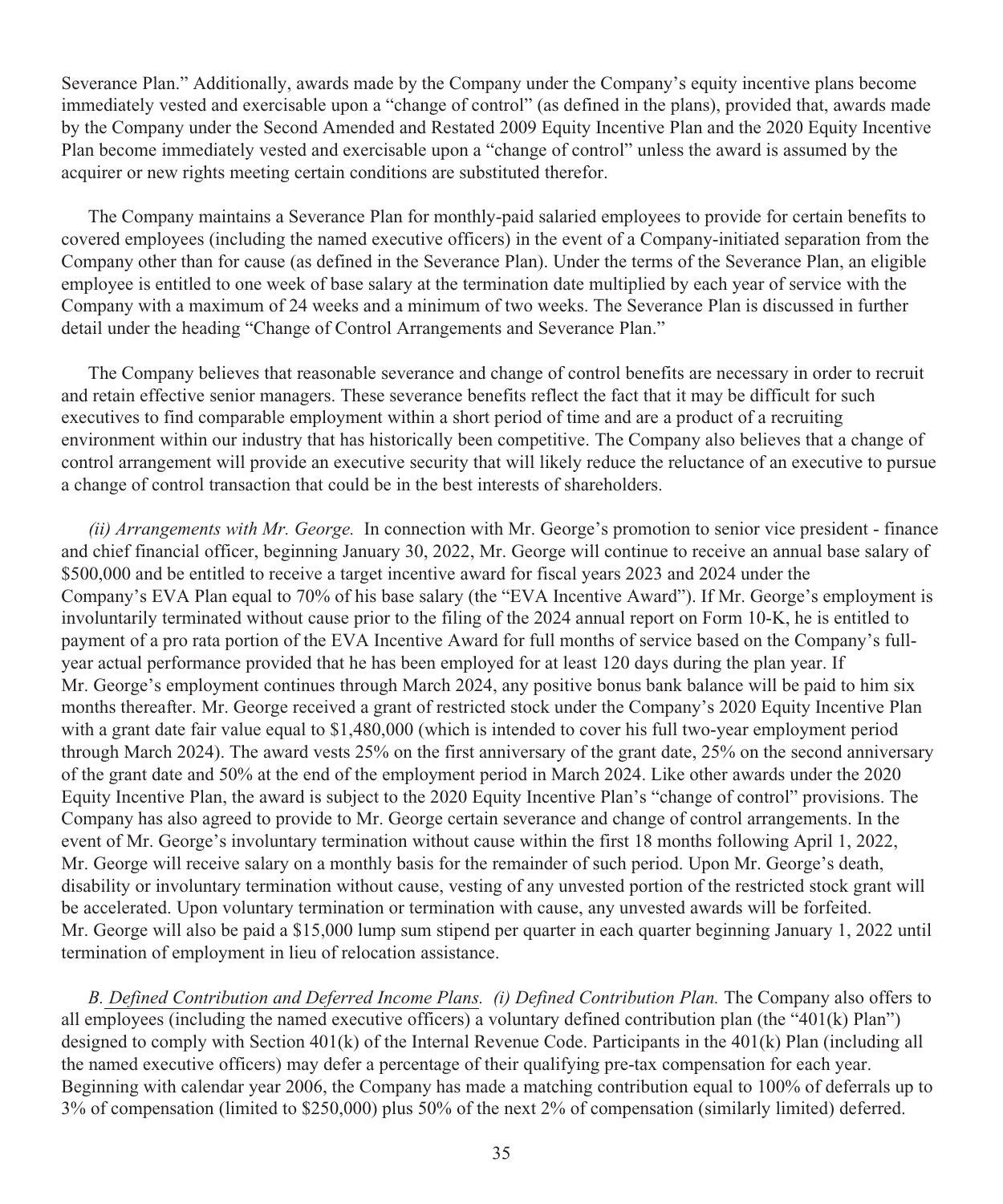Matching contribution amounts for each named executive officer for Fiscal 2022 are included in column (i) of the "Summary Compensation Table," below. Deferrals and matching contributions to the defined contribution plan may be invested in any of a number of mutual fund investments and in a guaranteed income option. Participants may also self-direct their investments, subject to certain restrictions.

*(ii) Deferred Income Plan.* The named executive officers, in addition to other eligible employees, may participate in the Genesco Inc. Amended and Restated Deferred Income Plan (the "Deferred Income Plan"). Under the Deferred Income Plan, the participant may elect to defer up to 15% of base salary and 100% of bonus payouts. Deferrals in the plan are not matched by the Company. The Deferred Income Plan is discussed in further detail under the heading "Nonqualified Deferred Compensation," below.

*(iii) STEP Up Plan.* Named executive officers who were participants in the Company's Retirement Plan as of January 1, 2005 receive a "Step Up" contribution as part of their taxable compensation as highly-compensated employees. The Company pays 2.5% of annual earnings (up to the Social Security taxable wage base) plus 4% of earnings above the taxable wage base to employees who are eligible to receive the Step Up contribution. The contributions for Ms. Vaughn and Mr. Gallione for Fiscal 2022 are included in column (i) of the "Summary Compensation Table," below.

C. *Perquisites.* The Company provides named executive officers with perquisites and other personal benefits that the Company and the committee believe are reasonable and consistent with its overall compensation program to better enable the Company to attract and retain superior employees for key positions. All employees, including named executive officers, are entitled to a discount on merchandise sold by the Company equal to 40% off the suggested retail price. Additionally, named executive officers are provided with life insurance that has a death benefit equal to their base salary up to \$500,000. This life insurance benefit began in Fiscal 2022 for Mr. George.

#### **5. Tax Considerations.**

*Tax Deductibility of Compensation.* The committee reviews and considers the deductibility of executive compensation under Section 162(m) of the Internal Revenue Code of 1986, as amended (the "Code") which provides that the Company may not deduct compensation of more than \$1,000,000 that is paid to certain individuals with respect to any particular year for U.S. federal income tax purposes. The committee believes it is in the best interests of the Company to follow the approach to executive compensation described in this proxy statement under the heading "Executive Compensation — Compensation Discussion and Analysis," regardless of the U.S. federal income tax deductibility of the compensation. The committee has determined that the Company will not necessarily seek to limit executive compensation to amounts deductible under Section 162(m) of the Code if it believes such limitation is not in the best interest of the Company's shareholders. While considering the tax implications of its compensation decisions, the committee believes its primary focus should be to attract, retain, and motivate executives, and align the executives' interest with those of the Company's shareholders.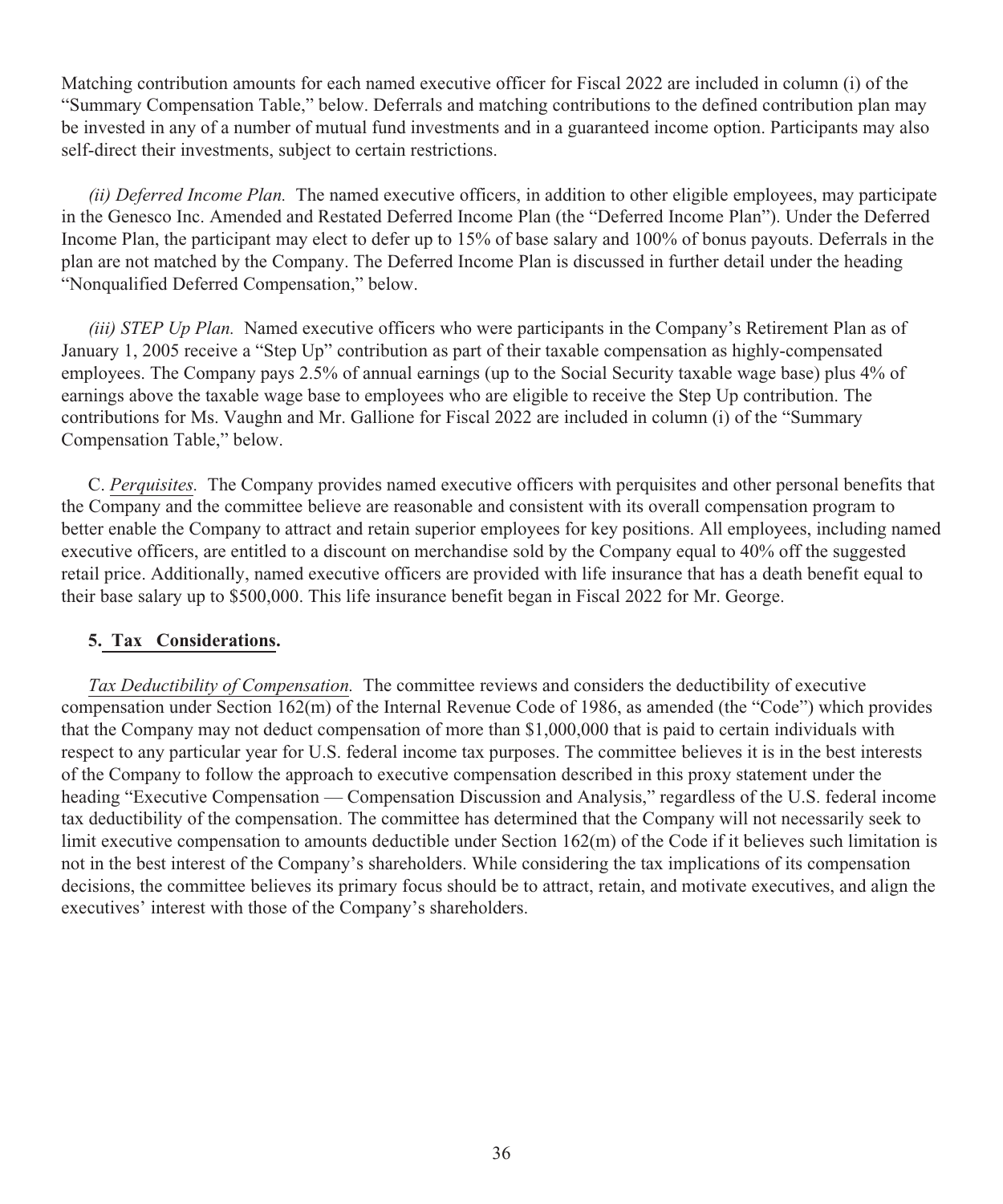#### **COMPENSATION COMMITTEE REPORT**

Ms. Barsh and Messrs. Diamond, Lambros and Sandfort served as members of the compensation committee during Fiscal 2022. The compensation committee of the Company has reviewed and discussed the Compensation Discussion and Analysis required by Item 402(b) of Regulation S-K with management and, based on such review and discussions, the compensation committee recommended to the Board that the Compensation Discussion and Analysis be included in this Proxy Statement.

By the Committee:

Joanna Barsh, Chairperson Matthew C. Diamond John F. Lambros Gregory A. Sandfort

The foregoing report of the compensation committee shall not be deemed incorporated by reference by any general statement incorporating by reference this proxy statement into any filing under the Securities Act of 1933, as amended (the "Securities Act"), or the Exchange Act, except to the extent that the Company specifically incorporates this information by reference, and shall not otherwise be deemed filed under such acts.

#### **Compensation Committee Interlocks and Insider Participation**

During Fiscal 2022, no member of the compensation committee had at any time been an officer or employee of the Company or any of its subsidiaries. In addition, there are no relationships among the Company's executive officers, members of the compensation committee or entities whose executives serve on the Board or the compensation committee that require disclosure under applicable SEC regulations.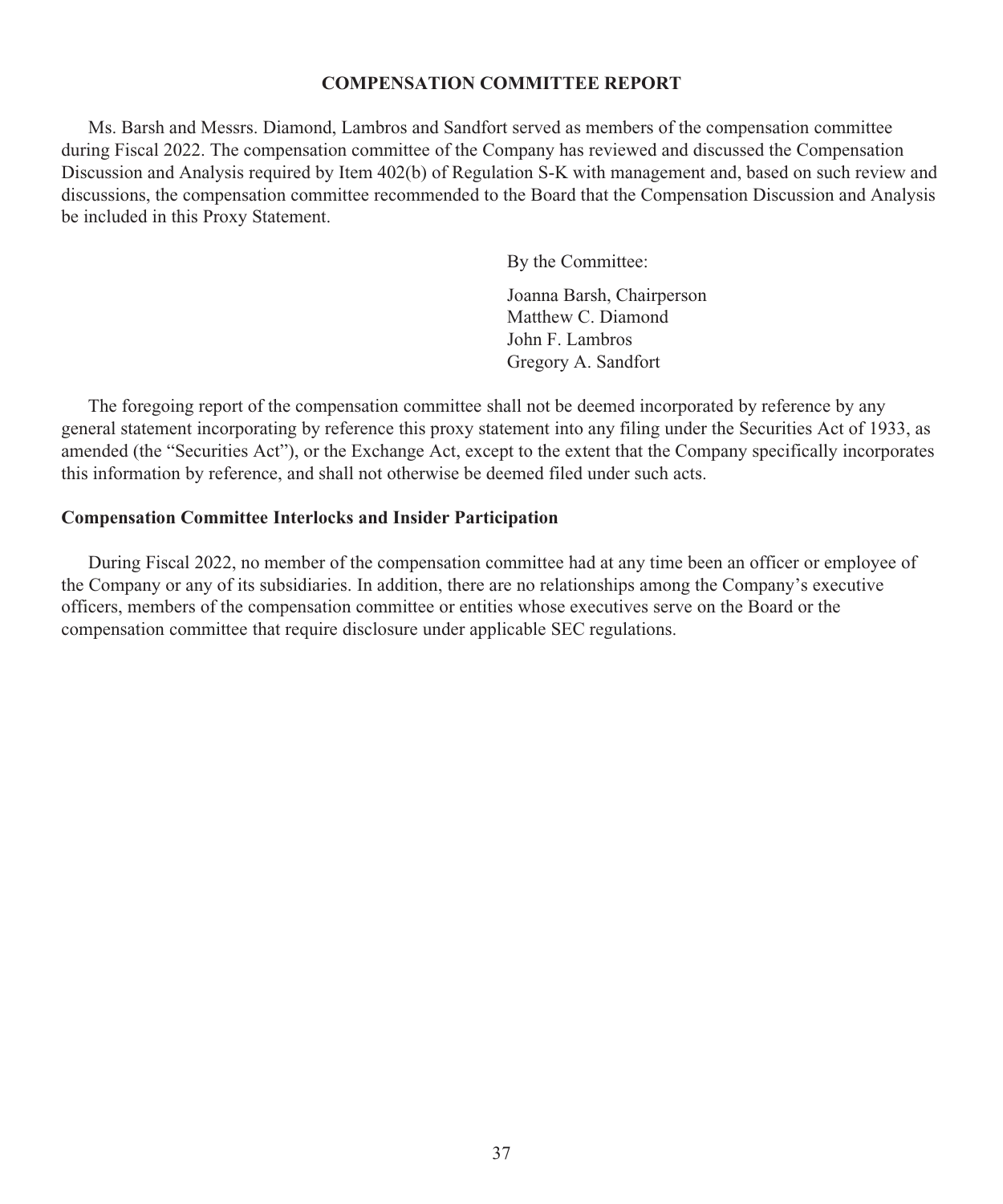#### **SUMMARY COMPENSATION TABLE**

The table below summarizes the total compensation earned by each of the named executive officers for Fiscal 2022, Fiscal 2021 and Fiscal 2020.

|                                                                   | Fiscal<br>Year<br>(b) | Salary<br>(S)<br>(c)(1) | <b>Bonus</b><br>(S)<br>(d) | <b>Stock</b><br>Awards<br><b>(S)</b><br>(e)(4) | Option<br>Awards<br>(S)<br>(f)(5) | <b>Non-Equity</b><br><b>Incentive Plan Compensation</b><br>Compensation<br>(S)<br>(g)(6) | Change in<br>Pension<br>Value and<br>Nonqualified<br><b>Deferred</b><br>Earnings<br>(S)<br>(h) | All Other<br>Compensation<br>(S)<br>(i)(7) | <b>Total</b><br>(S)<br>(i) |
|-------------------------------------------------------------------|-----------------------|-------------------------|----------------------------|------------------------------------------------|-----------------------------------|------------------------------------------------------------------------------------------|------------------------------------------------------------------------------------------------|--------------------------------------------|----------------------------|
|                                                                   |                       | 2022 865,000            |                            | $-0$ - 5,113,804                               | $-0-$                             | 2,751,000                                                                                | $-0-$                                                                                          | 36,654                                     | 8,766,458                  |
| Chair of the Board, President and                                 |                       | 2021 609,875            |                            | 50,000 1,596,519                               | 500,000                           | $-()$ -                                                                                  | $-0-$                                                                                          | 40,403                                     | 2,796,797                  |
|                                                                   |                       |                         |                            |                                                |                                   |                                                                                          |                                                                                                |                                            |                            |
| Chief Executive Officer                                           |                       | 2020 602,734            | $-0-$                      | 998,450                                        | $-0-$                             | 1,150,563                                                                                | 1,663                                                                                          | 51,796                                     | 2,805,206                  |
|                                                                   |                       |                         |                            | 125,000 1,478,455                              | $-()$                             | 500,000                                                                                  | $-()$ -                                                                                        | 12,352                                     | 2,615,807                  |
| Senior Vice President-Finance and<br>Chief Financial Officer      | 2021                  | 85,318                  | $-()$ -                    | $-()$ -                                        | $-0-$                             | $-()$ -                                                                                  | $-()$ -                                                                                        | 1,667                                      | 86,985                     |
| Parag D. Desai                                                    |                       | 2022 405,500            |                            | $-0$ - 1,552,118                               | $-()$                             | 912,375                                                                                  | $-()$ -                                                                                        | 15,019                                     | 2,885,012                  |
| Senior Vice President – Chief Strategy and                        |                       | 2021 290,947            | 50,000                     | 488,381                                        | $-0-$                             | $-()$ -                                                                                  | $-0-$                                                                                          | 19,703                                     | 849,031                    |
| Digital Officer                                                   |                       | 2020 405,500            | 75,000                     | 486,651                                        | $-0-$                             | 734,462                                                                                  | $-0-$                                                                                          | 27,127                                     | 1,728,740                  |
| Mario Gallione $\ldots, \ldots, \ldots, \ldots, \ldots, \ldots$   |                       | 2022 491,683            |                            | $-0$ - 1,724,895                               | $-0-$                             | 1,106,283                                                                                | $-0-$                                                                                          | 38,585                                     | 3,361,446                  |
| Senior Vice President                                             |                       | 2021 347,407            | 50,000                     | 580,595                                        | $-0-$                             | $-()$ -                                                                                  | $-()$ -                                                                                        | 33,085                                     | 1,011,087                  |
| and President of the Journeys Group                               |                       | 2020 463,500            | $-0-$                      | 556,318                                        | $-0-$                             | 747,394                                                                                  | 7,929                                                                                          | 52,930                                     | 1,828,071                  |
| Scott E. Becker <sup>(3)</sup>                                    |                       | 2022 428,401            |                            | $-0 - 1,398,134$                               | $-()$ -                           | 795,600                                                                                  | $-()$ -                                                                                        | 22,955                                     | 2,645,090                  |
| Senior Vice President, General Counsel<br>and Corporate Secretary |                       | 2021 353,850            | 25,000                     | 424,891                                        | $-()$                             | $-0-$                                                                                    | $-0-$                                                                                          | 14,560                                     | 818,301                    |

(1) The amounts in column (c) include salary voluntarily deferred in the Defined Contribution Plan and the Deferred Income Plan described under the heading "Other Compensation — Defined Contribution and Deferred Income Plans" in the "Compensation Discussion and Analysis" section, above, in the following amounts:

|                                                                                       | <b>Amount Deferred (\$)</b> |             |             |  |  |
|---------------------------------------------------------------------------------------|-----------------------------|-------------|-------------|--|--|
| Name                                                                                  | Fiscal 2022                 | Fiscal 2021 | Fiscal 2020 |  |  |
|                                                                                       | 26,063                      | 17.812      | 16.982      |  |  |
| $Thomas A. George  \dots \dots \dots \dots \dots \dots \dots \dots \dots \dots \dots$ | 26,063                      | 2.500       | N/A         |  |  |
|                                                                                       | 19.162                      | 6.083       | 12.011      |  |  |
|                                                                                       | 27.245                      | 12.320      | 24.203      |  |  |
|                                                                                       | 27,099                      | 17.623      | N/A         |  |  |

(2) Mr. George began employment with the Company as a financial advisor on November 30, 2020. Effective December 14, 2020, Mr. George was named interim chief financial officer. Effective October 21, 2021, Mr. George was named as permanent senior vice president – finance and chief financial officer. See "Other Compensation — Change of Control Arrangements, Severance Plan and Arrangements with Mr. George" in the "Compensation Discussion and Analysis" section above for a description of Mr. George's compensation arrangement with the Company. Mr. George did not participate in the EVA Plan in Fiscal 2021 or Fiscal 2022;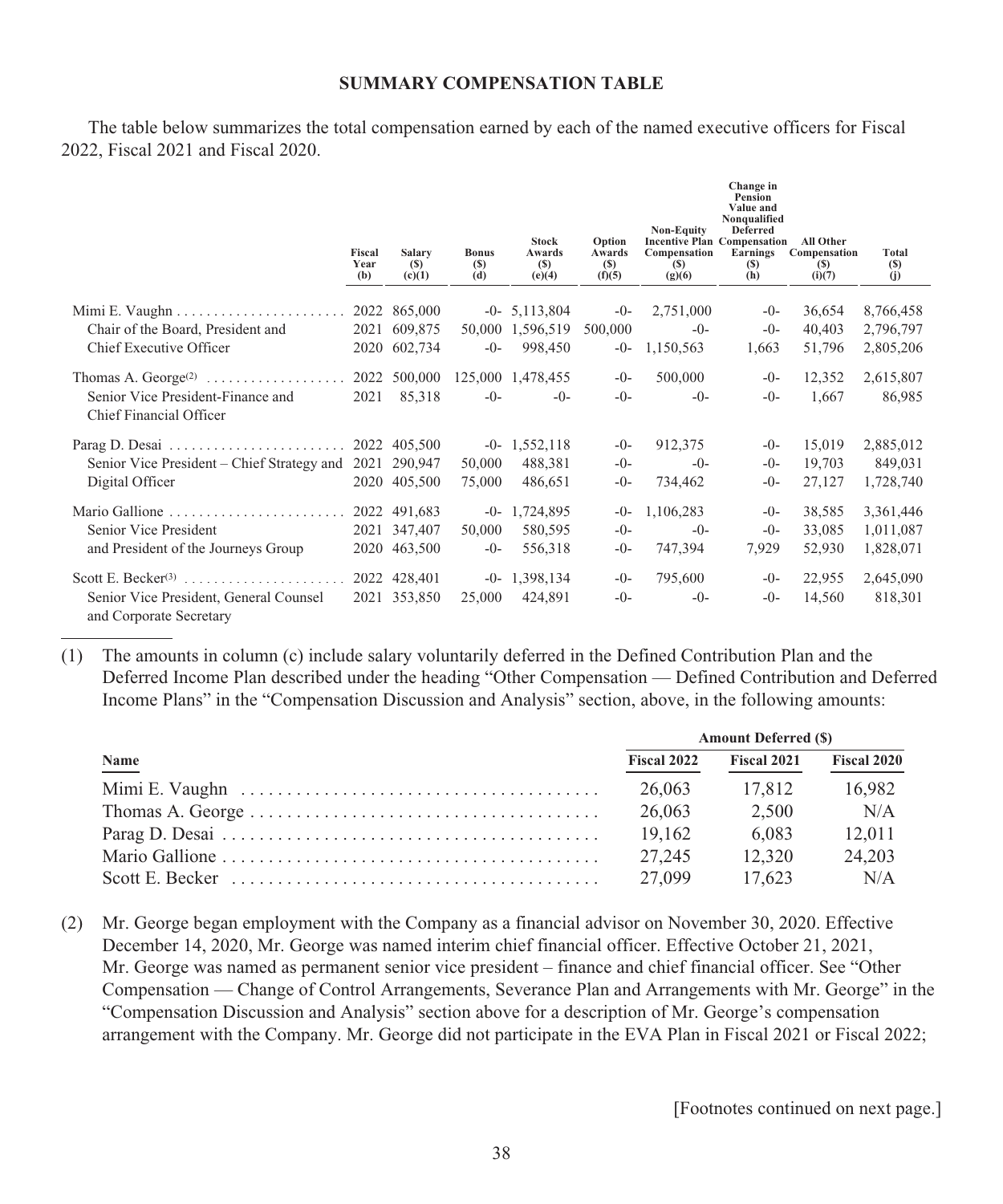however, pursuant to an agreement between Mr. George and the Company, Mr. George was entitled to a cash bonus of up to \$625,000 (with a guaranteed payment of \$125,000) for service through the filing of the Company's annual report on Form 10-K for Fiscal 2022, subject to Company performance targets consistent with the EVA Plan. Because \$125,000 of the \$625,000 was guaranteed to be paid, \$125,000 has been reported in column (d).

- (3) Mr. Becker joined the Company on October 23, 2019 and was not a named executive officer of the Company prior to Fiscal 2021.
- (4) The amounts in column (e) represent the aggregate grant date fair value of restricted stock awards, calculated in accordance with ASC Topic 718 "Compensation — Stock Compensation" ("ASC 718") by multiplying the closing price of the Company's common stock on the NYSE on the grant date by the number of shares granted. For Fiscal 2022, includes for each of the following named executive officers the value of restricted stock granted in lieu of a portion of the cash award under the Company's EVA Plan as described in more detail under "Compensation Discussion and Analysis—Elements of Direct Compensation — Annual Incentive Compensation — Bonus Bank.": Ms. Vaughn—\$2,644,325; Mr. Desai—\$848,503; Mr. Gallione—\$1,040,603; and Mr. Becker—\$758,156.
- (5) Reflects the aggregate grant date fair value of the option award, calculated in accordance with ASC 718. For a description of the assumptions used by the Company in valuing this award for Fiscal 2022, please see Note 15 to the Company's Consolidated Financial Statements included in the Company's Annual Report on Form 10-K for the fiscal year ended January 29, 2022, filed with the SEC on March 23, 2022.
- (6) The amounts in column (g) are cash awards under the Company's EVA Plan, or, in the case of Mr. George, a cash bonus awarded under his November 30, 2020 agreement with the Company, discussed in greater detail under footnote (2) and under the headings "Elements of Direct Compensation — Annual Incentive Compensation" and "Other Compensation — Change of Control Arrangements, Severance Plan and Arrangements with Mr. George" in the "Compensation Discussion and Analysis" section, above. They include amounts voluntarily deferred by the named executive officers in the Company's 401(k) Plan and Deferred Income Plan, discussed under the heading "Other Compensation — Defined Contribution and Deferred Income Plans" in the "Compensation Discussion and Analysis" section, above. Of the amounts reported in column (g), the named executive officers elected to defer the following amounts in the 401(k) Plan and/or the Deferred Income Plan:

|             | <b>Amount Deferred (\$)</b> |             |                    |  |  |
|-------------|-----------------------------|-------------|--------------------|--|--|
| <b>Name</b> | Fiscal 2022                 | Fiscal 2021 | <b>Fiscal 2020</b> |  |  |
|             | 9.031                       | $-()$       | 9.022              |  |  |
|             | N/A                         | N/A         | N/A                |  |  |
|             | $-0-$                       | $-()$       | 13.418             |  |  |
|             | $-0-$                       | $-0-$       | $-0-$              |  |  |
|             | 7.956                       | $-0-$       | N/A                |  |  |

Pursuant to the Company's EVA Plan, for Fiscal 2022, each participant shall be paid the participant's Declared Bonus, up to two times the participant's target bonus for the Plan Year; (ii) a participant's Declared Bonus in excess of two times the participant's target bonus for the Plan Year shall be applied to a participant's negative

[Footnotes continued on next page.]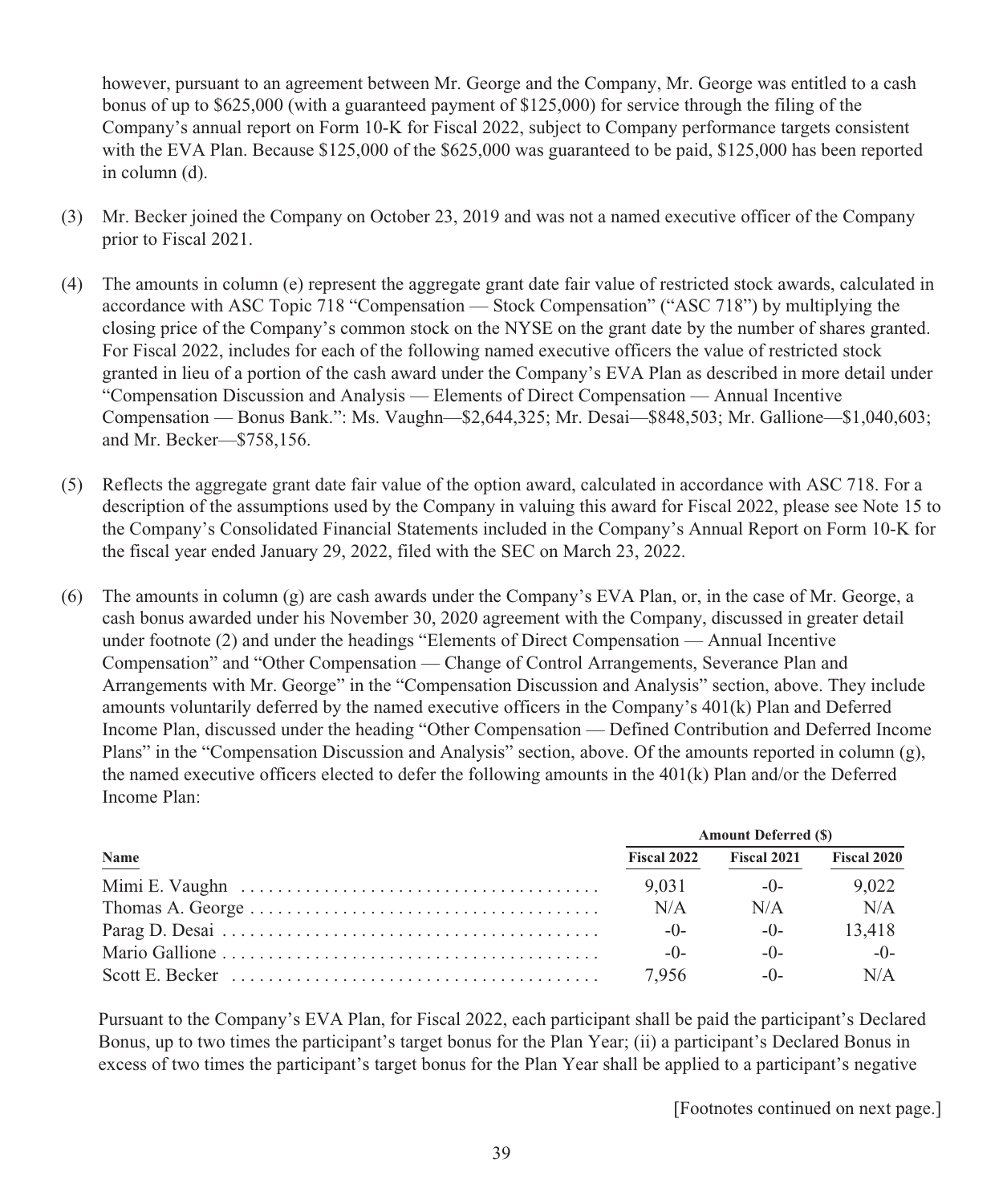Bonus Bank, if any, until the Bonus Bank is zero; and (iii) if the bonus exceeds the sum of (i) and (ii), up to three times the target bonus plus one third of the Declared Bonus in excess of three times the target bonus shall be paid out. Any of the Declared Bonus remaining after the application of the previous sentence shall be retained as a Separate Account. The Separate Account established for the Fiscal 2022 Plan Year shall be paid out in three equal annual installments commencing on the date when EVA Plan bonus payments are made in the following Plan Year subject to continued employment, except that any positive Separate Account balance that exists from prior Plan Years and has not been so paid out will be fully netted against any negative award with respect to a subsequent Plan Year. See "Compensation Discussion and Analysis — Elements of Direct Compensation — Annual Incentive Compensation — Bonus Bank."

Bonuses reported in column (g) of the Summary Compensation Table are bonuses actually payable for the years indicated, reflecting, where applicable, reductions of amounts otherwise payable by the recapture of previously accrued negative balances pursuant to the "banking" feature of the EVA Plan and positive bank balances held back in prior years that became payable for the year indicated because of performance in that year. For Fiscal 2022, the following amounts were applied to negative bank balances:

For each of the named executive officers, no amounts attributable to prior-year positive "bank" balances became payable based on Fiscal 2022 performance.

(7) The amounts in column (i) for Fiscal 2022 include, for the following amounts:

| <b>Name</b>                                | Matching<br><b>Contributions</b><br>$(13-a)$ $(S)$ | <b>Life Insurance</b><br><b>Premiums</b><br>$(13-b)$ $(S)$ | Personal<br><b>Benefits</b><br>$(13-c)$ (\$) | <b>Total All</b><br><b>Other Compensation (S)</b> |
|--------------------------------------------|----------------------------------------------------|------------------------------------------------------------|----------------------------------------------|---------------------------------------------------|
| Mimi E. Vaughn                             | 11,450                                             | 240                                                        | 24.964                                       | 36,654                                            |
| Thomas A. George $\dots \dots \dots \dots$ | 11,400                                             | 240                                                        | 713                                          | 12,352                                            |
| Parag D. Desai $\ldots$                    | 11,400                                             | 195                                                        | 3.424                                        | 15,019                                            |
| Mario Gallione                             | 12.236                                             | 240                                                        | 26,109                                       | 38.585                                            |
|                                            | 11.428                                             | 205                                                        | 11.322                                       | 22,955                                            |

(13-a) Matching contributions paid under the Company's 401(k) plan to each of the named executive officers.

- (13-b) Life insurance premium paid by the Company for the benefit of the named executive officers with a death benefit equal to their base salary up to \$500,000.
- (13-c) Includes (i) for each named executive officer, (a) an employee discount on merchandise sold by the Company that is available to all employees and (b) the Company's contribution to the named executive officer's health and dental benefits, as applicable; and (ii) payments of \$13,138 to each of Mr. Gallione and Ms. Vaughn pursuant to the STEP Up Plan as described under the heading "Other Compensation — Defined Contribution and Deferred Income Plans" in the "Compensation Discussion and Analysis" section above.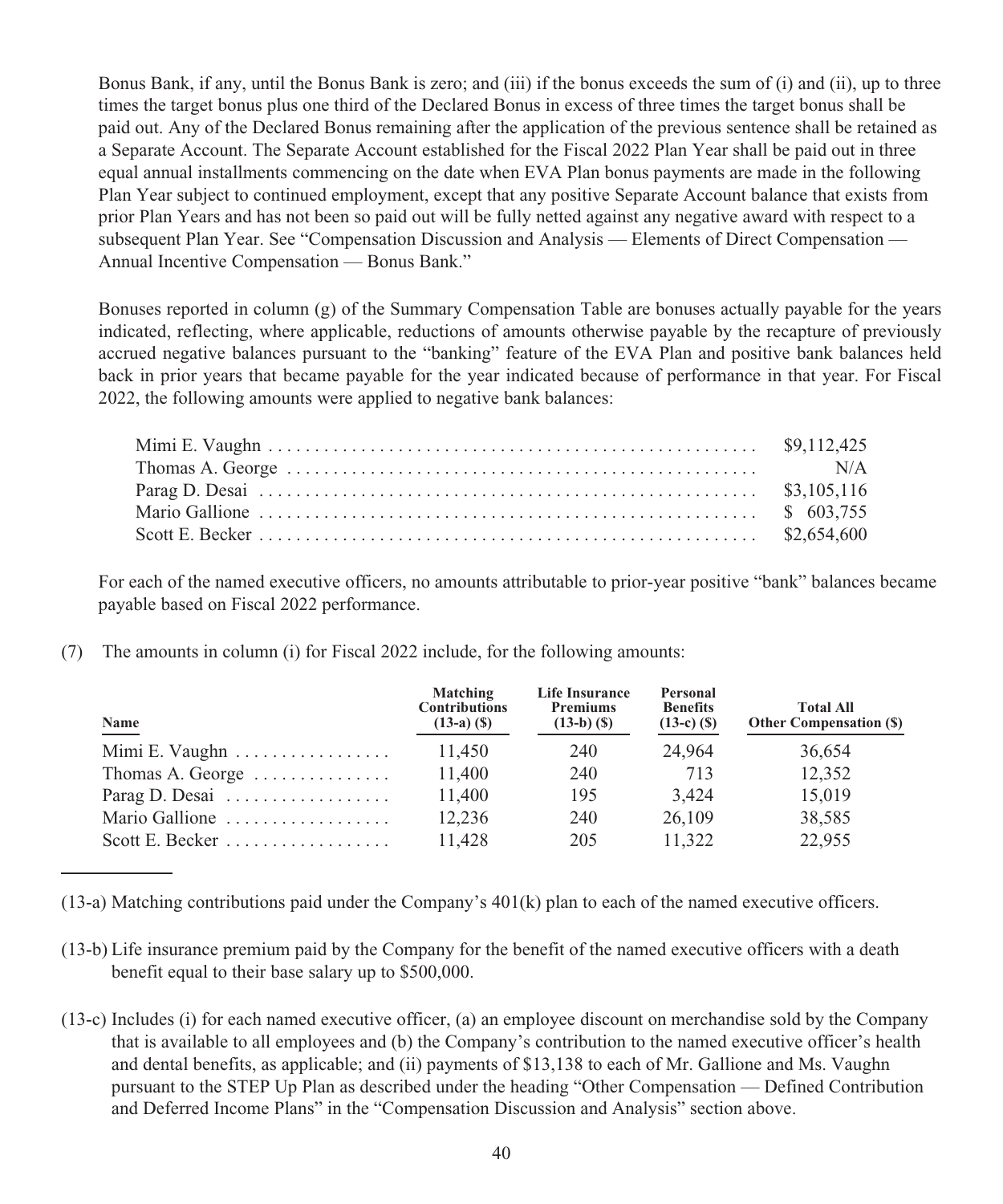## **GRANTS OF PLAN-BASED AWARDS FOR FISCAL 2022**

The following table shows, for each of the named executive officers, information regarding his or her target award under the Company's EVA Plan for Fiscal 2022 and grants of restricted stock under the 2020 Equity Incentive Plan for Fiscal 2022.

|                                                                           |                          | <b>Estimated Possible Payouts Under</b><br><b>Non-Equity Incentive Plan Awards</b> |    |                         |                       | All Other<br><b>Stock</b><br>Awards:<br>Number of<br><b>Shares</b> of<br>Stock or | <b>Grant Date</b><br><b>Fair Value</b><br>of Stock |                             |
|---------------------------------------------------------------------------|--------------------------|------------------------------------------------------------------------------------|----|-------------------------|-----------------------|-----------------------------------------------------------------------------------|----------------------------------------------------|-----------------------------|
| Name<br>(a)                                                               | <b>Grant Date</b><br>(b) | <b>Threshold</b><br>(S)<br>(c)                                                     |    | Target<br>(S)<br>(d)(1) | Maximum<br>(S)<br>(e) | Units<br>$^{(#)}$<br>(f)(2)                                                       |                                                    | and Option<br>Awards<br>(i) |
|                                                                           | N/A                      |                                                                                    | S. | 917,000                 |                       |                                                                                   |                                                    |                             |
|                                                                           | July 1, 2021             |                                                                                    |    |                         |                       | 38,340                                                                            | S.                                                 | 2,469,479                   |
| Thomas A. George $\dots \dots \dots \dots \dots \dots \dots$              | N/A                      |                                                                                    | S. | $500,000^{(3)}$         |                       |                                                                                   |                                                    |                             |
|                                                                           | October 20, 2021         |                                                                                    |    |                         |                       | 24,936                                                                            | S                                                  | 1,478,455                   |
|                                                                           | N/A                      |                                                                                    | S. | 304,125                 |                       |                                                                                   |                                                    |                             |
|                                                                           | July 1, 2021             |                                                                                    |    |                         |                       | 10.924                                                                            | \$.                                                | 703,615                     |
| Mario Gallione                                                            | N/A                      |                                                                                    | S. | 368,761                 |                       |                                                                                   |                                                    |                             |
|                                                                           | July 1, 2021             |                                                                                    |    |                         |                       | 10,624                                                                            | S                                                  | 684,292                     |
| Scott E. Becker $\dots\dots\dots\dots\dots\dots\dots\dots\dots\dots\dots$ | N/A                      |                                                                                    | S. | 265,200                 |                       |                                                                                   |                                                    |                             |
|                                                                           | July 1, 2021             |                                                                                    |    |                         |                       | 9,936                                                                             |                                                    | 639,978                     |
|                                                                           |                          |                                                                                    |    |                         |                       |                                                                                   |                                                    |                             |

- (1) Except as described in footnote (3) below, columns (c), (d) and (e) relate to the Company's EVA Plan. As discussed in detail under the heading "Annual Incentive Compensation" in the "Compensation Discussion and Analysis," potential awards are uncapped (although any award in excess of three and one-third times the target is mandatorily deferred and at risk for future performance) and negative awards that may be offset against positive bonus bank balances deferred from past years and from future positive awards are possible. Consequently, no "threshold" (column  $(c)$ ) or "maximum" (column  $(e)$ ) is applicable.
- (2) Column (f) reflects awards of restricted stock under the 2020 Equity Incentive Plan, the grant date fair values of which were calculated in accordance with ASC 718 by multiplying the closing price of the Company's common stock on the NYSE on the grant date by the number of shares granted.
- (3) In connection with Mr. George's appointment as interim chief financial officer of the Company effective December 14, 2020, Mr. George was entitled to receive a cash bonus of up to \$625,000 (with a guaranteed payment of \$125,000) for service through the filing of the Company's annual report on Form 10-K for Fiscal 2022, subject to Company performance targets consistent with the EVA Plan.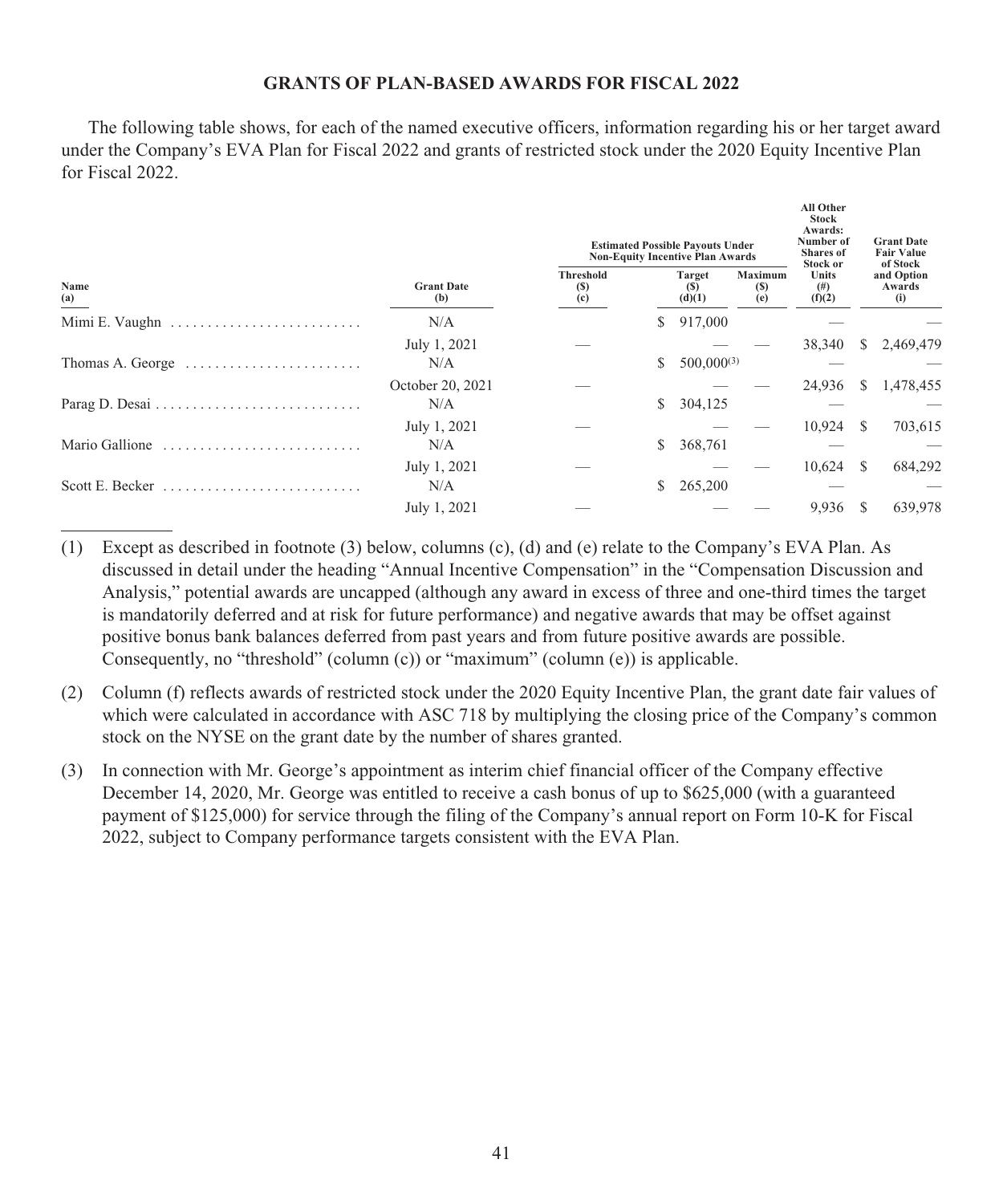## **OUTSTANDING EQUITY AWARDS AT FISCAL 2022 YEAR-END**

The following table shows, for each named executive officer, certain information concerning vested and unvested equity awards outstanding at January 29, 2022. The awards include restricted stock and stock options, as described under the heading "Stock-Based Compensation" in the "Compensation Discussion and Analysis," above.

|                                                                  | <b>Option Awards</b>                                                                                    |                                                                                                                   |                                               |                                            | <b>Stock Awards</b>                                                                                               |                                                                                                                        |  |
|------------------------------------------------------------------|---------------------------------------------------------------------------------------------------------|-------------------------------------------------------------------------------------------------------------------|-----------------------------------------------|--------------------------------------------|-------------------------------------------------------------------------------------------------------------------|------------------------------------------------------------------------------------------------------------------------|--|
| Name<br>$\frac{a}{a}$                                            | Number of<br><b>Securities</b><br>Underlying<br>Unexercised<br>Options<br>(# )<br>Exercisable<br>(b)(1) | Number of<br><b>Securities</b><br>Underlying<br><b>Unexercised</b><br>Options<br>$^{(#)}$<br>Unexercisable<br>(c) | Option<br><b>Exercise Price</b><br>(S)<br>(d) | Option<br><b>Expiration</b><br>Date<br>(e) | Number of<br><b>Shares</b> or<br><b>Units of Stock</b><br><b>That Have</b><br><b>Not Vested</b><br>(# )<br>(f)(2) | <b>Market Value</b><br>of Shares or<br><b>Units of Stock</b><br><b>That Have</b><br><b>Not Vested</b><br>(S)<br>(g)(3) |  |
|                                                                  | 6,655                                                                                                   | 19.965                                                                                                            | \$41.41                                       | 02/05/2030                                 | 115.426                                                                                                           | 7,264,912                                                                                                              |  |
| Thomas A. George $\dots\dots\dots\dots\dots\dots\dots\dots\dots$ | $-()$ -                                                                                                 | $-()$                                                                                                             | N/A                                           | N/A                                        | 24,936                                                                                                            | 1,569,472                                                                                                              |  |
|                                                                  | $-()$ -                                                                                                 | $-()$                                                                                                             | N/A                                           | N/A                                        | 38,039                                                                                                            | 2,394,175                                                                                                              |  |
| Mario Gallione                                                   | $-0-$                                                                                                   | $-()$                                                                                                             | N/A                                           | N/A                                        | 42,285                                                                                                            | 2,661,418                                                                                                              |  |
| Scott E. Becker                                                  | $-()$                                                                                                   | $-()$                                                                                                             | N/A                                           | N/A                                        | 26.178                                                                                                            | 1.647.643                                                                                                              |  |

(1) Ms. Vaughn's stock option award vests in four equal installments on each of February 5, 2021, 2022, 2023 and 2024.

(2) The shares of restricted stock vest on the following schedule:

| Name                                                                     | <b>Grant Date</b> | <b>Restricted Shares</b><br>Outstanding | <b>Vesting Increments</b> |
|--------------------------------------------------------------------------|-------------------|-----------------------------------------|---------------------------|
|                                                                          | 6/27/2018         | 4,305                                   | 4,305 on 6/28/2022        |
|                                                                          | 6/26/2019         | 11,752                                  | 5,876 on 6/28/2022        |
|                                                                          |                   |                                         | 5,876 on 6/28/2023        |
|                                                                          | 6/24/2020         | 61,029                                  | 20,343 on 6/28/2022       |
|                                                                          |                   |                                         | 20,343 on 6/28/2023       |
|                                                                          |                   |                                         | 20,343 on 6/28/2024       |
|                                                                          | 7/1/2021          | 38,340                                  | 9,585 on 7/1/2022         |
|                                                                          |                   |                                         | 9,585 on 7/1/2023         |
|                                                                          |                   |                                         | 9,585 on 7/1/2024         |
|                                                                          |                   |                                         | 9,585 on 7/1/2025         |
| Thomas A. George $\dots \dots \dots \dots \dots \dots \dots \dots \dots$ | 10/20/2021        | 24,936                                  | 6,234 on 10/20/2022       |
|                                                                          |                   |                                         | 6,234 on $10/20/2023$     |
|                                                                          |                   |                                         | 12,468 on 3/31/2024       |
| Parag D. Desai                                                           | 6/27/2018         | 2,718                                   | 2,718 on 6/28/2022        |
|                                                                          | 6/26/2019         | 5,728                                   | 2,864 on 6/28/2022        |
|                                                                          |                   |                                         | 2,864 on 6/28/2023        |
|                                                                          | 6/24/2020         | 18,669                                  | 6,223 on $6/28/2022$      |
|                                                                          |                   |                                         | 6,223 on $6/28/2023$      |
|                                                                          |                   |                                         | 6,223 on 6/28/2024        |
|                                                                          | 7/1/2021          | 10,924                                  | 2,731 on 7/1/2022         |
|                                                                          |                   |                                         | 2,731 on 7/1/2023         |
|                                                                          |                   |                                         | 2,731 on 7/1/2024         |
|                                                                          |                   |                                         | 2,731 on 7/1/2025         |

[Footnotes continued on next page.]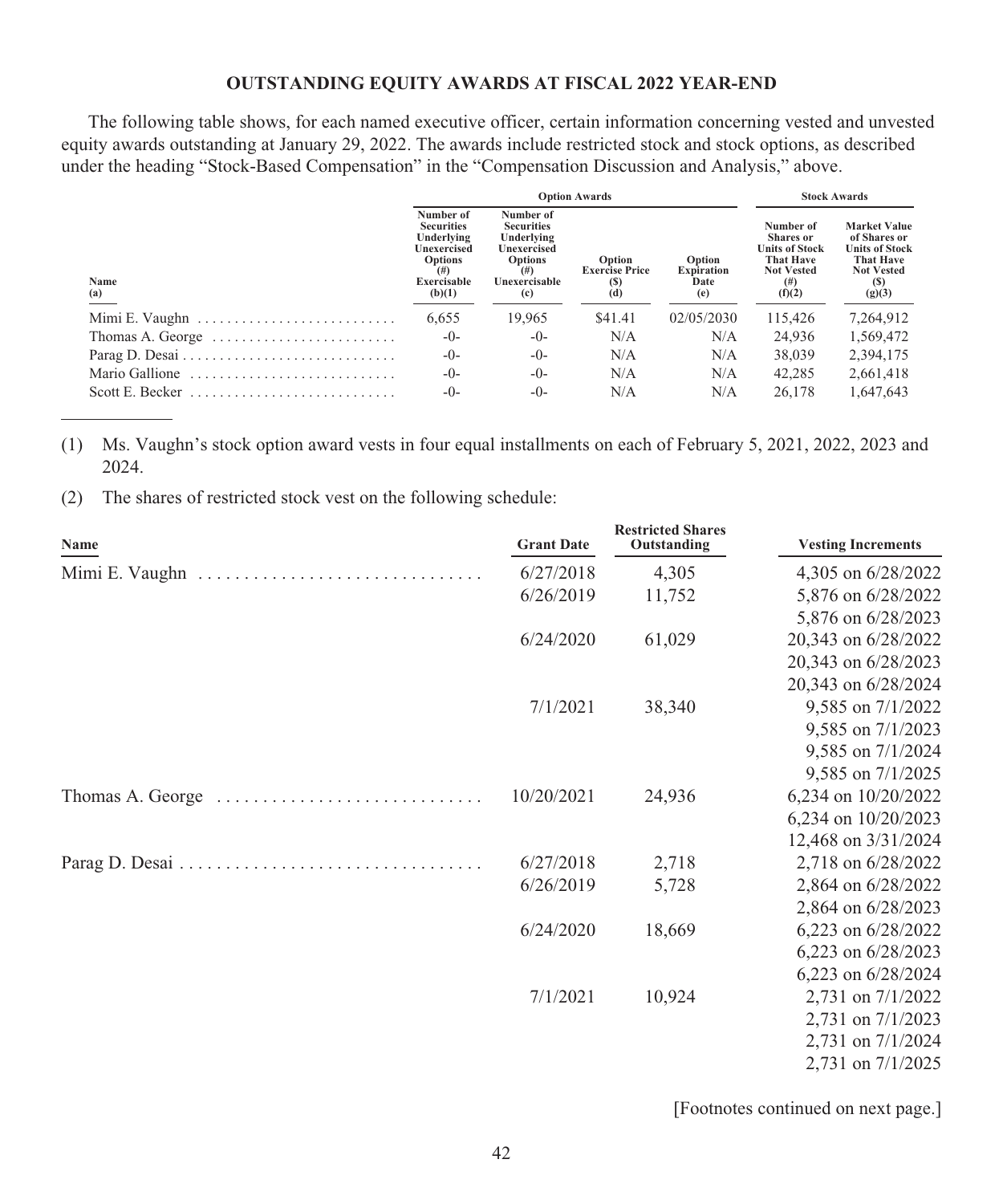| Name            | <b>Grant Date</b> | <b>Restricted Shares</b><br>Outstanding | <b>Vesting Increments</b> |
|-----------------|-------------------|-----------------------------------------|---------------------------|
| Mario Gallione  | 6/27/2018         | 2,919                                   | 2,919 on 6/28/2022        |
|                 | 6/26/2019         | 6,548                                   | 3,274 on 6/28/2022        |
|                 |                   |                                         | 3,274 on 6/28/2023        |
|                 | 6/24/2020         | 22,194                                  | 7,398 on 6/28/2022        |
|                 |                   |                                         | 7,398 on 6/28/2023        |
|                 |                   |                                         | 7,398 on 6/28/2024        |
|                 | 7/1/2021          | 10,624                                  | 2,656 on 7/1/2022         |
|                 |                   |                                         | 2,656 on $7/1/2023$       |
|                 |                   |                                         | 2,656 on 7/1/2024         |
|                 |                   |                                         | 2,656 on 7/1/2025         |
| Scott E. Becker | 6/24/2020         | 16,242                                  | 5,414 on 6/28/2022        |
|                 |                   |                                         | 5,414 on 6/28/2023        |
|                 |                   |                                         | 5,414 on 6/28/2024        |
|                 | 7/1/2021          | 9,936                                   | 2,484 on 7/1/2022         |
|                 |                   |                                         | 2,484 on 7/1/2023         |
|                 |                   |                                         | 2,484 on 7/1/2024         |
|                 |                   |                                         | 2,484 on 7/1/2025         |

(3) Market value is calculated based on the closing price of the Company's common stock on the NYSE on January 28, 2022 (\$62.94), the last trading day prior to the end of Fiscal 2022 on January 29, 2022.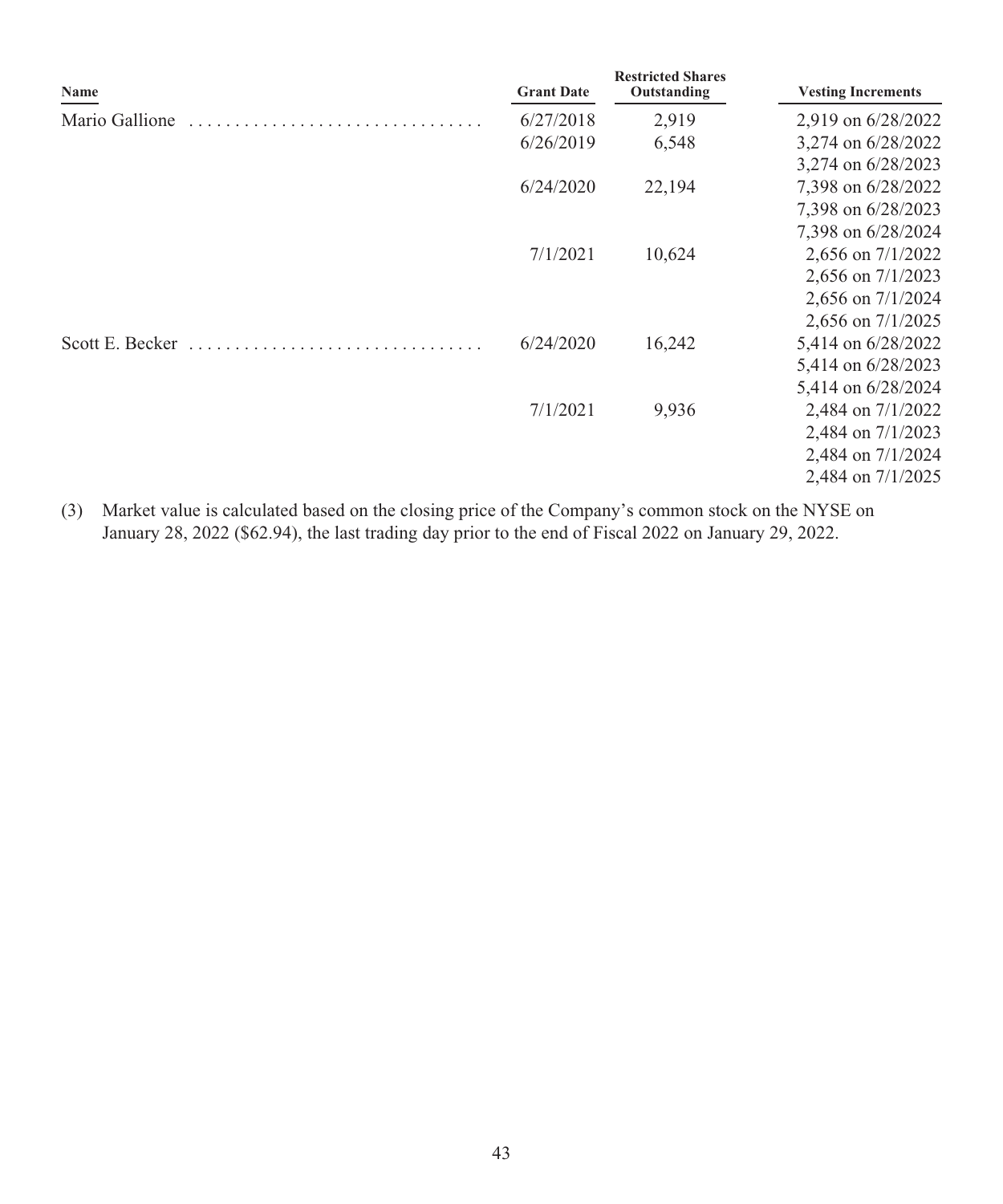## **OPTION EXERCISES AND STOCK VESTED IN FISCAL 2022**

The following table shows, for each named executive officer, certain information about his or her shares of restricted stock that vested during Fiscal 2022:

|      | <b>Stock Awards</b>                                                      |                                               |  |
|------|--------------------------------------------------------------------------|-----------------------------------------------|--|
| Name | Number of<br><b>Shares</b><br><b>Acquired on</b><br>Vesting<br>$(\#)(1)$ | <b>Value Realized</b><br>on Vesting<br>(S)(2) |  |
|      | 34,753                                                                   | 2,174,148                                     |  |
|      | $-0-$                                                                    | $-0-$                                         |  |
|      | 14.397                                                                   | 900,676                                       |  |
|      | 15.320                                                                   | 958,419                                       |  |
|      | 5.414                                                                    | 338,670                                       |  |

(1) Amounts reflect gross shares vested which excludes shares withheld for taxes.

(2) Amounts reflect the product of the closing price of the Company's common stock on the NYSE on the last trading day before the vesting date (\$62.56) multiplied by the number of shares vested.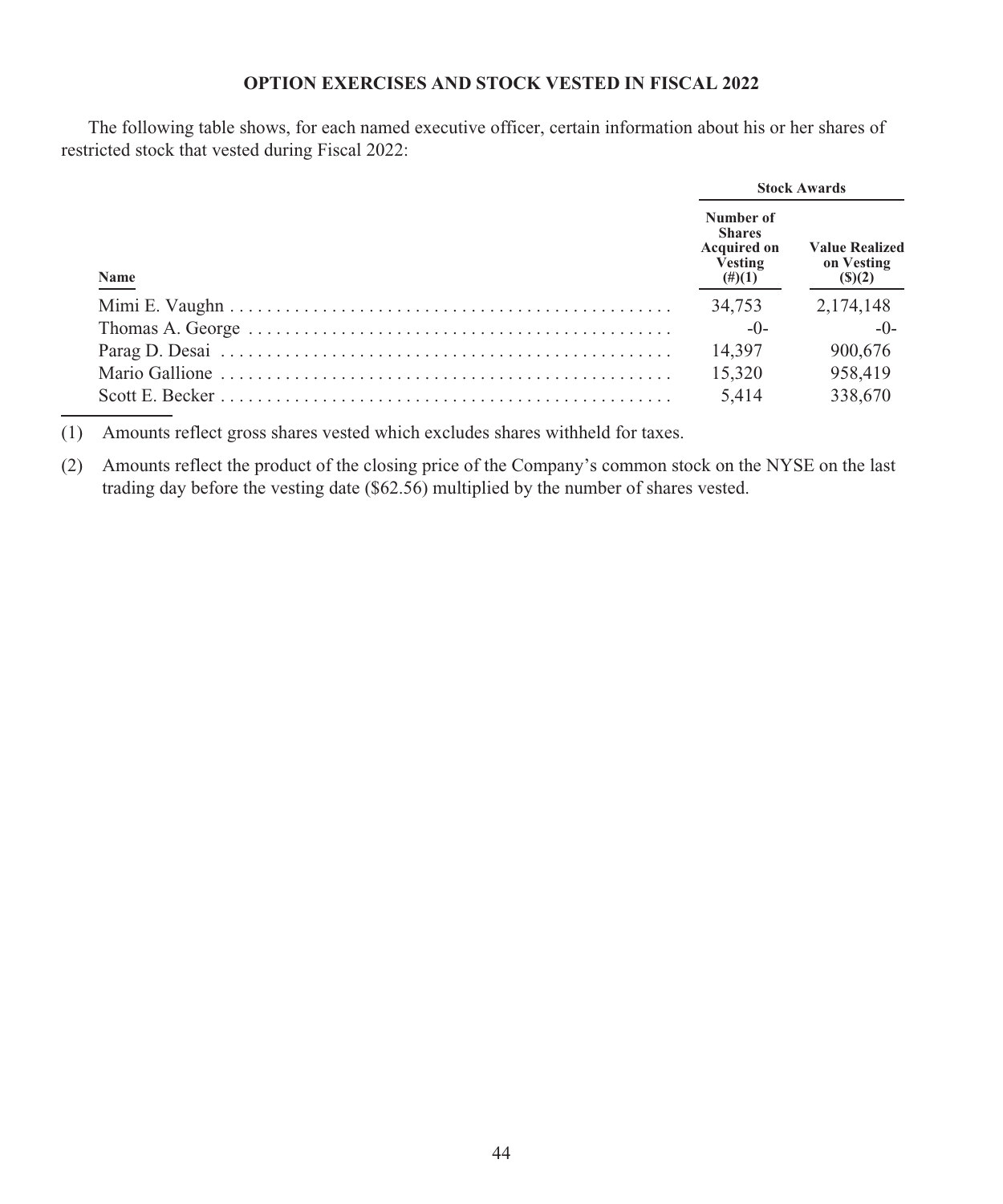#### **NON-QUALIFIED DEFERRED COMPENSATION**

The following table shows, for each named executive officer, his or her contributions to and investment earnings on balances in the Company's Deferred Income Plan, described under the heading "Deferred Income Plan" in the "Defined Compensation and Deferred Income Plans" section of the "Compensation Discussion and Analysis," above. Earnings on plan balances are from investments selected by the participants, which may not include Company securities.

| Name<br>$\frac{(a)}{a}$ | <b>Executive</b><br><b>Contributions in</b><br><b>Last FY</b><br>(b)(1) | Registrant<br><b>Contributions</b><br>in Last FY | Aggregate<br>Earnings in<br><b>Last FY</b><br>(d)(2) | Aggregate<br>Withdrawals/<br><b>Distributions</b><br>(e) | Aggregate<br><b>Balance at Last</b><br><b>FYE</b><br>(S)<br>(f)(3) |
|-------------------------|-------------------------------------------------------------------------|--------------------------------------------------|------------------------------------------------------|----------------------------------------------------------|--------------------------------------------------------------------|
| Mimi E. Vaughn          | $-()$                                                                   | $-()$                                            | 16.289                                               | $-()$                                                    | 136,888                                                            |
| Thomas A. George        | N/A                                                                     | N/A                                              | N/A                                                  | N/A                                                      | N/A                                                                |
| Parag D. Desai          | $-()$                                                                   | $-()$ -                                          | $-()$                                                | $-()$                                                    | $-()$                                                              |
| Mario Gallione          | $-()$                                                                   | $-()$ -                                          | 4.817                                                | $-()$ -                                                  | 35,678                                                             |
| Scott E. Becker         | $-()$ -                                                                 | $-()$ -                                          | $-()$ -                                              | $-()$ -                                                  | $-()$                                                              |

(1) All amounts reported in column (b) are included in the salary reported for each named executive officer in column (c) of the Summary Compensation Table for Fiscal 2022.

- (2) Because no named executive officer's deferred compensation earnings for Fiscal 2022 constituted above-market interest under the disclosure requirements applicable to the Summary Compensation Table, above, none of the amounts reported in column (d) are reflected in column (h) of the Summary Compensation Table.
- (3) The amount reported in column (f) includes, for each named executive officer, the following amount reported as compensation in the Summary Compensation Table for each of the three fiscal years in the Summary Compensation Table.

|       | Fiscal 2022 Fiscal 2021 Fiscal 2020 |         |
|-------|-------------------------------------|---------|
| $-()$ | $-()$ -                             | $-()$ - |
|       | N/A                                 | N/A     |
| $-0-$ | $-0-$                               | $-0-$   |
| $-0-$ | $-0-$                               | $-()$ - |
| $-0-$ | $-0-$                               | $-()$ - |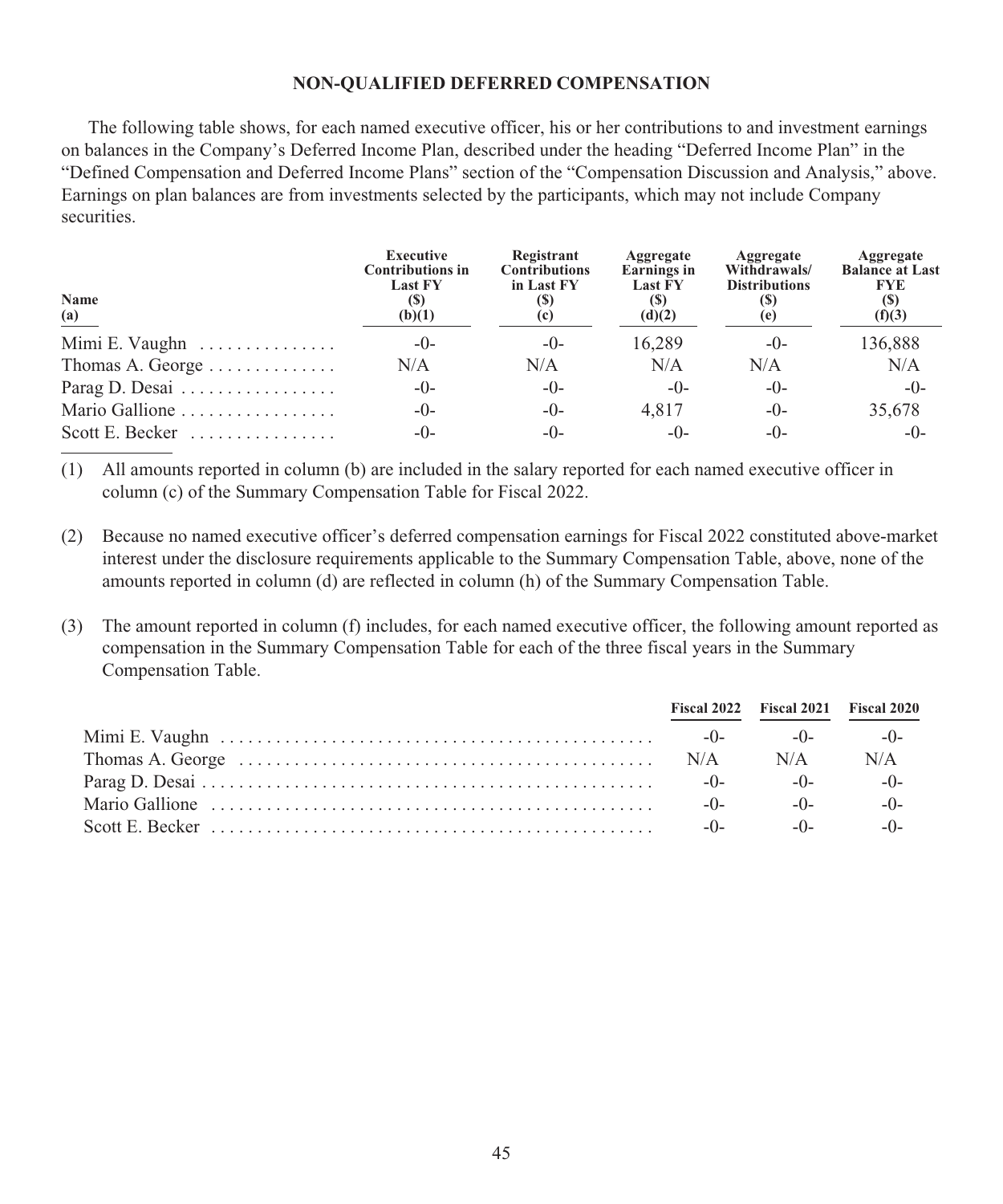#### **CHANGE OF CONTROL ARRANGEMENTS AND SEVERANCE PLAN**

All the named executive officers other than Mr. George are parties to employment protection agreements (collectively, the "Employment Protection Agreements"). The agreements become effective only in the event of a Change of Control, which is defined as occurring when (i) any person (as defined in Section 3(a)(9) of the Exchange Act, and as used in Sections 13(d) and 14(d) thereof), excluding the Company, any majority owned subsidiary of the Company (a "Subsidiary") and any employee benefit plan sponsored or maintained by the Company or any Subsidiary (including any trustee of such plan acting as trustee), but including a "group" as defined in Section 13(d)(3) of the Exchange Act (a "Person"), becomes the beneficial owner of shares of the Company having at least 20% of the total number of votes that may be cast for the election of directors of the Company (the "Voting Shares"); provided, however, that such an event will not constitute a Change of Control if the acquiring Person has entered into an agreement with the Company approved by the Board which materially restricts the right of such Person to direct or influence the management or policies of the Company; (ii) the shareholders of the Company approve any merger or other business combination of the Company, sale of the Company's assets or combination of the foregoing transactions (a "Transaction") other than a Transaction involving only the Company and one or more of its Subsidiaries, or a Transaction immediately following which the shareholders of the Company immediately prior to the Transaction (excluding for this purpose any shareholder of the Company who also owns directly or indirectly more than 10% of the shares of the other company involved in the Transaction) continue to have a majority of the voting power in the resulting entity; or (iii) within any 24-month period beginning on or after the date of the agreements, the persons who were directors of the Company immediately before the beginning of such period (the "Incumbent Directors") cease (for any reason other than death) to constitute at least a majority of the Board or of the board of directors of any successor to the Company, provided that any director who was not a director as of the date of the applicable Employment Protection Agreement will be deemed to be an Incumbent Director if such director was elected to the Board by, or on the recommendation of or with the approval of, at least two-thirds of the members of the Board who then qualified as Incumbent Directors either actually or by prior operation of Section 2(a) of the agreements. Each Employment Protection Agreement provides for employment by the Company for a term of three years following a Change of Control. The executive is to exercise authority and perform duties commensurate with his or her authority and duties existing during the 90 days immediately prior to the Change of Control. He or she is also to receive compensation (including incentive compensation and benefits) during the term in an amount not less than that which he or she was receiving immediately prior to the Change of Control.

If the executive's employment is terminated by death or Disability (as defined in the agreements) determined in accordance with the Employment Protection Agreements during the term of the agreement, he or she, or his or her legal representative (as applicable), is entitled to receive from the Company, in a lump sum in cash within 30 days from the date of termination (except for payments due to the executive under any employee benefit plan), his or her accrued but unpaid base salary, all amounts owing to him or her under any applicable employee benefit plans, and a bonus equal to the average of the two most recent annual bonuses received by the executive (excluding any year in which no bonus was paid), prorated for the number of days in the current fiscal year that the executive was employed. A deceased executive's family is also entitled to receive benefits at least equal to the most favorable level of benefits available to surviving families of executives of the Company under provisions of benefit plans relating to family death benefits that were in effect at any time during the 90 days prior to the Change of Control. If the executive is terminated for Cause (as defined in the Employment Protection Agreements) or quits voluntarily (other than on account of Good Reason (as defined in the Employment Protection Agreements)) during the employment period, he or she is entitled to receive from the Company, in a lump sum in cash within 30 days from the date of termination (except for payments due to the executive under any employee benefit plan), the same compensation payable in case of termination by death or disability, except that the prorated bonus would not be payable.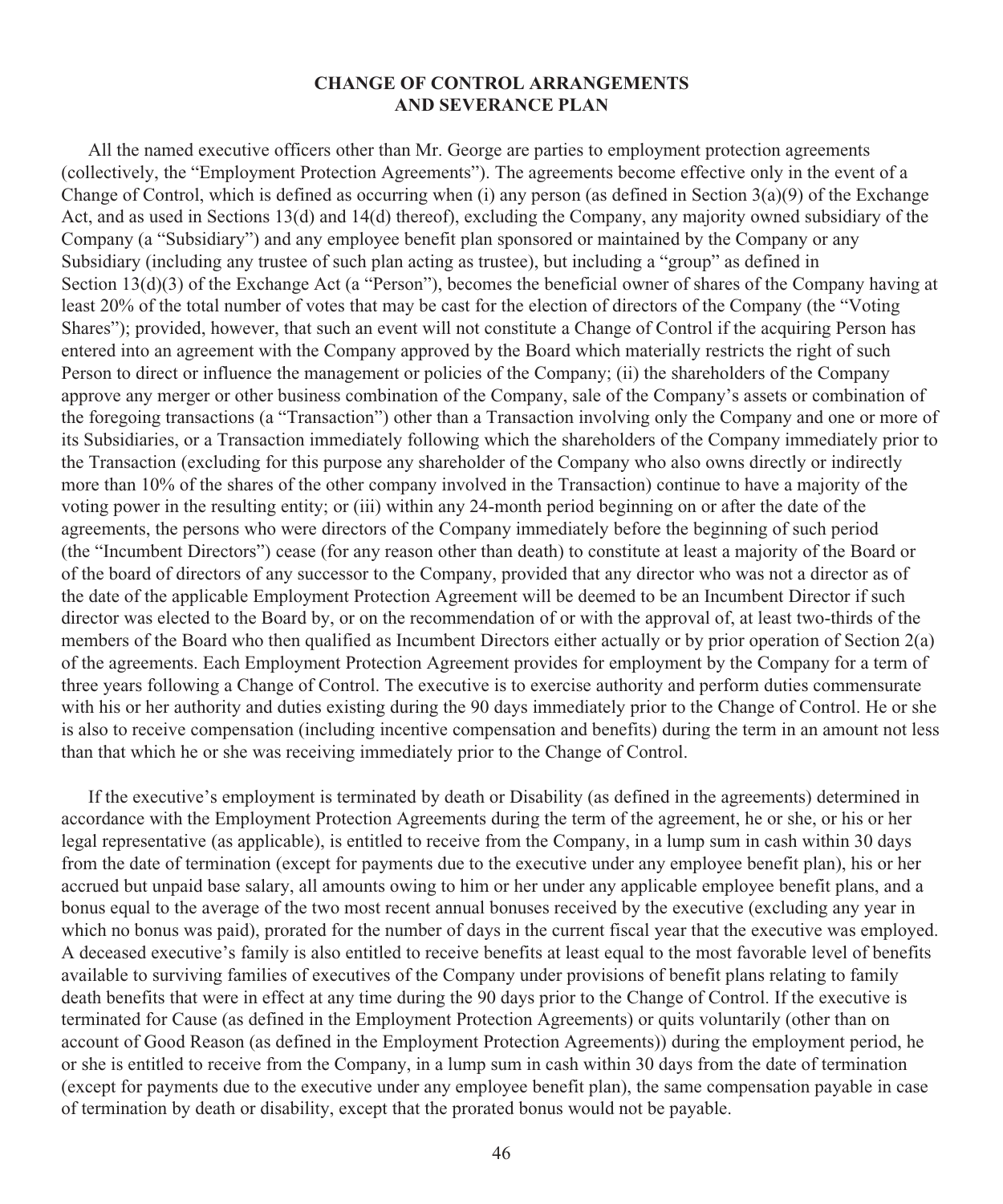As defined in the Employment Protection Agreements, "Cause" means (i) an act or actions of dishonesty or gross misconduct on the executive's part which result or are intended to result in material damage to the Company's business or reputation or (ii) repeated material violations by the executive of his or her obligations under the agreement which violations are demonstrably willful and deliberate on the executive's part. "Good Reason" is defined to include (i) a good faith determination by the executive that the Company has taken (without his or her consent) action that materially changes his or her authority or responsibilities or materially reduces his or her ability to carry out such responsibilities; (ii) the Company's failure to comply with provisions of the agreement involving the executive's compensation, annual bonuses, incentive and savings plans, retirement programs, benefit plans, expenses, vacations and fringe benefits and working conditions; (iii) the Company's requiring the executive to be employed at a location more than 50 miles further from his or her principal residence than the location at which the executive worked immediately before the agreement became effective; and (iv) the Company's failure subject to certain exceptions to require a successor to assume and agree to perform under the agreement.

If the executive's employment is actually or constructively terminated by the Company without Cause, or if the executive terminates his or her employment for Good Reason during the term of the agreement, the executive will be entitled to receive from the Company, in a lump sum in cash within 15 days from the date of termination, his or her base salary through the termination date, and a severance allowance equal to two times (i) his or her annual base salary, plus (ii) the average of his or her two most recent annual bonuses received by the executive (excluding any year in which no bonus was paid), plus (iii) the present value of the annual cost to the Company of obtaining coverage equivalent to the coverage provided by the Company prior to the Change of Control under any welfare benefit plans (including medical, dental, disability, group life and accidental death insurance) plus the annualized value of fringe benefits provided to the executive prior to the Change of Control, plus, in the case of Employment Protection Agreements entered into prior to Fiscal 2020, reimbursement for any excise tax owed thereon and for taxes payable by reason of the reimbursement. Amounts payable under the Employment Protection Agreements are to be reduced by any amount received under the general severance plan described below.

For a description of the amounts payable to Mr. George upon a termination of his employment, please see "Compensation Discussion and Analysis — Other Compensation — Change of Control Arrangements, Severance Plan and Arrangements with Mr. George."

All restricted stock and stock options granted by the Company under the Company's equity incentive plan generally become immediately vested upon a Change of Control as defined in the applicable equity incentive plan, provided that, awards made by the Company under the 2009 Equity Incentive Plan and the 2020 Equity Incentive Plan become immediately vested and exercisable upon a Change of Control unless the compensation committee determines in good faith prior to the Change of Control that such equity award will be honored or assumed, or new rights substituted therefor (an "Alternative Award"), by a participant's employer immediately following a Change of Control provided that the Alternative Award is (i) based on stock that is traded on an established securities market, (ii) provides the participant with rights and entitlements substantially equivalent to or better than the existing award, including vesting schedule, (iii) has substantially equivalent value to the existing award and (iv) has terms and conditions which provide that if a participant's employment is involuntarily terminated without cause, or if a participant terminates employment for good reason, such equity award will be deemed immediately vested and exercisable and/or all restrictions shall lapse, and shall be settled for a payment for each share of stock subject to the Alternative Award in cash, in immediately transferable, publicly traded securities, or a combination thereof, in an amount equal to the fair market value of such stock on the date of the participant's termination or the excess of the fair market value of such stock on the date of participant's termination over the corresponding exercise or base price.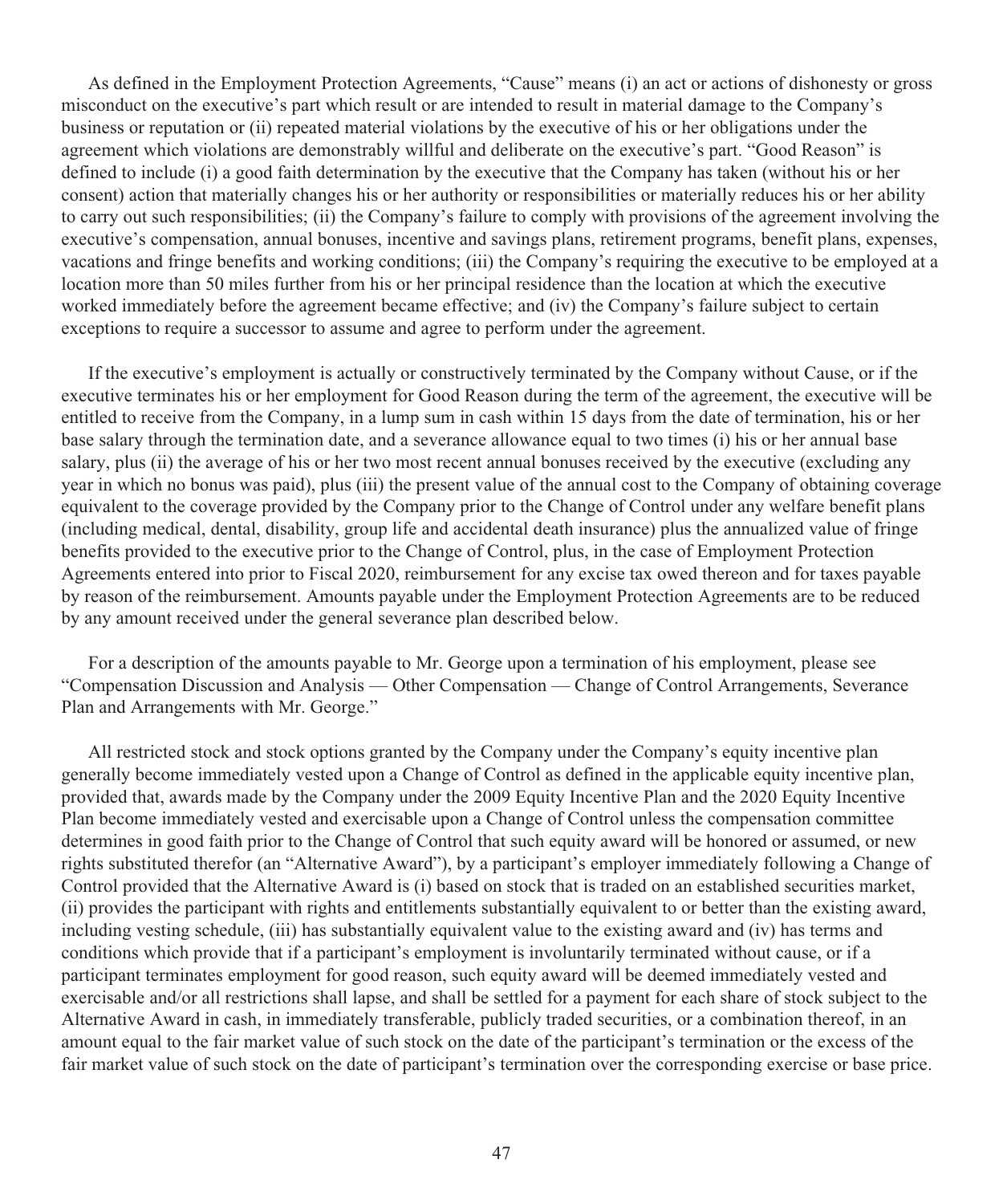## **Summary of Potential Payments Upon Change of Control or Termination**

The following table shows for each of the named executive officers other than Mr. George, assuming that a Change of Control, followed by immediate involuntary termination of his or her employment (other than for Cause) or by a voluntary termination by the named executive officer for Good Reason, occurred on January 29, 2022, the estimated amounts payable with respect to (a) salary, (b) bonus, (c) the value, based on the closing price of the Company's stock on the NYSE on January 28, 2022 (the last trading day of the fiscal year) of all previously unvested restricted stock and stock options subject to accelerated vesting, (d) the estimated value of the payment related to benefits provided under the Employment Protection Agreement, (e) the non-qualified deferred compensation (which would be paid upon termination for any reason regardless of whether a Change of Control has occurred, under the terms of the Deferred Income Plan), (f) for named executive officers who entered into Employment Protection Agreements prior to Fiscal 2020, the gross-up related to excise taxes that would have been reimbursable to the named executive officer (assuming a 37.0% marginal federal income tax rate), and (g) the total of items (a) through (f). Mr. George is not party to an Employment Protection Agreement and, assuming that his death, disability or involuntary termination without cause occurred on January 29, 2022, vesting of any unvested portion of his restricted stock grant would be accelerated and he would be entitled to accelerated stock-based compensation in an amount equal to \$1,569,472. With respect to each named executive officer, the actual awards and amounts payable can only be determined at the time of each named executive officer's termination of employment.

| Name                                                           | Cash<br><b>Severance</b><br>$\binom{a}{s}$ | <b>Bonus</b><br>(b)(1) | Accelerated<br><b>Stock-Based</b><br>Compensation<br>(c)(2) | <b>Estimated</b><br><b>Benefits Value</b><br>(d)(3) | <b>Deferred</b><br>Compensation<br>Payout | Tax Gross-Up<br>$\frac{f(4)}{f(5)}$ | Total<br>$\binom{g}{s}$ |
|----------------------------------------------------------------|--------------------------------------------|------------------------|-------------------------------------------------------------|-----------------------------------------------------|-------------------------------------------|-------------------------------------|-------------------------|
| Mimi E. Vaughn $\dots \dots \dots \dots \dots \dots 1,730,000$ |                                            | 6,338,725              | 8.940.375                                                   | 215.638                                             | $-0-$                                     | 7.588.009                           | 24,812,747              |
|                                                                |                                            | 2.428.867              | 2.394.175                                                   | 97.497                                              | $-0-$                                     | 2.326.671                           | 8,058,210               |
| Mario Gallione                                                 | 983.366                                    | 2.812.757              | 2.661.418                                                   | 154.991                                             | $-0-$                                     | $-0-$                               | 6,612,532               |
| Scott E. Becker $\ldots \ldots \ldots \ldots \ldots$           | 856.802                                    | 2.988.720              | 1.647.643                                                   | 116.482                                             | $-0-$                                     | $-()$                               | 5.609.647               |

(1)Two times the average of the last two annual bonuses earned by the named executive officer.

- (2)The value, based on the closing price of the Company's common stock on the NYSE on January 28, 2022, of the previously unvested restricted stock and stock options that would have vested on an accelerated basis upon the Change of Control.
- (3)Includes the present value, calculated using the annual federal short-term rate as determined under Section 1274(d) of the Internal Revenue Code of (a) the annual cost to the Company of obtaining coverage under the welfare benefit plans discussed above and (b) the annualized value of fringe benefits provided to the named executive officer immediately prior to January 29, 2022.
- (4)Employment Protection Agreements entered into prior to Fiscal 2020 provide for the reimbursement of the excise tax payable on the Change of Control payment plus income taxes payable on the reimbursement. Beginning in Fiscal 2020, this provision was eliminated from the form of Employment Protection Agreement.

The following table shows, for each of the named executive officers other than Mr. George, assuming that a Change of Control, followed by immediate termination of his or her employment because of death or disability, occurred on January 29, 2022, the estimated amounts payable with respect to (a) salary, (b) bonus, (c) the value,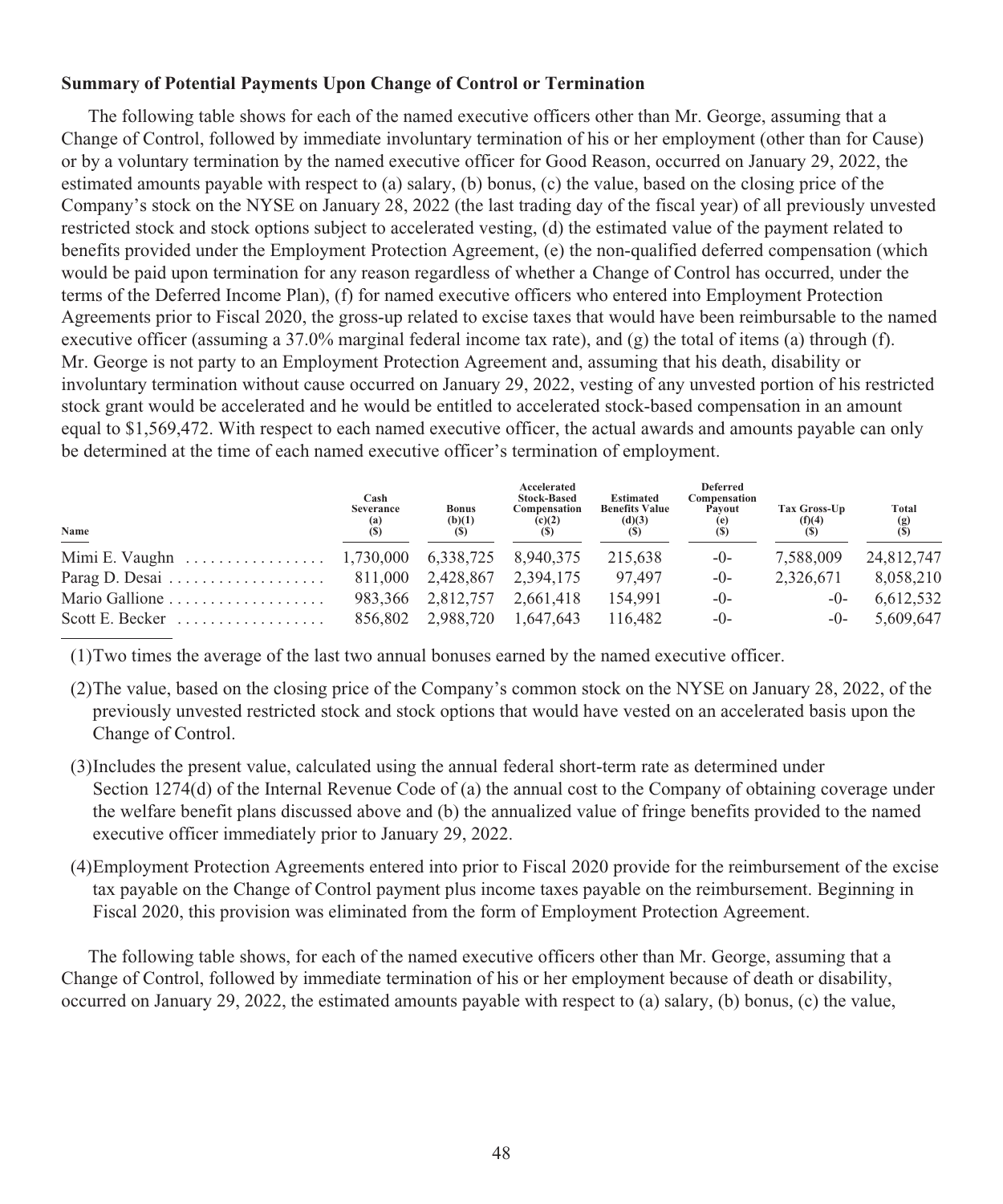based on the closing price of the Company's common stock on the NYSE on January 28, 2022 (the last trading day of the fiscal year), of all previously unvested restricted stock subject to accelerated vesting, (d) non-qualified deferred compensation, and (e) the total of items (a) through (d):

| Name                                                                     | Cash<br><b>Severance</b><br>(a)(1)<br>(S) | <b>Bonus</b><br>(b)(2) | Accelerated<br><b>Stock-Based</b><br>Compensation<br>(c)(3) | <b>Deferred</b><br>Compensation<br>Payout<br>(d) | <b>Total</b><br>(e)<br>(S) |
|--------------------------------------------------------------------------|-------------------------------------------|------------------------|-------------------------------------------------------------|--------------------------------------------------|----------------------------|
|                                                                          | $-()$                                     | 3,169,363              | 8,940,375                                                   | $-()$                                            | 12,109,738                 |
| Parag D. Desai $\ldots \ldots \ldots \ldots \ldots \ldots \ldots \ldots$ | $-()$                                     | 1,214,434              | 2.394.175                                                   | $-()$                                            | 3,608,609                  |
| Mario Gallione                                                           | $-()$                                     | 1.406.379              | 2.661.418                                                   | $-()$                                            | 4,067,797                  |
|                                                                          | $-()$                                     | 1.494.360              | 1,647,643                                                   | $-()$                                            | 3,142,003                  |

(1)Accrued and unpaid salary of the named executive officers at January 29, 2022.

(2)The average of the last two annual bonuses earned by the named executive officer.

(3)The value, based on the closing price of the Company's common stock on the NYSE on January 28, 2022, of the previously unvested restricted stock and stock options that would have vested on an accelerated basis upon the Change of Control.

The following table shows, for each of the named executive officers other than Mr. George, assuming a Change of Control, followed by an immediate voluntary termination (other than for Good Reason) or termination for Cause of his or her employment, occurred on January 29, 2022, the estimated amounts payable with respect to (a) salary, (b) the value, based on the closing price of the Company's stock on the NYSE on January 28, 2022 (the last trading day of the fiscal year), of all previously unvested restricted stock and stock options subject to accelerated vesting, (c) non-qualified deferred compensation, and (d) the total of items (a) through (c):

| Name                                                                                                 | Cash<br><b>Severance</b><br>(a)(1) | Accelerated<br><b>Stock-Based</b><br>Compensation<br>(b)(2) | <b>Deferred</b><br>Compensation<br>Pavout | <b>Total</b><br>$\begin{array}{c} \text{(d)} \\ \text{(S)} \end{array}$ |
|------------------------------------------------------------------------------------------------------|------------------------------------|-------------------------------------------------------------|-------------------------------------------|-------------------------------------------------------------------------|
|                                                                                                      | $-()$                              | 8.940.375                                                   | $-()$                                     | 8.940.375                                                               |
| Parag D. Desai $\ldots \ldots \ldots \ldots \ldots \ldots \ldots \ldots \ldots \ldots \ldots \ldots$ | $-()$ -                            | 2,394,175                                                   | $-0-$                                     | 2,394,175                                                               |
|                                                                                                      | $-0-$                              | 2.661.418                                                   | $-()$ -                                   | 2.661.418                                                               |
|                                                                                                      | $-()$                              | 1.647.643                                                   | $-()$                                     | 1.647.643                                                               |

(1)Accrued and unpaid salary of the named executive officers at January 29, 2022.

(2)The value, based on the closing price of the Company's common stock on the NYSE on January 28, 2022, of the previously unvested restricted stock and stock options that would have vested on an accelerated basis upon the Change of Control.

*General Severance Plan.* The Company maintains a severance plan for monthly-paid salaried employees to provide for certain benefits in the event of a Company-initiated separation from the Company other than for Cause (as defined in the plan). Under the terms of the plan, an eligible employee is entitled to one week of his or her base salary at the termination date multiplied by each year of service with the Company with a maximum of 24 weeks and a minimum of two weeks. If their employment had been terminated without Cause as of January 29, 2022, the named executive officers would have been entitled to the following severance payments under the plan, which reduce payments due under the Employment Protection Agreements described above: Ms. Vaughn — \$299,423; Mr. George — \$19,231; Mr. Desai — \$54,587; Mr. Gallione — \$226,930; and Mr. Becker — \$16,477.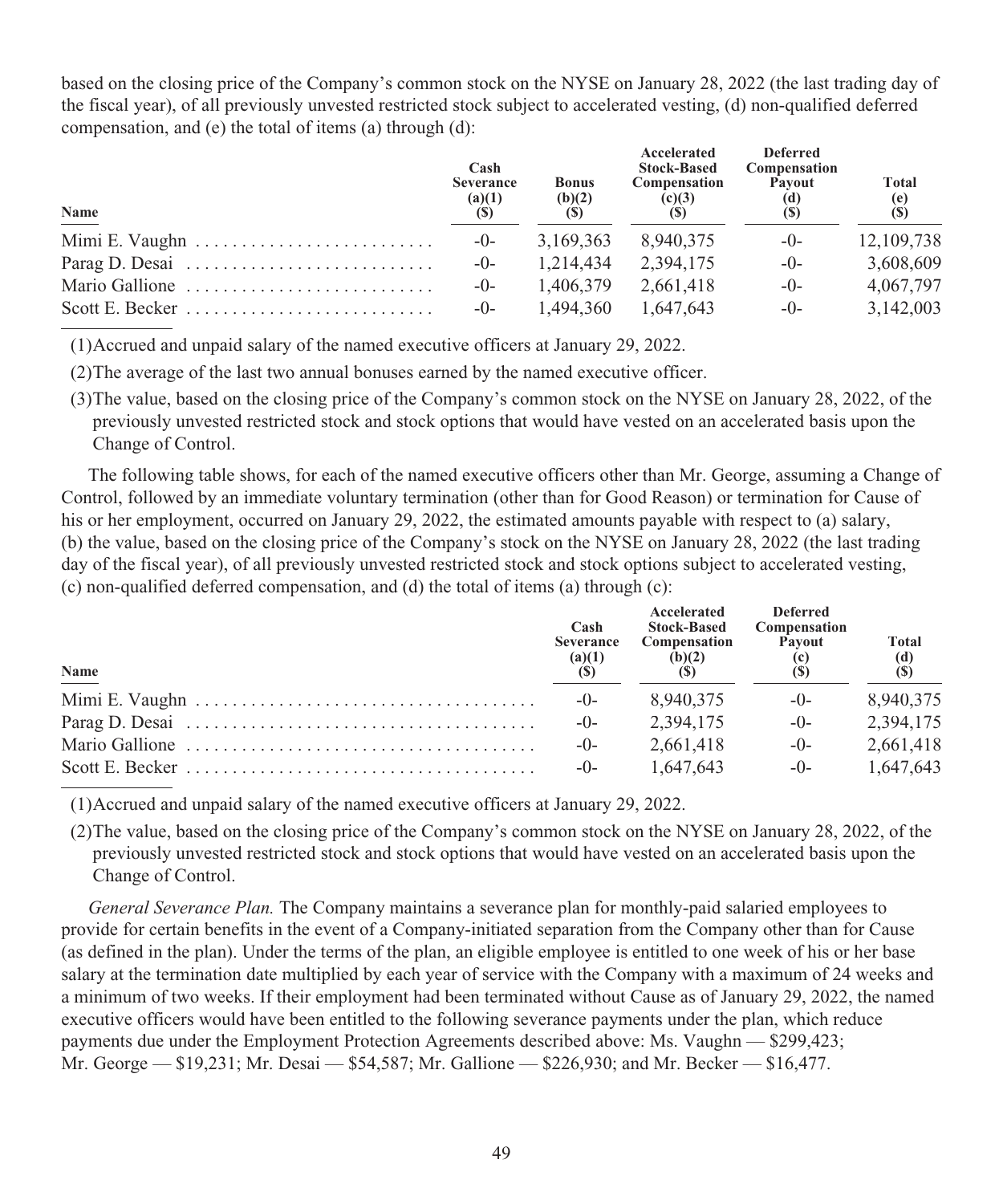## **CEO PAY RATIO**

As required by Section 953(b) of the Dodd-Frank Wall Street Reform and Consumer Protection Act, and Item 402(u) of Regulation S-K, the Company is providing the following information about the relationship of the median annual total compensation of all its employees and the annual total compensation of Mimi E. Vaughn, its chief executive officer for Fiscal 2022 (the "CEO"). The ratio reported below represents a reasonable estimate, calculated in a manner consistent with Item 402(u) of Regulation S-K.

For Fiscal 2022, the annual total compensation of the Company's median employee was \$3,820. The Company's median employee was a part-time, hourly-paid employee in one of its retail stores. As reported in the Summary Compensation Table, the annual total compensation of the CEO was \$8,766,458.

Based on this information, the ratio of the annual total compensation of the CEO to the median employee was 2,295 to 1 (the "CEO Pay Ratio").

In calculating the CEO Pay Ratio, the Company first identified all active employees as of November 1, 2019, a date within three months of the end of Fiscal 2020. Including all full-time, part-time, seasonal and temporary employees, as required by SEC rules, the Company had 19,633 U.S. and 5,558 non-U.S. employees on that date. The Company did not exclude any employees whether pursuant to the de minimis exemption for foreign employees or any other permitted exclusion.

To identify its median employee, the Company initially used total taxable compensation based on 2019 W-2 income for U.S. employees and the equivalent for non-U.S. employees. We continued to use our 2019 data for Fiscal 2022 because there have not been significant changes in our employee population or employee compensation arrangements in Fiscal 2022 that we believe would significantly impact the pay ratio disclosure. For Fiscal 2022, we selected a different median employee as the original median employee is no longer employed with the Company. The compensation of the median employee selected is substantially similar to the original median employee based on the compensation measure used to identify the original median employee.

In identifying the median employee, the Company did not annualize compensation for any employees who were employed for less than the full fiscal year. For employees not paid in U.S. dollars, the Company converted their pay into U.S. dollars using the average of month-end exchange rates for the twelve months ended December 31, 2019. The Company then determined the median employee's total compensation, including any perquisites and other benefits, in the same manner that it determines the total compensation of the named executive officers for purposes of the Summary Compensation Table disclosed in this proxy statement.

Pay ratios reported by the Company's peers may not be directly comparable to the Company's because of differences in the composition of each company's workforce, as well as the assumptions, methodologies, adjustments and estimates used in calculating the pay ratio, as permitted by SEC rules.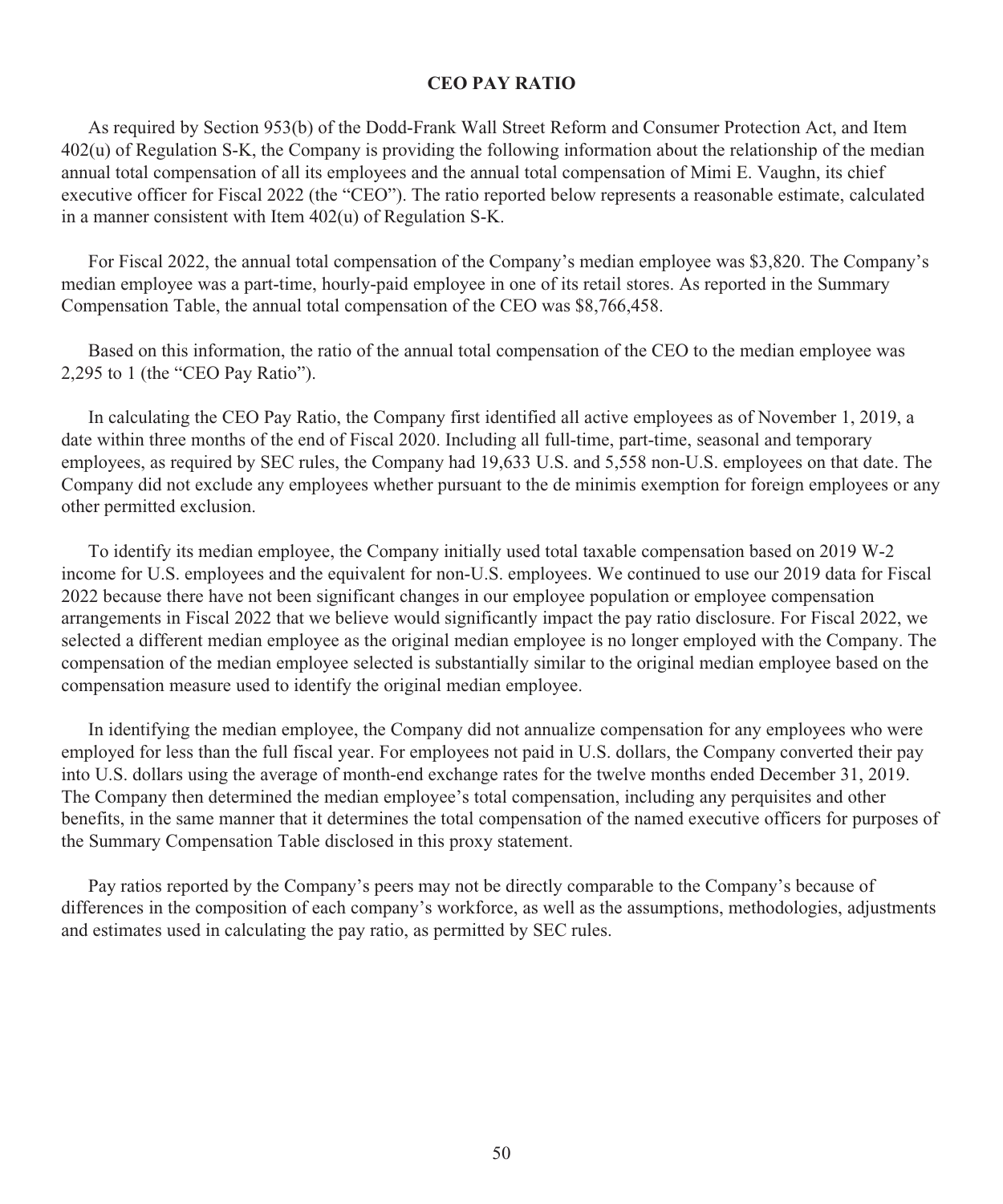#### **DIRECTOR COMPENSATION**

#### **Cash and Equity-Based Compensation**

For Fiscal 2022, directors were entitled to an annual cash retainer of \$87,500. In addition to their retainer as directors, the chairpersons of the Board committees received the following additional annual retainers: audit committee, \$15,000; compensation committee, \$10,000; and nominating and governance committee, \$20,000. The Company also reimburses directors for their reasonable out-of-pocket expenses incurred in attending Board and committee meetings. Directors who are full-time Company employees do not receive any extra compensation for serving as directors.

The following table shows, for each director of the Company who was a member of the Board during Fiscal 2022 and who is not also a named executive officer, information about the director's compensation in Fiscal 2022. Mr. Martinez, Ms. Meixelsperger and Mr. Sandfort became members of the Board on May 21, 2021, and Mr. Dickens and Ms. Mason retired from the Board at the 2021 annual meeting of shareholders. As a result, the compensation for each of these directors has been pro rated for the portion of Fiscal 2022 that each served as a director.

| <b>Name</b><br>(a) | Fees<br><b>Earned</b> or<br>Paid in<br>Cash<br><b>(S)</b><br>(b)(1) | <b>Stock</b><br>Awards<br><b>(S)</b><br>(c)(2) | Total<br><b>(S)</b><br>(h) |
|--------------------|---------------------------------------------------------------------|------------------------------------------------|----------------------------|
|                    | 98,750                                                              | 105,533                                        | 204,283                    |
| Matthew C. Diamond | 107,500                                                             | 105,533                                        | 213,033                    |
| Marty G. Dickens   | 43,750                                                              | $-()$                                          | 43,750                     |
|                    | 87,500                                                              | 105,533                                        | 193,033                    |
|                    | 87,500                                                              | 105,533                                        | 193,033                    |
|                    | 61.156                                                              | 114.545                                        | 175,701                    |
| Kathleen Mason     | 43,750                                                              | $-0-$                                          | 43,750                     |
| Kevin P. McDermott | 102,500                                                             | 105,533                                        | 208,033                    |
|                    | 61,156                                                              | 114,545                                        | 175,701                    |
|                    | 61,156                                                              | 114.545                                        | 175,701                    |

(1) Cash fees include annual director's retainer and, where applicable, committee chair fees.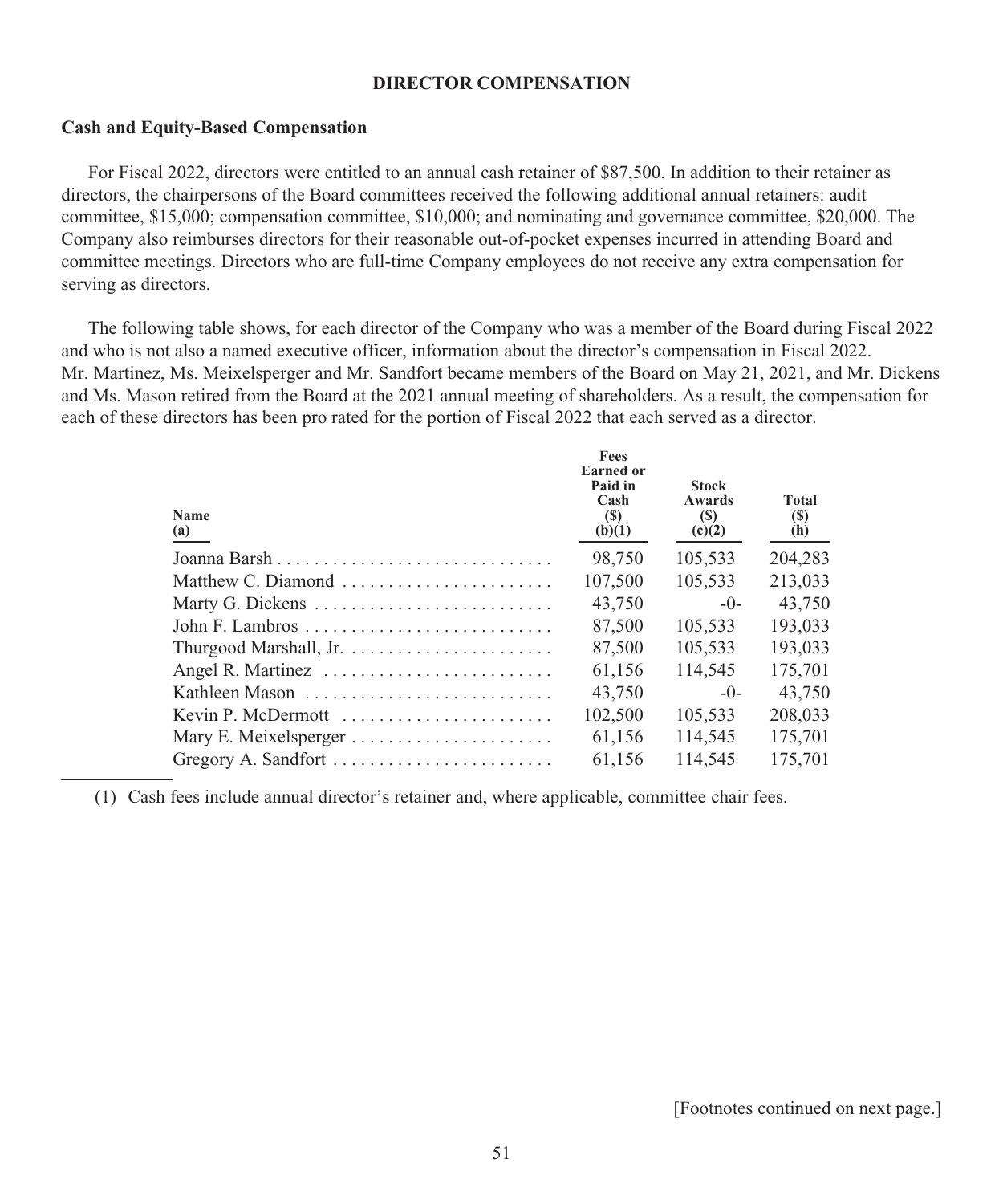(2) The amounts in column (c) represent the aggregate grant date fair value of restricted stock amounts, calculated by multiplying the closing price of the Company's common stock on the NYSE on the grant date by the number of shares granted. On July 26, 2021, the Board granted shares of restricted stock with a value (at the average closing price of the stock on the NYSE for the thirty-day period prior to the determination of the number of shares to be granted) of \$107,500 to each of the non-employee directors pursuant to the 2020 Equity Incentive Plan. On May 20, 2021, the Board granted shares of restricted stock with a value of \$9,012 (based on the closing price of the stock of \$53.42 on May 19, 2021) to each of Mr. Martinez, Ms. Meixelsperger and Mr. Sandfort pursuant to the 2020 Equity Incentive Plan upon their appointment to the Board. All the shares granted to directors in Fiscal 2022 vest on the earlier of the 2022 Annual Meeting and the first anniversary of the grant date, subject to continued service on the Board. At January 29, 2022, directors who were not also named executive officers had the following restricted stock awards outstanding:

| Name                                                                                                                                                                                                                           | <b>Restricted</b><br><b>Shares</b><br>Outstanding |
|--------------------------------------------------------------------------------------------------------------------------------------------------------------------------------------------------------------------------------|---------------------------------------------------|
| Joanna Barsh (12,208) (12,208) (12,208) (12,208) (12,208) (12,208) (12,208) (12,208) (12,208) (12,208) (12,208) (12,208) (12,208) (12,208) (12,208) (12,208) (12,208) (12,208) (12,208) (12,208) (12,208) (12,208) (12,208) (1 |                                                   |
|                                                                                                                                                                                                                                |                                                   |
|                                                                                                                                                                                                                                |                                                   |
|                                                                                                                                                                                                                                |                                                   |
|                                                                                                                                                                                                                                |                                                   |
|                                                                                                                                                                                                                                | 11,456                                            |
|                                                                                                                                                                                                                                |                                                   |
|                                                                                                                                                                                                                                |                                                   |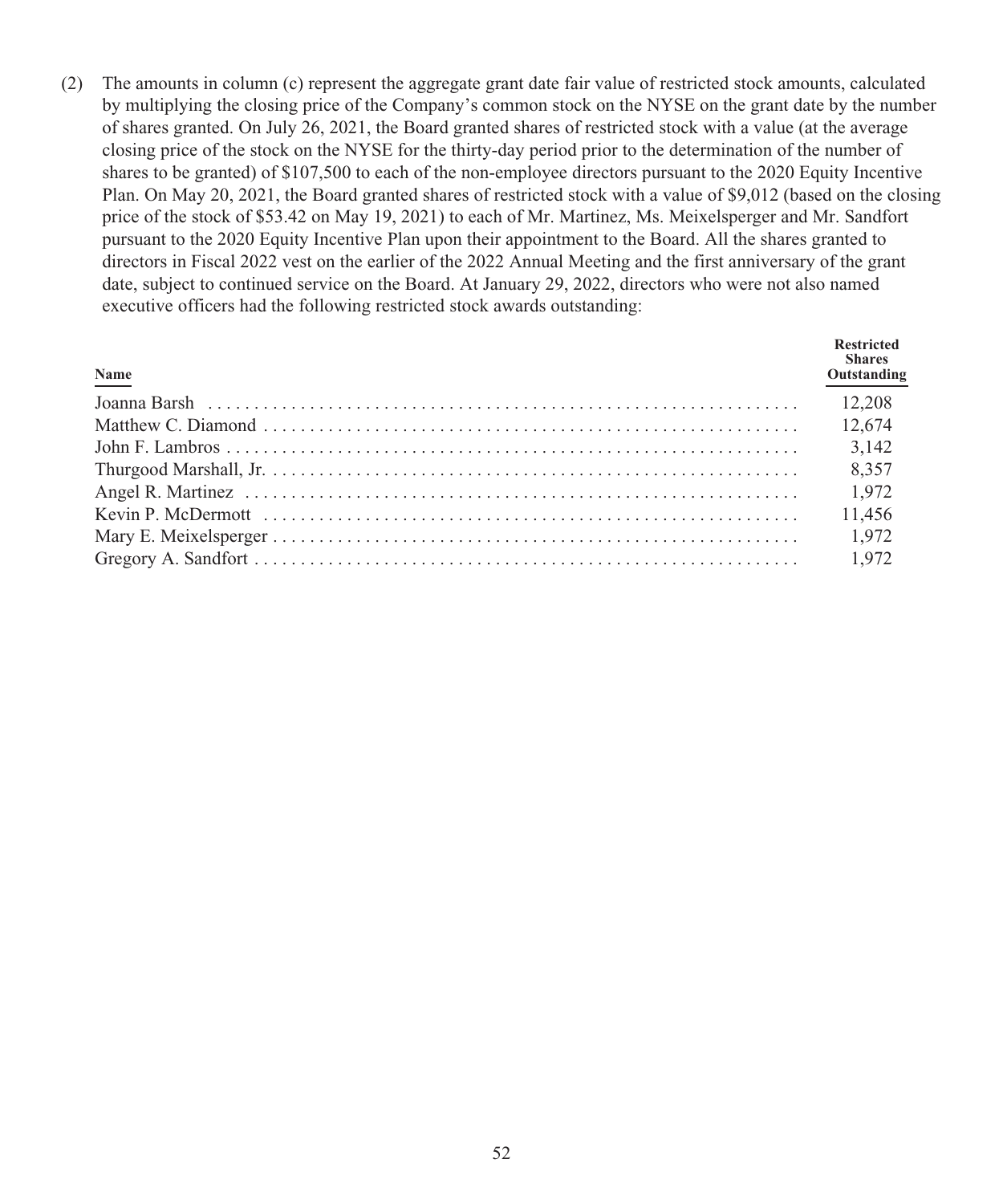## **PROPOSAL 2 ADVISORY VOTE ON COMPENSATION OF NAMED EXECUTIVE OFFICERS**

The U.S. Congress has enacted requirements commonly referred to as the "Say on Pay" rules. As required by Section 14A of the Exchange Act, the Company seeks shareholders' non-binding, advisory vote to approve the compensation of the named executive officers as disclosed in the "Compensation Discussion and Analysis" section, the accompanying tables and related narrative discussion contained in this Proxy Statement.

As described in detail in the "Compensation Discussion and Analysis" section, the Company's executive compensation programs are designed to attract and retain executive officers with the skills necessary to achieve its financial and strategic objectives. The Company's executives are rewarded for their contributions through appropriate incentives tied to the Company's performance and market value that seek to align their interests with those of its shareholders. The Company believes that the compensation of its named executive officers was reasonable and rewarded the named executive officers for attaining specified goals which do not promote the taking of an unreasonable amount of risk. The "Compensation Discussion and Analysis" section of this Proxy Statement and the related tables and narrative discussion provide additional details on the Company's executive compensation, including its compensation philosophy and objectives and the Fiscal 2022 compensation of the named executive officers.

The 2022 "Say on Pay" proposal gives you as a shareholder another opportunity to endorse or not endorse the compensation the Company paid to the named executive officers through the following resolution:

RESOLVED: That the shareholders of Genesco Inc. approve the compensation of the Company's named executive officers, as disclosed pursuant to Item 402 of Regulation S-K, including the "Compensation Discussion and Analysis" section and related compensation tables, notes and narrative in the Proxy Statement for the Company's 2022 Annual Meeting of Shareholders.

Because your vote is advisory, it will not be binding on the Board or the Company. However, the Board will review the voting results and take them into consideration when making future decisions regarding executive compensation for named executive officers. The current frequency of the non-binding, advisory vote to approve the compensation of all named executive officers is annual. The next such vote will occur at the 2023 annual meeting of shareholders.

**The Board unanimously recommends a vote FOR the approval of the Company's compensation of our named executive officers on a non-binding, advisory basis.**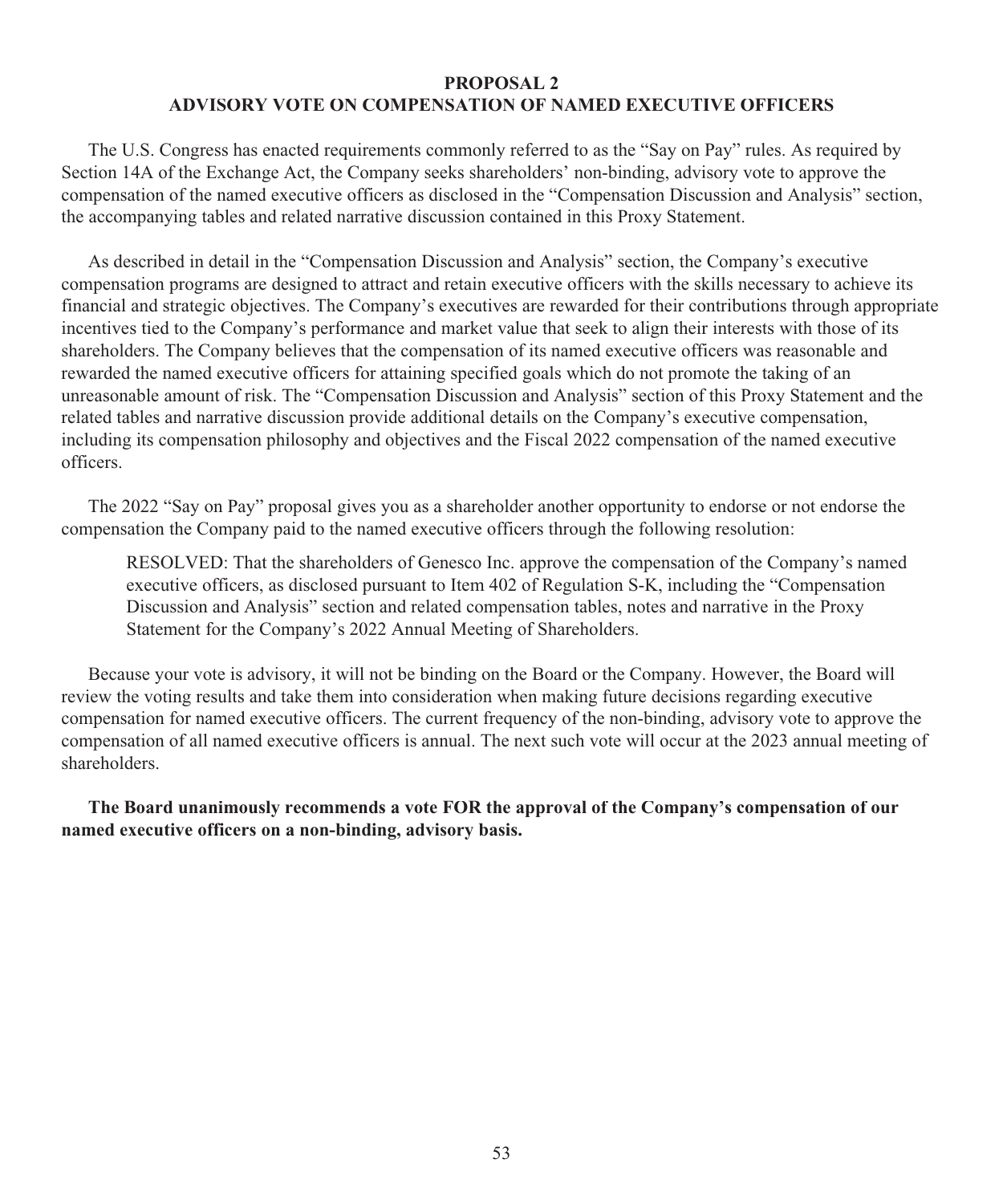#### **PROPOSAL 3**

# **APPROVAL OF ARTICLES OF AMENDMENT TO THE COMPANY'S RESTATED CHARTER TO IMPLEMENT A MAJORITY VOTING STANDARD FOR THE ELECTION OF DIRECTORS IN UNCONTESTED ELECTIONS**

The Board has unanimously determined that it is advisable and in the best interests of the Company and its shareholders to amend our charter to implement a majority voting standard for the election of directors in uncontested elections.

The Company's directors are currently elected pursuant to a plurality voting standard, the default voting standard for the election of directors under Section 48-17-209(a) of the Tennessee Business Corporation Act. Currently, the director nominees who receive the greatest number of votes cast in favor of their election at the annual meeting of shareholders are elected to the Board, up to the maximum number of directorships to be filled at that meeting. This means that a nominee may be elected to the Board without obtaining the majority of the votes cast in his or her favor in such election.

Our Board believes that it is in the best interests of our shareholders to implement a majority voting standard for uncontested director elections. This change will require amending our charter, which requires Board and shareholder approval. The Board is proposing that the Company change to a majority voting standard in uncontested elections to reinforce our commitment to accountability and strong corporate governance practices.

Our charter does not currently address the voting standard that applies to the election of directors, which means that, under Tennessee law, the plurality voting standard applies unless our charter is amended. On March 30, 2022, our nominating and governance committee recommended, and our Board unanimously adopted, subject to shareholder approval, resolutions approving and recommending to our shareholders articles of amendment to our charter (the "Charter Amendment") to implement a majority voting standard for the election of directors in uncontested elections. If the Charter Amendment is approved, Part I of our charter will be amended to add the following Article Eleventh:

ELEVENTH: Except as otherwise provided herein, each nominee for director shall be elected by the affirmative vote of a majority of the votes cast by the holders of Voting Stock with respect to the director at any meeting of shareholders for the election of directors at which a quorum is present, provided that if, as of the record date for a meeting of shareholders at which directors are to be elected, the election is contested (as such term is defined in the Corporation's bylaws, as may be amended, restated or modified therein from time to time in accordance with such bylaws), the directors shall be elected byaplurality of the votes cast in person or by proxy at the meeting at which a quorum is present. For purposes of this Article Eleventh, a majority of the votes cast means that the number of shares voted "for" a nominee exceeds the shares voted "against" that nominee; abstentions and broker non-votes shall not be deemed to be votes cast for purposes of tabulating the vote.

If the Charter Amendment is approved, directors would be elected by a majority of the votes cast in uncontested elections beginning with the 2023 annual meeting of shareholders. This means that, to be elected, the number of votes cast "for" a director nominee must exceed the number of votes cast "against" that director nominee. Abstentions and broker non-votes are not counted as votes cast "for" or "against" a director nominee.

Further, the Board has adopted, subject to shareholder approval of the Charter Amendment, conforming amendments to our Corporate Governance Guidelines to provide that if a director nominee fails to receive the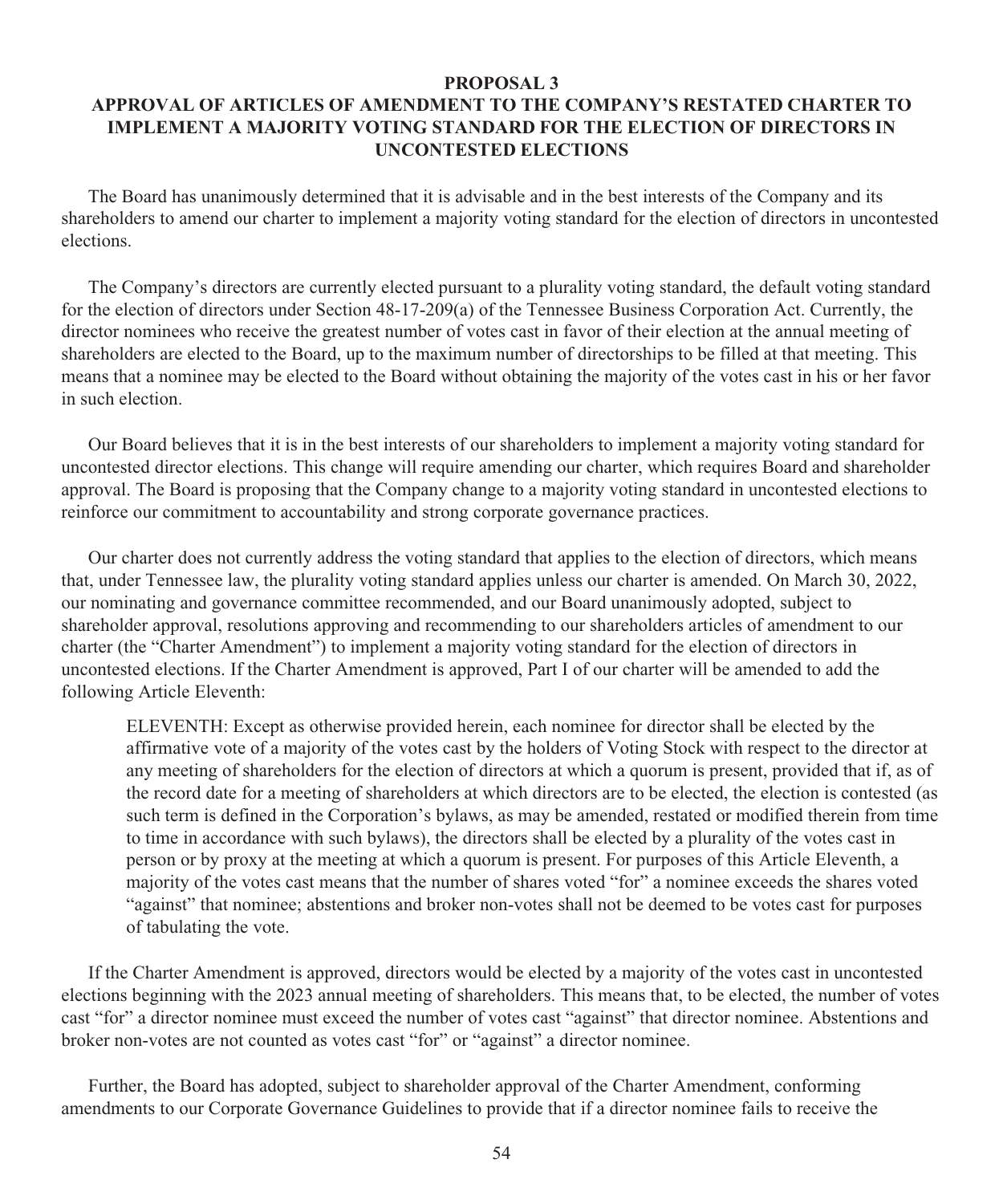required number of votes for election in an uncontested director election, such director shall submit an irrevocable, conditional offer of resignation to the nominating and governance committee, which will recommend to the Board whether to accept or reject the tendered resignation. In considering whether to accept or reject the tendered resignation, the nominating and governance committee will consider factors deemed relevant by the members of the nominating and governance committee including, without limitation, the stated reasons why shareholders voted "against" the director, the length of service and qualifications of the director whose resignation has been tendered, the director's contributions to the Company and the Board and/or its committees during prior service, the director's compliance with the Corporate Governance Guidelines, the need for the presence of directors with a broad range of experiences and backgrounds on the Board and the Company's compliance with applicable laws, regulation and the listing standards of the NYSE. Following the Board's decision on the nominating and governance committee's recommendation, the Company will promptly and publicly disclose the Board's decision whether to accept the resignation as tendered (providing an explanation of the process by which the decision was reached and, if applicable, the reasons for rejecting the tendered resignation) in a Current Report on Form 8-K filed with the SEC.

If, however, the election is "contested" as of the record date for a meeting of shareholders at which directors are to be elected, directors will continue to be elected by a plurality of the votes cast and shareholders would not be permitted to vote "against" any nominee, only to cast votes "for" a director nominee, or to vote "withheld." The Board has adopted, subject to shareholder approval of the Charter Amendment, amendments to our Bylaws that define a "contested election" as any meeting of shareholders at which the number of candidates exceeds the number of directors to be elected and with respect to which (a) a shareholder has submitted notice of an intent to nominate a candidate for election at such meeting in accordance with Article II of our Bylaws (or any successor provision) for advance notice of nomination of a director by a shareholder; and (b) on or before the record date of the meeting at which directors are to be elected, the notice: (i) has not been withdrawn in writing to the Company's secretary; (ii) has not been determined not to be a valid notice of nomination, with such determination made by the Board, or if challenged in court, by a final court order; or (iii) has not been determined by the Board in good faith not to create a *bona fide* election contest. The proposed amendments to our Bylaws and Governance Guidelines do not require any shareholder action.

The description of the Charter Amendment set forth in this Proposal 3 is qualified in its entirety by reference to the complete text of the Charter Amendment, which is attached as Appendix A to this proxy statement. If our shareholders approve this Proposal 3, the Charter Amendment will become effective upon the filing of the Charter Amendment with the Tennessee Secretary of State. The Company would make such filing promptly after the Annual Meeting. If this Proposal 3 is not approved, our charter, Bylaws and Corporate Governance Guidelines would remain unchanged, and plurality voting would continue to apply in all director elections.

The Board believes that majority voting will enhance the accountability of directors to the Company's shareholders and give the Company's shareholders a greater voice in determining the composition of the Board. Approval of the Charter Amendment would align the Company's policies on uncontested director elections with a substantial majority of companies in the S&P 500, which have adopted a majority voting standard. The Board further believes that a plurality voting standard should apply in contested elections, since it is possible that no director nominee would receive a majority of the votes cast in such election. In light of the foregoing trends, and upon the recommendation of the nominating and governance committee, the Board unanimously determined that adopting majority voting in uncontested director elections was advisable as a matter of good corporate governance and directed that the Charter Amendment be submitted to our shareholders for approval at the Annual Meeting.

**The Board unanimously recommends a vote FOR the approval of the Charter Amendment to implement a majority voting standard in the election of directors in uncontested elections.**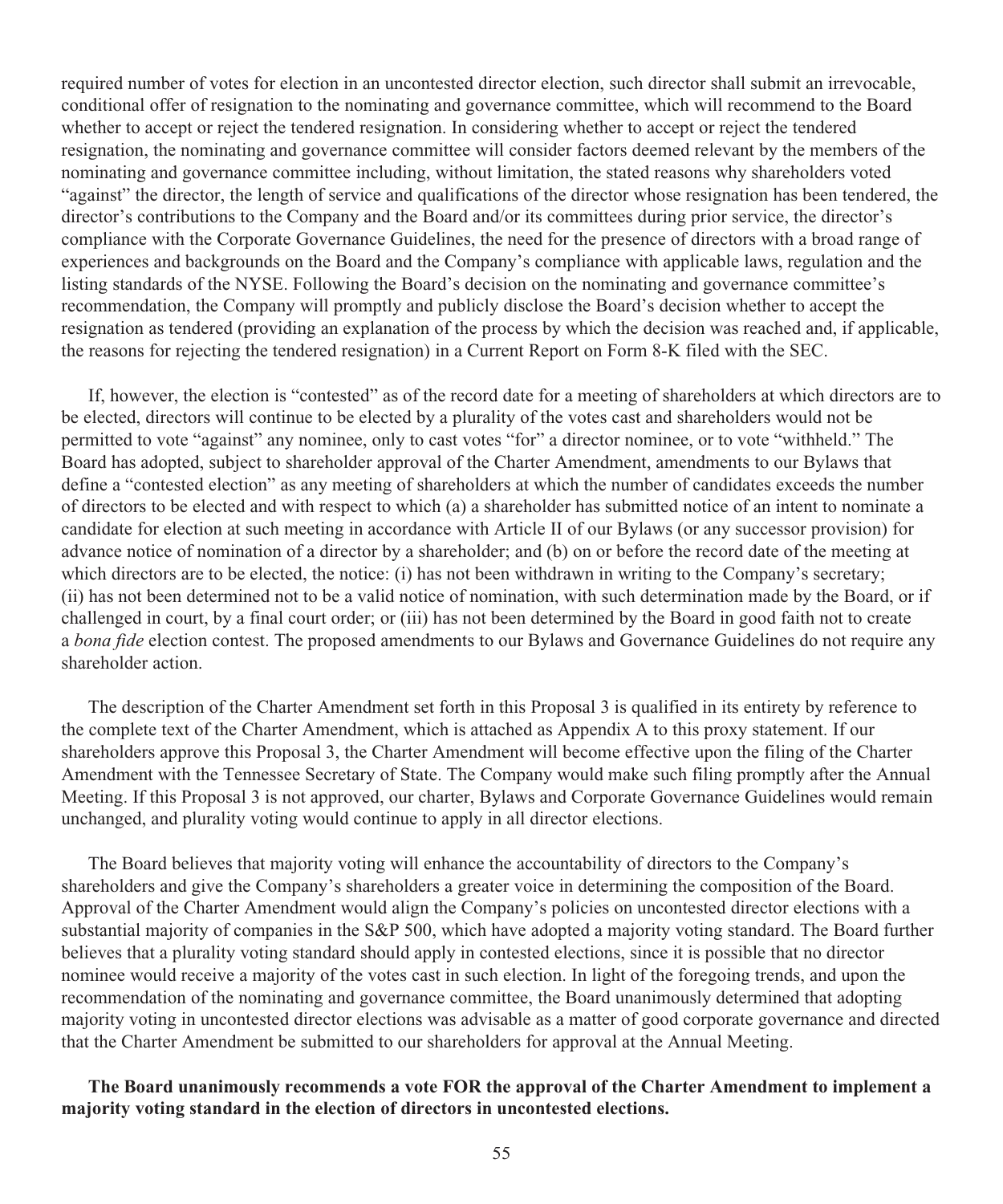#### **AUDIT MATTERS**

## **PROPOSAL 4 RATIFICATION OF INDEPENDENT REGISTERED PUBLIC ACCOUNTING FIRM**

The audit committee is responsible for the appointment, compensation, and oversight of the independent registered public accounting firm retained to audit the Company's consolidated financial statements and its process of internal control over financial reporting. The audit committee conducts an annual evaluation of the independent registered public accounting firm's qualifications, performance, and independence. At its meeting on April 27, 2022, the audit committee appointed Ernst & Young LLP ("Ernst & Young") to serve as the Company's independent registered public accounting firm for the fiscal year ending January 28, 2023.

The audit committee exercises sole authority to approve all fees and terms associated with the retention of Ernst  $\&$ Young. In addition to ensuring the regular rotation of the lead audit partner as required by law, the audit committee is involved in the selection of, and reviews and evaluates, the lead audit partner. The audit committee and the Board believe that the continued retention of Ernst & Young to serve as the Company's independent registered public accounting firm is in the best interest of the Company and its shareholders, and are submitting the appointment for shareholder ratification at the Annual Meeting. If shareholders do not ratify the firm's appointment, the audit committee will reconsider the appointment. Even if the appointment is ratified, the audit committee may in its discretion choose a different independent registered public accounting firm at any time during the fiscal year if it determines that such an action would be in the best interest of the Company and its shareholders. Representatives of the firm are expected to be present at the Annual Meeting, will have the opportunity to make a statement if they desire to do so, and will be available to respond to appropriate questions. Ernst & Young has served as the Company's auditors since 2001.

## **The Board unanimously recommends a vote FOR ratification of this appointment and your proxy will be so voted unless you specify otherwise.**

#### **Audit Committee Report**

The audit committee is composed of three independent directors as defined under the current rules of the NYSE and applicable SEC regulations. The audit committee oversees the Company's financial reporting process on behalf of the Board. The committee's charter is available on the Company's website, www.genesco.com. It is not the duty of the audit committee to prepare the Company's consolidated financial statements, to plan or conduct audits of such financial statements, or to determine that the financial statements are complete and accurate and in accordance with generally accepted accounting principles. Management has the primary responsibility for the consolidated financial statements and the financial reporting process, including the Company's internal control over financial reporting and its disclosure controls and procedures. Ernst & Young, the Company's independent registered public accounting firm, is responsible for auditing the Company's (i) consolidated financial statements and expressing an opinion as to whether they fairly present, in all material respects, the financial position, results of operations, and cash flows of the Company in conformity with generally accepted accounting principles in the United States, and (ii) internal control over financial reporting and expressing an opinion as to its effectiveness.

In Fiscal 2022, the audit committee met 13 times. Agendas are established by the chairman of the audit committee in consultation with management. Each meeting included participation by members of the Company's corporate and financial management team, generally including the chief executive officer, the chief financial officer, the chief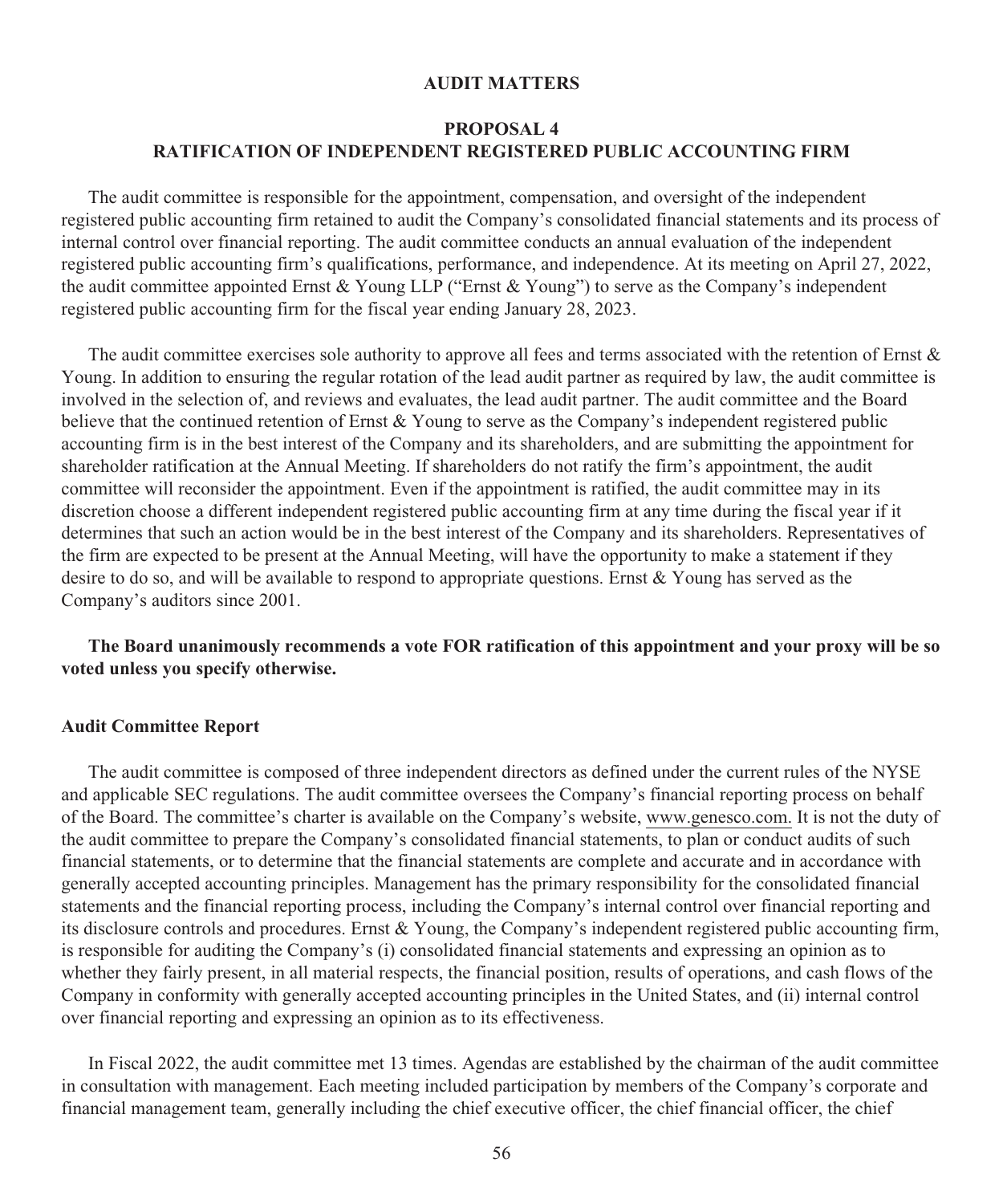accounting officer, the general counsel, and representatives of the internal audit department, and by representatives of the Company's independent registered public accounting firm, Ernst & Young. In connection with each of the quarterly audit committee meetings, the committee met in separate private sessions with management, representatives of internal audit, and representatives of Ernst & Young.

In addition to reviewing and discussing with management and Ernst &Young, the Company's interim and annual consolidated financial statements filed on Forms 10-Q and 10-K, the audit committee also:

- Reviewed and approved the internal audit plan for the fiscal year and regularly received updates on the status of the plan;
- Reviewed with representatives of Ernst & Young the overall scope and strategy for their annual audits of the Company's consolidated financial statements and internal control over financial reporting;
- Reviewed and discussed with management the Company's quarterly earnings press releases, including the earnings guidance estimates for the full fiscal year and the non-GAAP measures used by the Company;
- Regularly discussed with Ernst & Young the matters required to be discussed under the standards of the Public Company Accounting Oversight Board;
- Regularly received updates on management's processes to assess the effectiveness of the Company's internal control over financial reporting and discussed these processes with representatives of internal audit and Ernst & Young;
- Received periodic updates from the Company's chief information security officer and its senior vice president-strategy and shared services on the Company's cybersecurity processes and initiatives;
- Received regular updates from the Company's general counsel on the status of litigation and legal compliance matters affecting the Company;
- Received regular updates from the Company's chief financial officer and treasurer on matters including the Company's credit facilities, cash flow, and capital expenditures and on certain employee benefit plans; and
- Received educational overviews and status reports from management on the implications to the Company's accounting, tax, financial reporting and internal control over financial reporting arising from the novel coronavirus COVID-19 pandemic, as well as reports from internal audit and Ernst & Young regarding the impacts to their respective audits arising therefrom. The committee also received overviews from management on accounting and financial reporting matters related to insurable risks, tax legislation, Regulation S-K modernization and human capital disclosures, and the Company's initiatives, controls and disclosures surrounding environmental, social and corporate governance matters.

The committee has discussed with Ernst & Young the factors which might be deemed to bear upon the firm's independence from the Company and its management, including the matters in the written disclosures and the applicable requirements of the Public Company Accounting Oversight Board regarding the firm's communications with the audit committee concerning independence, which were reviewed by the committee. The committee considered, among other factors, the distribution of fees paid to the firm among those for audit services, those for audit-related services, those for tax services and all other fees, as described below under the caption "Fee Information," and considered whether the provision of services other than the audit and audit-related services is compatible with Ernst & Young's independence.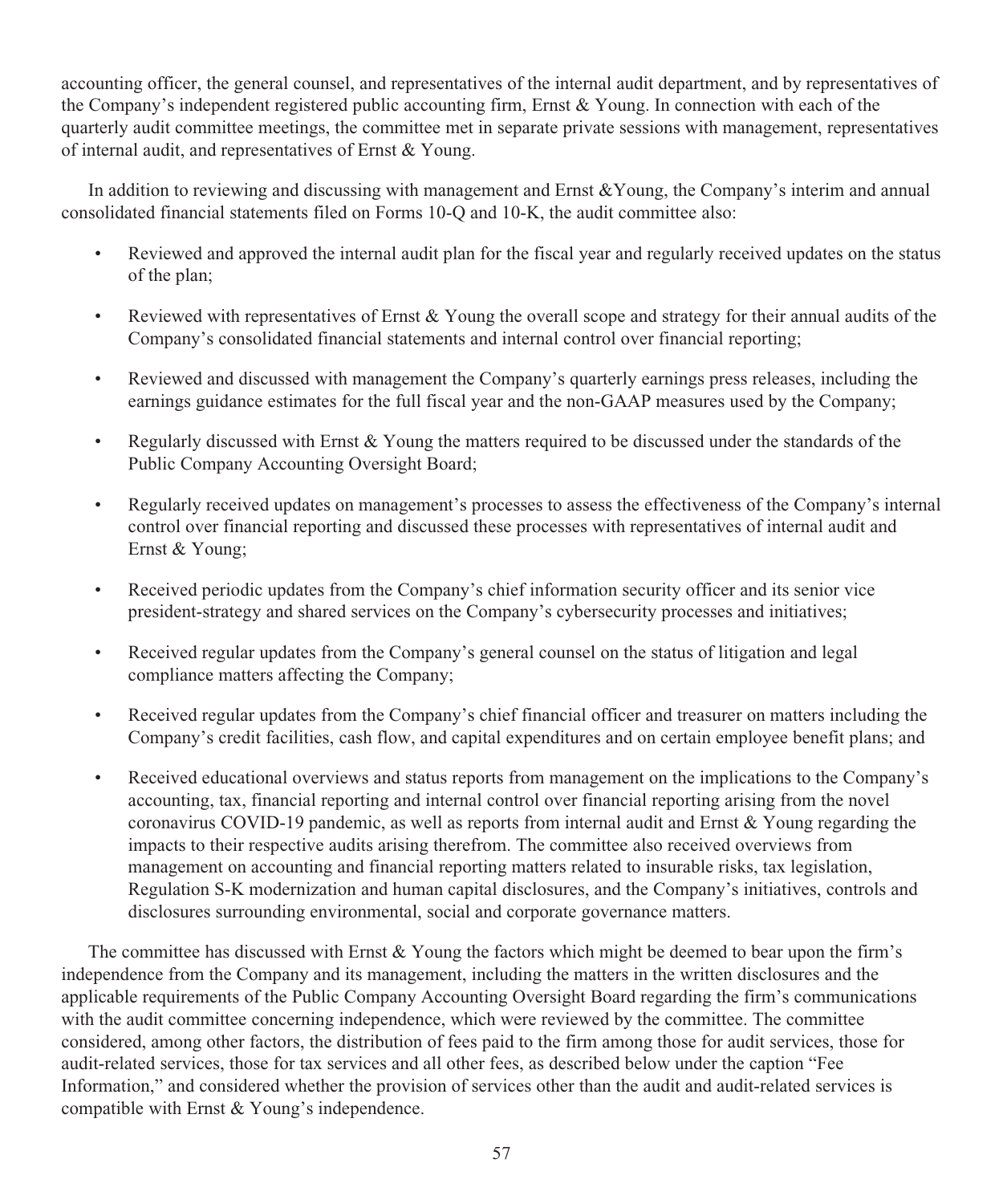In reliance on the reviews and discussions described in this report, the committee recommended to the Board, and the Board approved, inclusion of the audited consolidated financial statements in the Company's Annual Report on Form 10-K for the fiscal year ended January 29, 2022, filed with the SEC on March 23, 2022.

*By the Committee:*

Kevin P. McDermott, Chairperson Gregory A. Sandfort Mary E. Meixelsperger

The foregoing report of the audit committee shall not be deemed incorporated by reference by any general statement incorporating by reference this proxy statement into any filing under the Securities Act or the Exchange Act, except to the extent that the Company specifically incorporates this information by reference, and shall not otherwise be deemed filed under such acts.

## **Fee Information**

The following table sets forth summary information regarding fees for services by the Company's independent registered public accounting firm during Fiscal 2022 and Fiscal 2021.

|                                                                                                                                | <b>Fiscal 2022</b> | <b>Fiscal 2021</b> |
|--------------------------------------------------------------------------------------------------------------------------------|--------------------|--------------------|
|                                                                                                                                |                    |                    |
|                                                                                                                                |                    | $-0$ $-0$ $-0$     |
| Tax Fees — Total $\dots \dots \dots \dots \dots \dots \dots \dots \dots \dots \dots \dots \dots \dots \dots \dots \dots \dots$ | 895.928            | 494.374            |
|                                                                                                                                | 818,748            | 288,155            |
|                                                                                                                                | 77.180             | 206.219            |
|                                                                                                                                | $-0-$              | 2.340              |

(1) Tax compliance includes fees for professional services to quantify and claim tax subsidies and credits.

#### **Audit Fees**

Audit fees include fees paid by the Company to Ernst & Young in connection with annual audits of the Company's consolidated financial statements, internal controls over financial reporting, and their review of the Company's interim financial statements. Audit fees also include fees for services performed by the independent registered public accounting firm that are closely related to the audit and in many cases could be provided only by the Company's independent registered public accounting firm.

#### **Audit-Related Fees**

There were no audit-related fees in Fiscal 2022 or Fiscal 2021.

#### **Tax Fees**

Tax fees include fees paid by the Company primarily for compliance services and also for planning and advice for Fiscal 2022 and Fiscal 2021.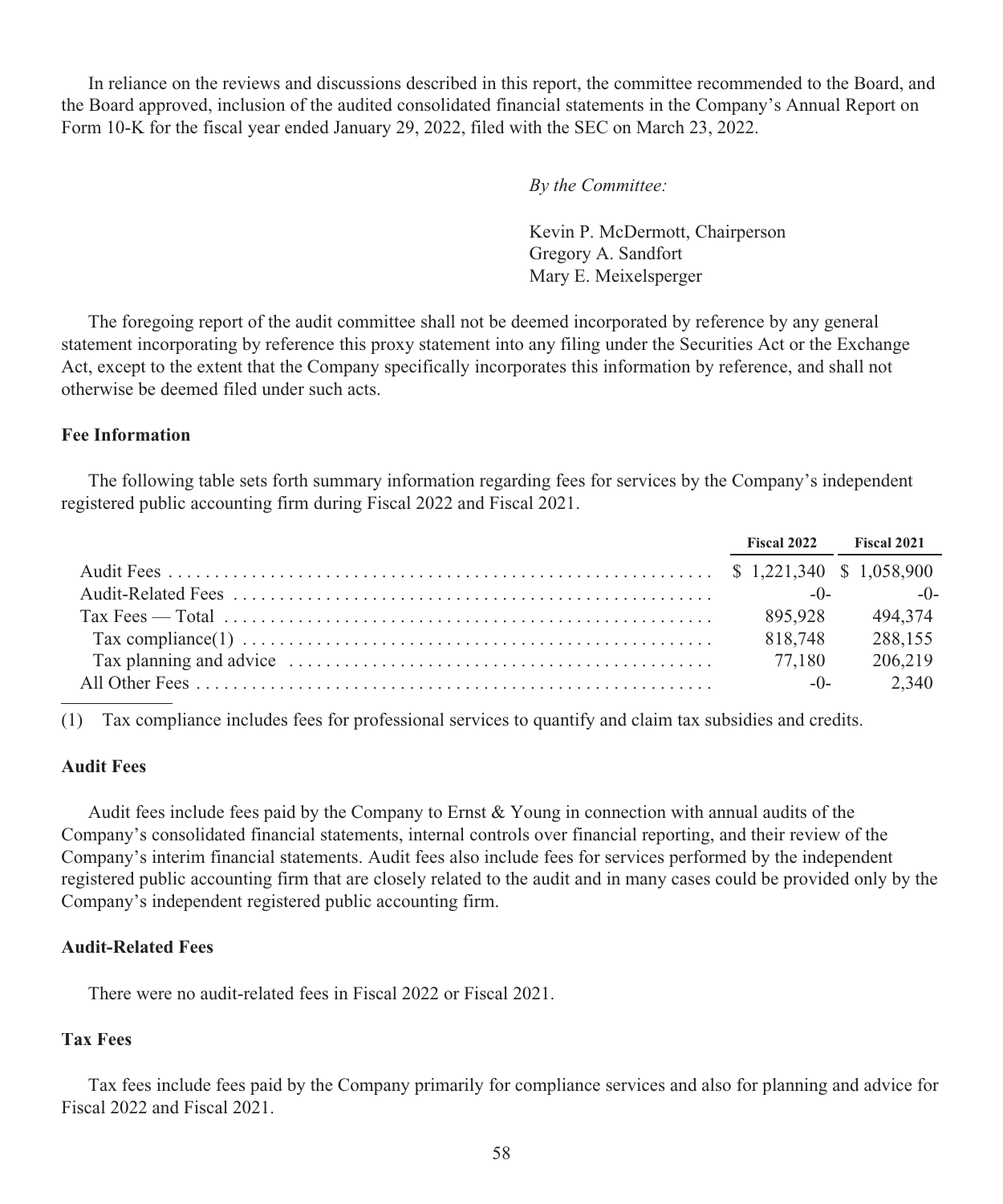## **All Other Fees**

In Fiscal 2021, the Company paid other fees to Ernst & Young for access to an online accounting and auditing information resource.

## **Pre-Approval Policy**

The audit committee has adopted a policy pursuant to which it pre-approves all services to be provided by the Company's independent registered public accounting firm and a maximum fee for such services. As permitted by the policy, the committee has delegated authority to its chairman to pre-approve services the fees for which do not exceed \$100,000, subject to the requirement that the chairman report any such pre-approval to the audit committee at its next meeting.

All fees paid to the Company's independent registered public accounting firm in Fiscal 2022 were pre-approved in accordance with the policy.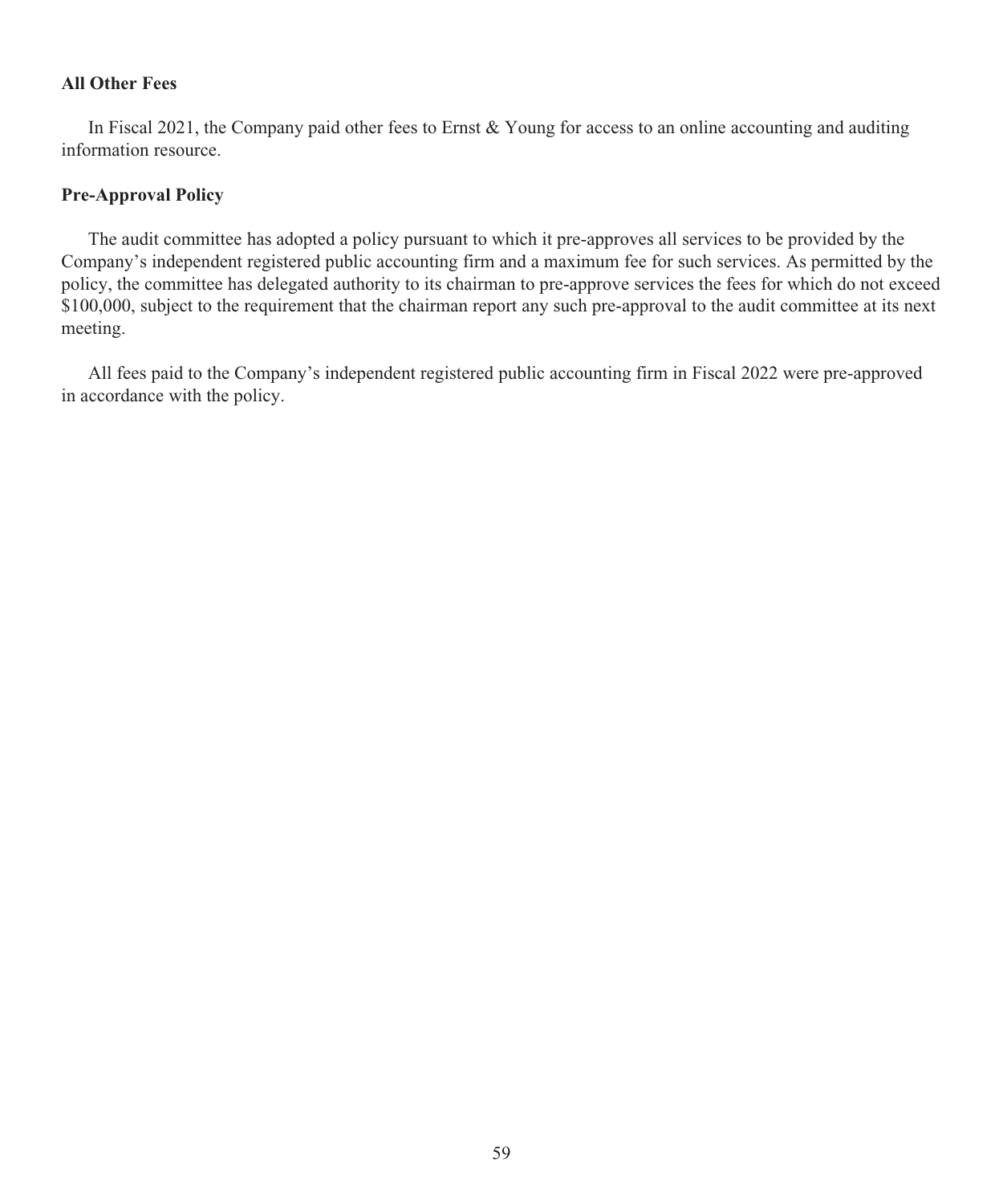#### **PROPOSALS FOR THE 2023 ANNUAL MEETING**

Proposals of shareholders intended for inclusion in the Company's proxy materials for the 2023 annual meeting of shareholders under Exchange Act Rule 14a-8 must be received at the Company's offices at 535 Marriott Drive, Nashville, Tennessee 37214, attention of the Corporate Secretary, no later than January 13, 2023. In order to be eligible for inclusion in the proxy materials for such meeting, any such proposal must (i) meet the informational and other requirements set forth in the SEC's rules and regulations and (ii) be submitted by eligible shareholders.

In addition, the Company's Bylaws contain an advance notice provision requiring that, if a shareholder's proposal is to be brought before and considered at the next annual meeting of shareholders, such shareholder must provide timely written notice thereof to the Secretary of the Company. In the case of an annual meeting to be held on the fourth Thursday in the month of June or within thirty days thereafter, in order to be timely, the notice must be delivered to or mailed to the Corporate Secretary of the Company and received at the principal executive offices of the Company not less than sixty days nor more than ninety days prior to the fourth Thursday in the month of June (or, if less than seventy days' notice or prior public disclosure of the date of the meeting is given or made to shareholders, notice must be so received not later than the close of business on the tenth day following the day on which such notice of the date of the annual meeting was mailed or such public disclosure was made). In the event the annual meeting is being held on a date other than the fourth Thursday in the month of June, or within thirty days thereafter, or in the case of any special meeting of shareholders, the notice must be sent within ten days after the earlier of (i) the date on which notice of the meeting is first mailed to shareholders or (ii) the date on which public disclosure is first made of the date of such shareholders' meeting, whichever occurs first. The written notice must include the information required by our Bylaws. The Company reserves the right to disregard any shareholder nomination of a candidate for election to our Board or shareholder proposal of other business that does not comply with the requirements of our Bylaws or any applicable laws or regulations. In the event that a shareholder proposal intended to be presented for action at the next annual meeting is not received timely, then the persons designated as proxies in the proxies solicited by the Board in connection with the annual meeting will be permitted to use their discretionary voting authority with respect to the proposal, whether or not the proposal is discussed in the proxy statement for the annual meeting.

In addition to satisfying the foregoing requirements under the Company's Bylaws, to comply with the universal proxy rules (effective for annual meetings after August 31, 2022), shareholders who intend to solicit proxies in support of director nominees other than the Company's nominees must provide notice that sets forth the information required by Rule 14a-19 under the Exchange Act no later than April 24, 2023.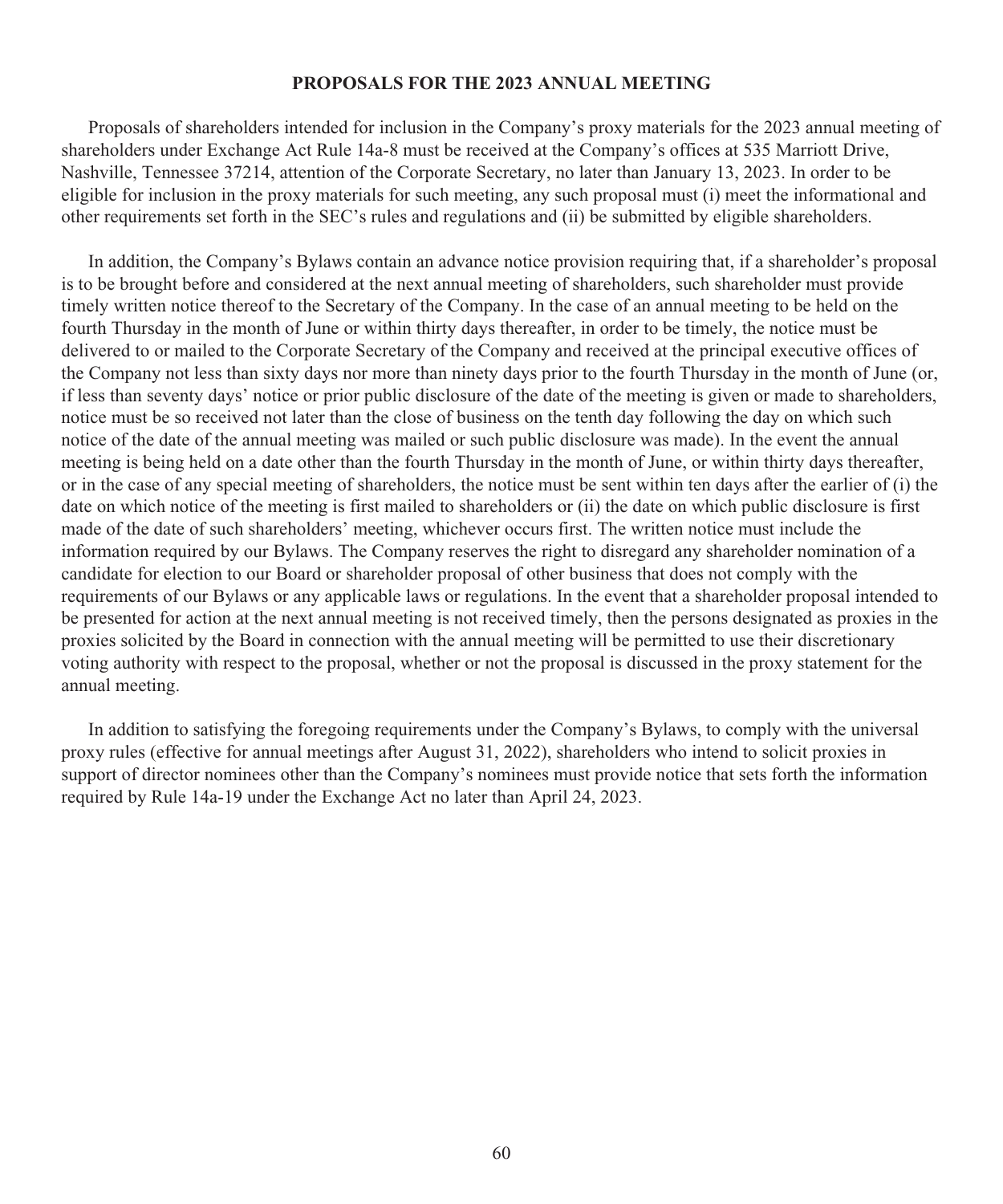## **FINANCIAL STATEMENTS AVAILABLE**

A copy of the Company's annual report to shareholders containing audited financial statements accompanies this proxy statement. The annual report does not constitute a part of the proxy solicitation material.

**A copy of the Company's Annual Report on Form 10-K for the fiscal year ended January 29, 2022, excluding certain of the exhibits thereto, may be obtained, without charge, by any shareholder, upon written request to Corporate Secretary, Genesco Inc., 535 Marriott Drive, Nashville, Tennessee 37214.**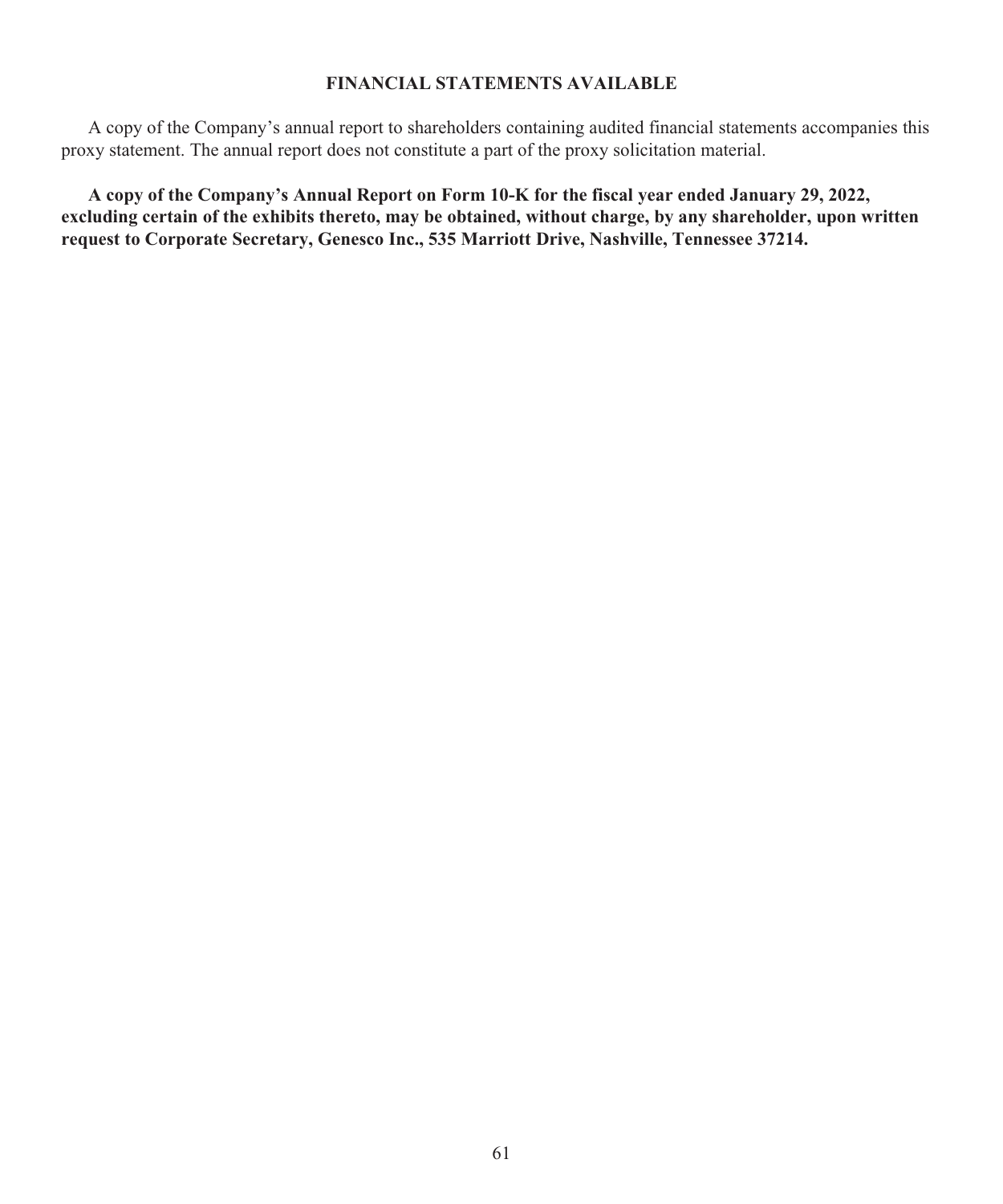# **ARTICLES OF AMENDMENT TO THE RESTATED CHARTER OF GENESCO INC.**

In accordance with the provisions of Section 48-20-106 of the Tennessee Business Corporation Act, the undersigned corporation (the "Corporation") adopts the following Articles of Amendment (the "Articles of Amendment") to its Restated Charter (the "Charter"):

- 1. Name of Corporation. The name of the Corporation is Genesco Inc.
- 2. The Charter is hereby amended by adding the following paragraph to be numbered Part I, Article Eleventh:

ELEVENTH: Except as otherwise provided herein, each nominee for director shall be elected by the affirmative vote of a majority of the votes cast by the holders of Voting Stock with respect to the director at any meeting of shareholders for the election of directors at which a quorum is present, provided that if, as of the record date for a meeting of shareholders at which directors are to be elected, the election is contested (as such term is defined in the Corporation's bylaws, as may be amended, restated or modified therein from time to time in accordance with such bylaws), the directors shall be elected by a plurality of the votes cast in person or by proxy at the meeting at which a quorum is present. For purposes of this Article Eleventh, a majority of the votes cast means that the number of shares voted "for" a nominee exceeds the shares voted "against" that nominee; abstentions and broker non-votes shall not be deemed to be votes cast for purposes of tabulating the vote.

- 3. Except as amended by these Articles of Amendment, the Charter of the Corporation shall remain in full force and effect.
- 4. Adoption. These Articles of Amendment were duly adopted by the Board of Directors on March 30, 2022 and duly adopted and approved by the shareholders of the Corporation on  $[•]$ , 2022.
- 5. Effective Date. These Articles of Amendment will be effective when filed with the Secretary of State.

Date:  $[•]$ , 2022

# **GENESCO INC.**

By:

Name: Title: